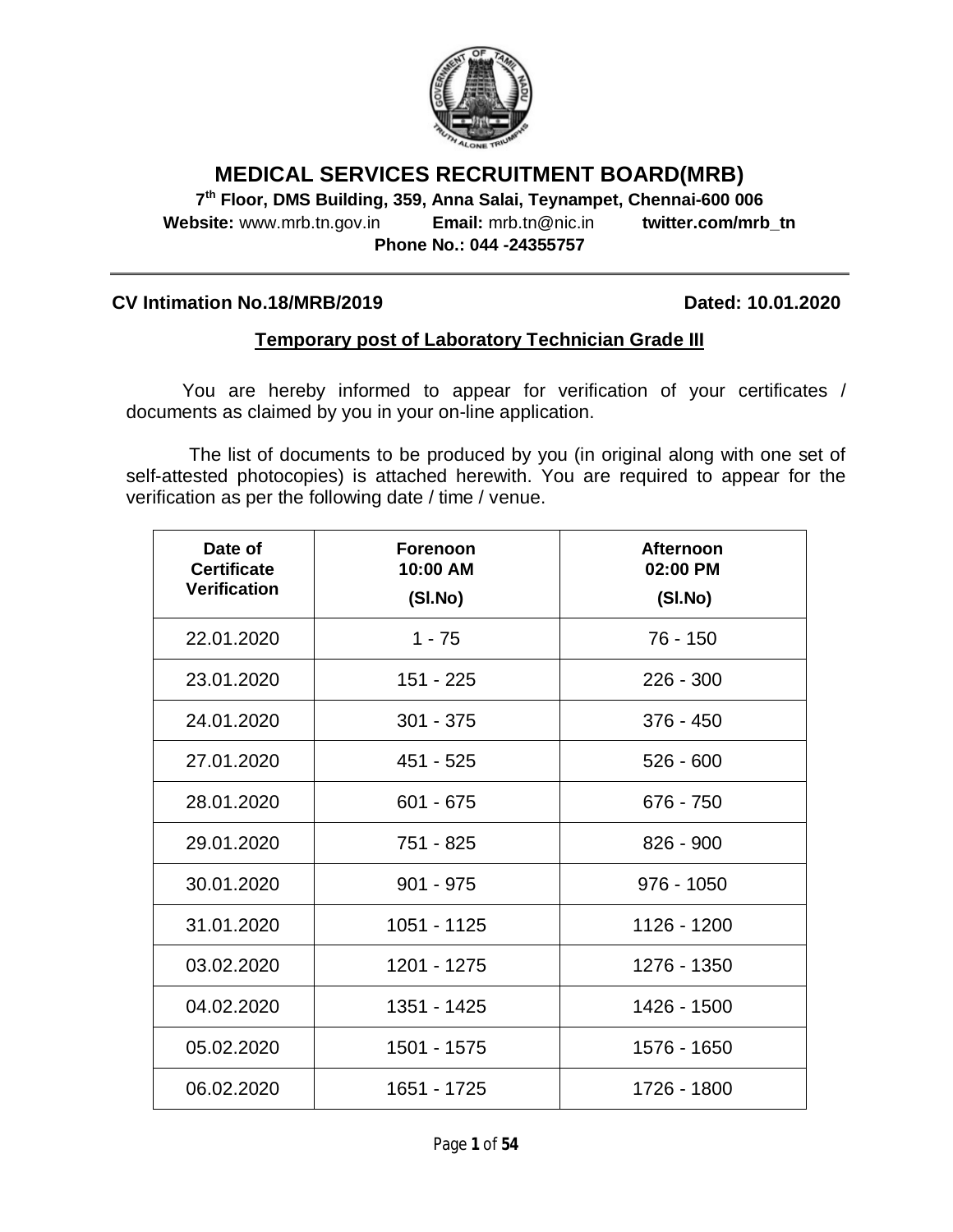| Date of<br><b>Certificate</b><br><b>Verification</b> | <b>Forenoon</b><br>10:00 AM<br>(SI.No)                                                                                       | <b>Afternoon</b><br>02:00 PM<br>(SI.No) |
|------------------------------------------------------|------------------------------------------------------------------------------------------------------------------------------|-----------------------------------------|
| 07.02.2020                                           | 1801 - 1875                                                                                                                  | 1876 - 1950                             |
| 10.02.2020                                           | 1951 - 2025                                                                                                                  | 2026 - 2118                             |
| <b>Venue</b>                                         | <b>Medical Services Recruitment Board,</b><br>DMS Building, 7 <sup>th</sup> Floor, 359, Anna Salai,<br>Teynampet, Chennai-6. |                                         |

\* (For Sl.No. refer Annexure)

## **Note:**

- a. If the candidate fails to appear for verification of certificates / documents on the specified date / time, it will be presumed that the candidate is no longer interested in the post and his / her candidature is liable for rejection, without any further notice.
- b. Mere calling for verification of certificates / documents does not confer any right over selection / appointment.
- c. The candidates are called for verification of certificates / documents based on the particulars furnished in their on-line applications such as age, educational qualification, community, marks, etc. The provisional selection of candidates will be made only after verification/ acceptance of certain documents, educational qualification possessed by him/her, clarification regarding community status and its acceptance, marks / rank list of the candidate etc. as the case may be. If any of their claims is found to be false or incorrect, their candidature is liable for rejection at any point of time.
- d. Candidate called for Certificates Verification is hereby advised to appear with all the relevant documents in original without fail. Failure to produce even any one of the essential documents will result in rejection of his / her candidature.

## **MEMBER SECRETARY**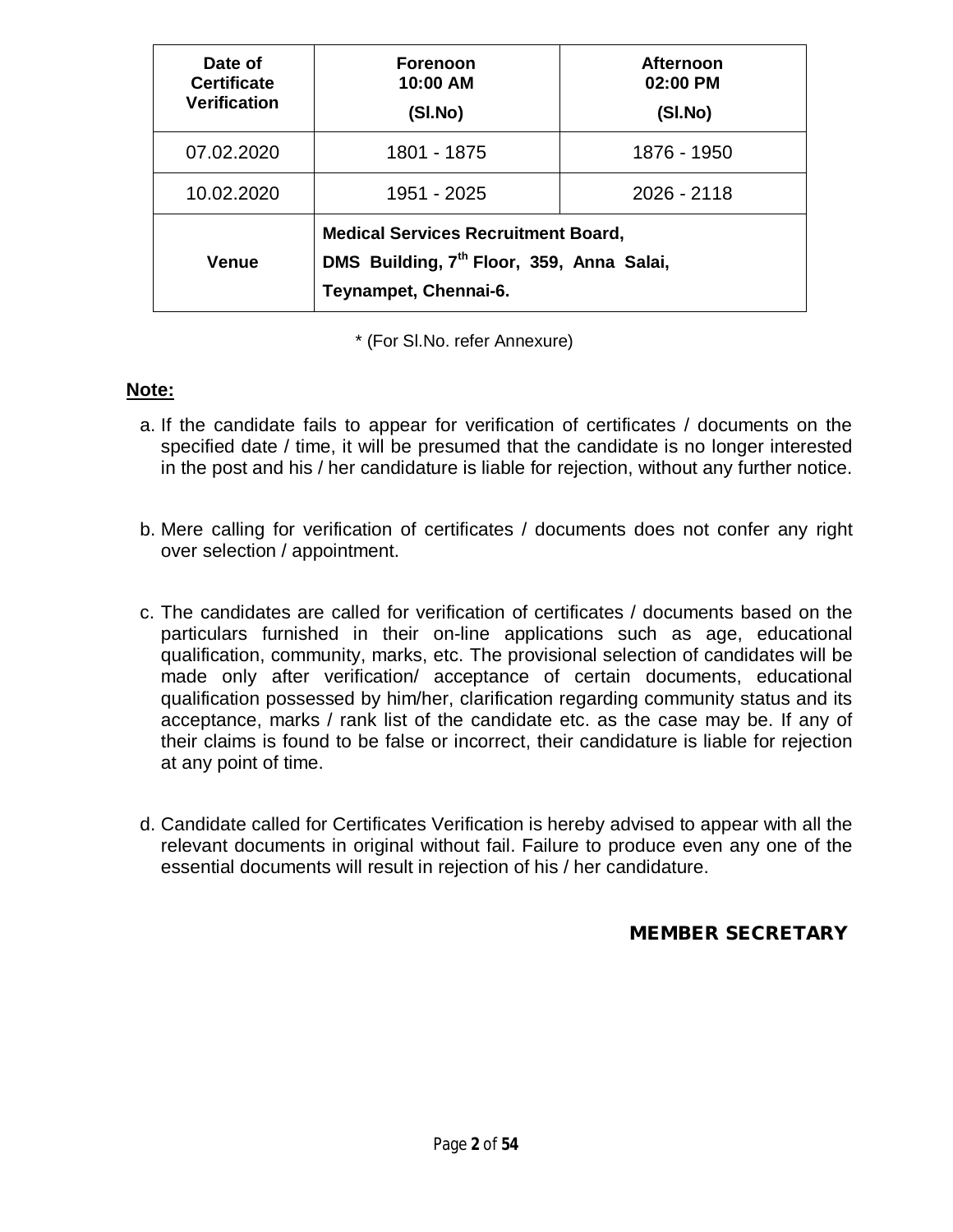## **MEDICAL SERVICES RECRUITMENT BOARD**

**Documents for verification for the post of Laboratory Technician Grade III**

**The following documents (original along with one set of self attested photocopies) are to be produced at the time of certificate verification. [Please arrange and bring the certificates in the same order for easy and quick verification]**

|     | a. Evidence of Date of Birth (Birth Certificate / SSLC / HSC)                                                                                                                                          |
|-----|--------------------------------------------------------------------------------------------------------------------------------------------------------------------------------------------------------|
|     | b. Evidence and Mark sheet of Educational qualification (SSLC; HSC; Certificate in<br>Medical Laboratory Technology (one year duration course) undergone in any                                        |
|     | institution recognized by the Director of Medical Education)                                                                                                                                           |
|     | c. Evidence of Tamil qualification (viz., SSLC / HSC / Certificate for having passed the<br>second class Language Test (Full Test) in Tamil conducted by the Tamil Nadu<br>Public Service Commission). |
|     | <b>d.</b> Community certificate from the competent authority (Permanent Community<br>Certificate)                                                                                                      |
|     | e. Certificate of character and conduct issued by Group A or Group B Officer on or<br>after 10.01.2020. (Specimen copy enclosed)                                                                       |
| f.  | Certificate of character and conduct issued by the Head of the Institution in which he<br>/ she last studied.                                                                                          |
|     | g. Disability certificate issued by the competent authority (if applicable) as in Annexure<br>7A & 7B of the Notification.                                                                             |
|     | h. No Objection Certificate from the Appointing Authority concerned (if applicable) as in<br>Annexure 5 of the Notification.                                                                           |
| i., | Destitute widow certificate as per Annexure 9 of the Notification (if applicable)                                                                                                                      |
| j.  | An undertaking and declaration to be submitted as in para 12A and 12B of the<br>notification                                                                                                           |
| k.  | Two (2) passport size colour photograph (that was used to scan and uploaded in the<br>online application) (with name and application number on the backside).                                          |
| L.  | Any one of the photo ID Card issued by a Government Authority (other than PAN<br>card), depicting the Address for communication or permanent Address furnished in<br>the online application.           |
|     | m. In respect of Ex-Servicemen they have to produce the Discharge Certificate, PPO<br>No., in case if he is already discharged. If the candidate is a serving personnel to be                          |
|     | discharged within one year from the last date of receipt of the application of the                                                                                                                     |
|     | notification, he has to produce an undertaking given by the candidate in Annexure                                                                                                                      |
|     | 8A & Form of Certificate for serving personnel in Annexure 8B of the notification (if<br>applicable)                                                                                                   |
|     | n. The candidate will also be asked to sign on the printed copy of on-line application                                                                                                                 |
|     | (printed copy will be provided to the candidate at the venue)                                                                                                                                          |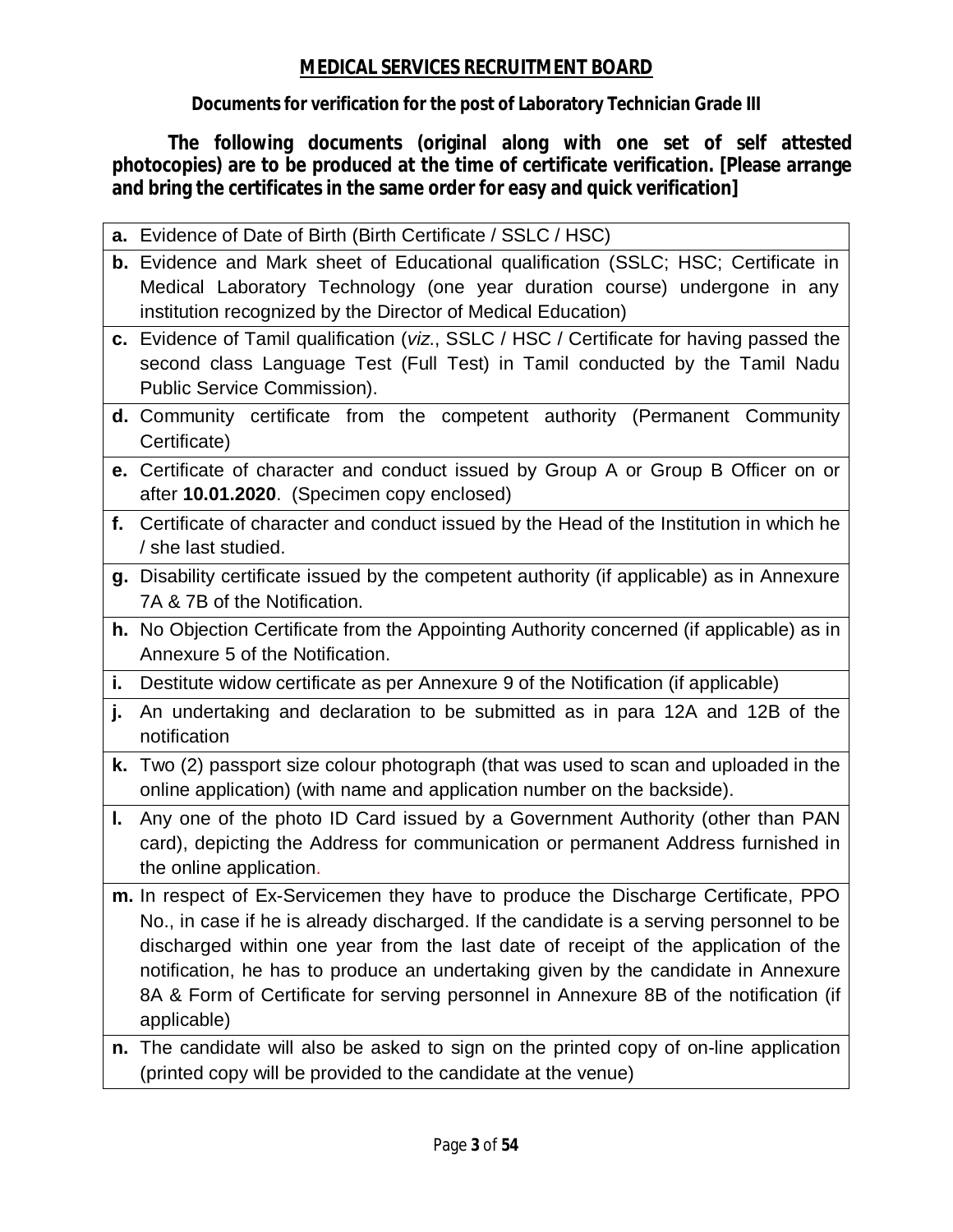# **Specimen Copy of conduct and Character Certificate (to be issued by a Group A or Group B Officer)**

Name of the Certificate issuing officer: Date : Date :

Designation :

Address of Institution :

Phone No.:

E-mail :

## **CERTIFICATE OF CHARACTER AND CONDUCT**

| is known to me for the past  Years (minimum 2 years). His/ Her |  |  |
|----------------------------------------------------------------|--|--|
|                                                                |  |  |

Character and conduct are ……...…………… The individual is not related to me.



Signature :

Full Name :

 Designation : with seal

**(Photograph to be attested by the Certificate issuing officer with seal)**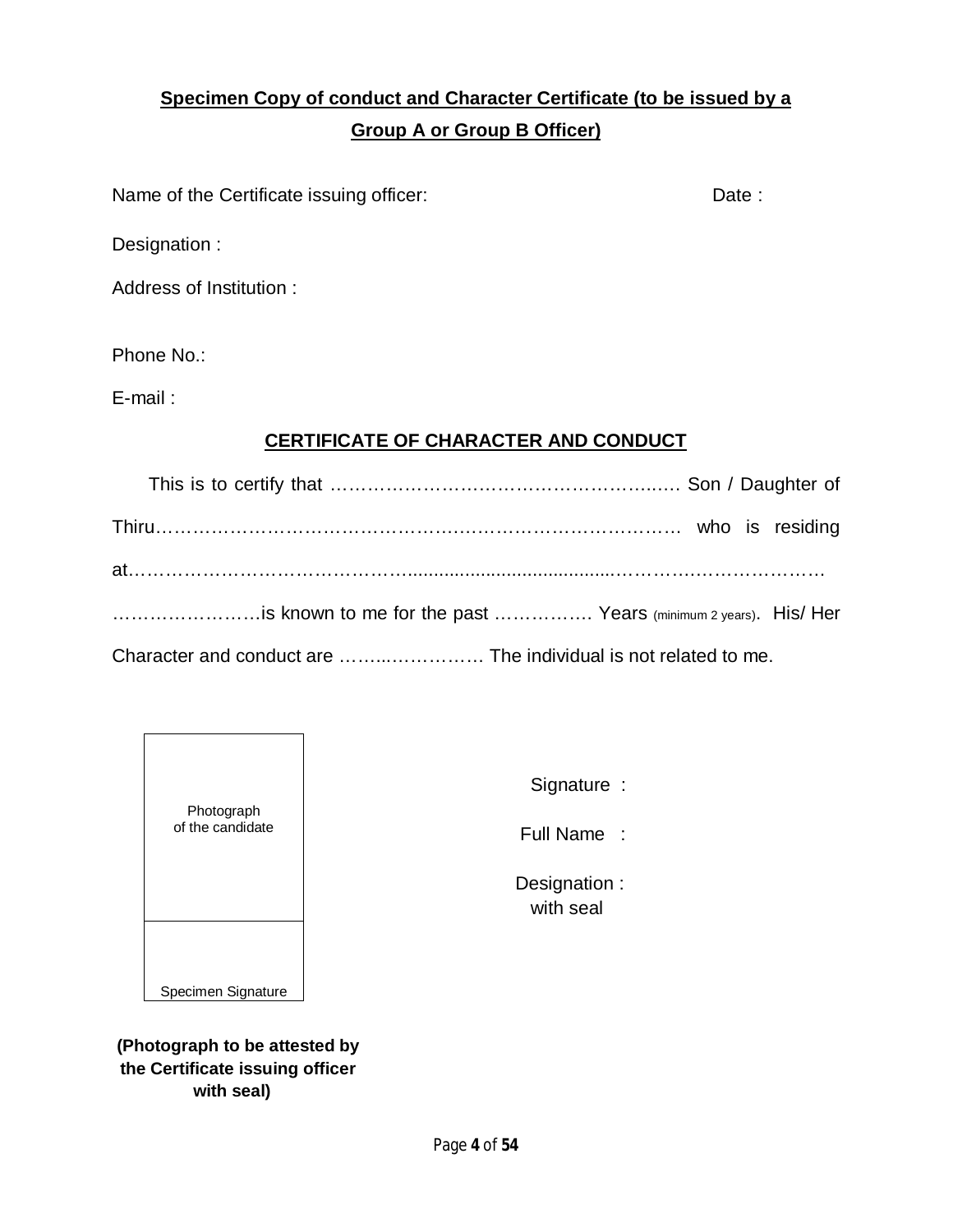## **ANNEXURE**

**LIST OF CANDIDATES CALLED FOR CERTIFICATE VERIFICATION FOR THE POST OF LABORATORY TECHNICIAN GRADE III BASED ON THE CMLT (ONE YEAR DURATION COURSE) CERTIFICATE UPLOADED IN THE ONLINE APPLICATION**

| S.NO.          | <b>APPLICATION NO.</b> | <b>NAME</b>                | D.O.B.     |
|----------------|------------------------|----------------------------|------------|
| 1              | 800002                 | PRABHAKARAN C              | 12-10-1985 |
| $\overline{2}$ | 800003                 | SARAVANAN S                | 15-07-1980 |
| 3              | 800004                 | VIJI J                     | 12-05-1983 |
| 4              | 800009                 | ANBUNATHA BOOPATHI G       | 14-04-1986 |
| 5              | 800010                 | KIRUTHIKA S                | 13-03-1985 |
| 6              | 800011                 | <b>SURESH S</b>            | 13-06-1986 |
| $\overline{7}$ | 800014                 | <b>VINCENT RAJENDRAN S</b> | 16-02-1984 |
| 8              | 800016                 | SATHIYARAJ A               | 08-03-1987 |
| 9              | 800018                 | VIJAYA LAKSHMI M           | 16-09-1982 |
| 10             | 800021                 | KANIMOZHI C                | 02-03-1985 |
| 11             | 800023                 | SIVAKAMASUNDARI            | 30-08-1985 |
| 12             | 800028                 | <b>SURYA BANU PK</b>       | 08-05-1983 |
| 13             | 800029                 | <b>BOOMA DEVIN</b>         | 26-07-1979 |
| 14             | 800034                 | YASODHA S                  | 23-11-1987 |
| 15             | 800038                 | <b>SANTHIS</b>             | 29-06-1983 |
| 16             | 800040                 | <b>INDIRAK</b>             | 15-06-1984 |
| 17             | 800042                 | <b>SAKTHIVEL R</b>         | 25-06-1975 |
| 18             | 800043                 | NARAYANA SENBAGA KANNAN S  | 05-04-1986 |
| 19             | 800046                 | ANSAR ALI L                | 03-06-1980 |
| 20             | 800047                 | <b>MOORTHIP</b>            | 28-05-1988 |
| 21             | 800052                 | THENMOZHI N                | 05-03-1984 |
| 22             | 800055                 | SYED IBRAHIM A             | 16-04-1976 |
| 23             | 800056                 | NIRMALA S                  | 23-05-1987 |
| 24             | 800058                 | YASMEEN S                  | 01-12-1983 |
| 25             | 800059                 | RENUKA DEVI C              | 09-05-1987 |
| 26             | 800064                 | ARIVANANTHAM S             | 11-03-1988 |
| 27             | 800065                 | JEGADEESAN C               | 18-05-1976 |
| 28             | 800069                 | NAGARAJAN D                | 30-05-1985 |
| 29             | 800070                 | <b>RAJKUMARS</b>           | 07-02-1990 |
| 30             | 800071                 | <b>VEERAMANIKANDAN V</b>   | 23-02-1986 |
| 31             | 800072                 | <b>GUNACHITHRA V</b>       | 14-05-1983 |
| 32             | 800074                 | JEEVA PRABU J              | 25-05-1984 |
| 33             | 800075                 | <b>MEERAP</b>              | 01-06-1982 |
| 34             | 800078                 | KALAIARASAN M              | 11-01-1986 |
| 35             | 800079                 | <b>LAKSHMIM</b>            | 04-06-1988 |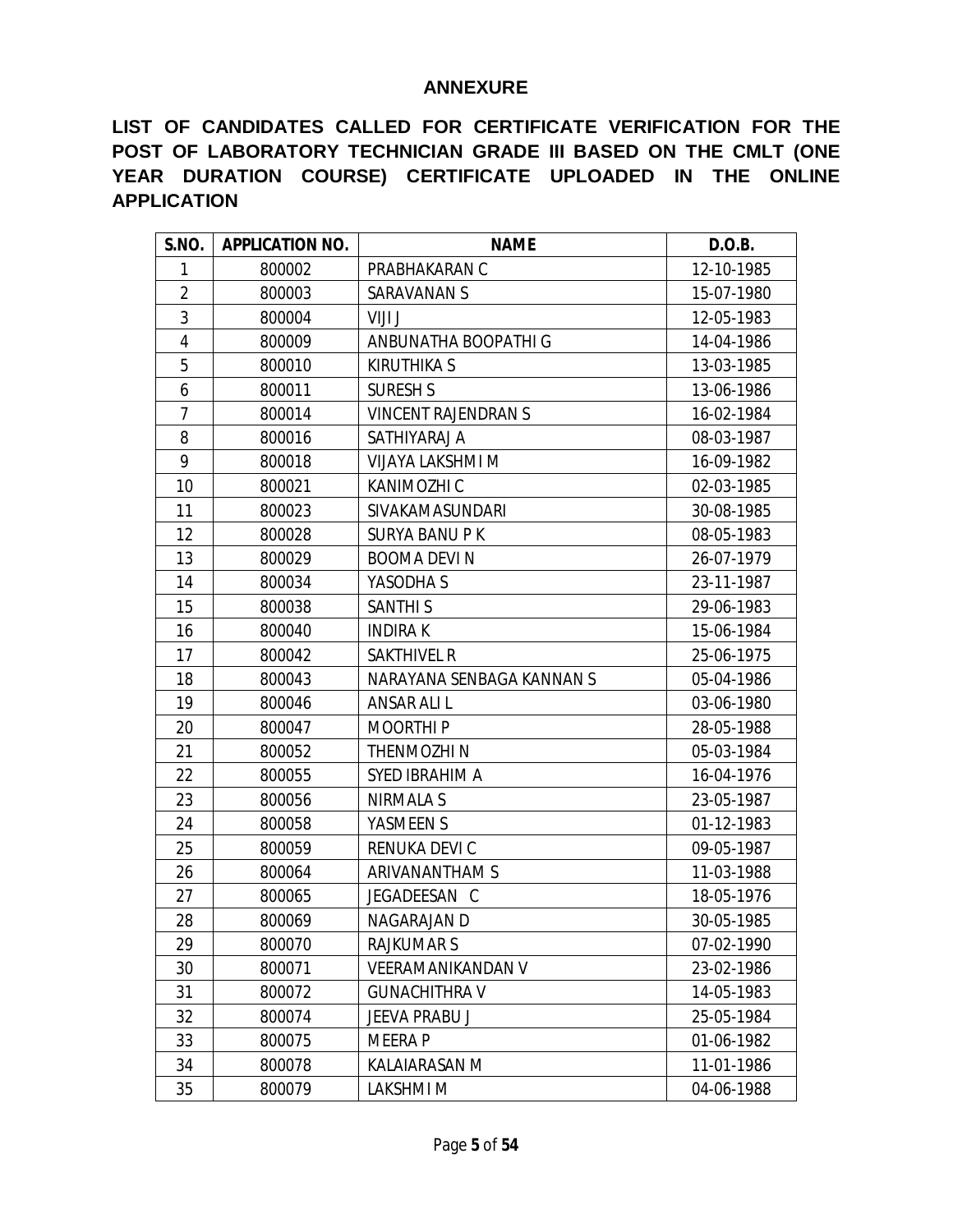| S.NO. | <b>APPLICATION NO.</b> | <b>NAME</b>           | D.O.B.     |
|-------|------------------------|-----------------------|------------|
| 36    | 800087                 | <b>RAVIKUMART</b>     | 03-05-1984 |
| 37    | 800088                 | MRS KALAIARASI S      | 07-06-1984 |
| 38    | 800096                 | ANIJA KUMARI E        | 12-05-1991 |
| 39    | 800098                 | JAFFAR SADIO ALI M S  | 15-03-1986 |
| 40    | 800099                 | <b>MALAR VIZHI G</b>  | 05-05-1989 |
| 41    | 800108                 | <b>SUNDARAJ R</b>     | 09-05-1986 |
| 42    | 800109                 | <b>GIRIJA A</b>       | 24-07-1977 |
| 43    | 800112                 | <b>JAYAPRIYA M</b>    | 28-05-1985 |
| 44    | 800115                 | JAYALAKSHMI P         | 10-07-1984 |
| 45    | 800125                 | PARVATHY KALA L       | 12-03-1983 |
| 46    | 800129                 | PARASAKTHI R          | 24-06-1984 |
| 47    | 800134                 | <b>KOUSALYA P</b>     | 15-03-1990 |
| 48    | 800135                 | SARAVANAN K           | 30-06-1981 |
| 49    | 800140                 | LETHIHA S             | 19-05-1985 |
| 50    | 800142                 | SORNA PARVATHI V      | 18-04-1981 |
| 51    | 800146                 | <b>REVATHIS</b>       | 25-05-1985 |
| 52    | 800149                 | ARUL M                | 15-06-1987 |
| 53    | 800150                 | DHANALAKSHMI R        | 07-05-1983 |
| 54    | 800152                 | <b>SELVIK</b>         | 04-05-1973 |
| 55    | 800155                 | VIJAYALAKSHMI M       | 16-07-1985 |
| 56    | 800157                 | <b>SAKTHIVEL P</b>    | 10-05-1981 |
| 57    | 800165                 | RUPA A                | 30-06-1986 |
| 58    | 800169                 | <b>VASANTHAN G</b>    | 10-05-1984 |
| 59    | 800171                 | <b>GAYATHRI G</b>     | 27-04-1991 |
| 60    | 800184                 | DIVYA T               | 26-01-1987 |
| 61    | 800190                 | JAYA CHITHRA D        | 09-04-1984 |
| 62    | 800194                 | <b>VENCILLA M</b>     | 18-02-1982 |
| 63    | 800199                 | AMUTHA G              | 18-05-1986 |
| 64    | 800201                 | <b>SEETHAP</b>        | 31-05-1982 |
| 65    | 800203                 | <b>GAYATHRID</b>      | 31-07-1986 |
| 66    | 800204                 | <b>MEGALA G</b>       | 10-06-1988 |
| 67    | 800207                 | SARAVANAN N           | 25-04-1977 |
| 68    | 800208                 | <b>GOWRIS</b>         | 12-06-1981 |
| 69    | 800210                 | <b>SIVAKUMAR S</b>    | 14-07-1983 |
| 70    | 800215                 | MOSINA PARVEEN A      | 01-07-1981 |
| 71    | 800218                 | <b>KAMESHWARI K</b>   | 27-11-1990 |
| 72    | 800226                 | <b>VARADHARAJAN E</b> | 05-06-1981 |
| 73    | 800230                 | PRABA P               | 23-05-1978 |
| 74    | 800232                 | <b>VANITHA S</b>      | 09-05-1985 |
| 75    | 800238                 | YOGALAKSHMI R         | 08-12-1980 |
| 76    | 800240                 | SARASWATHI J          | 20-06-1989 |
| 77    | 800250                 | DHARMALAKSHMI M       | 09-11-1984 |
| 78    | 800253                 | DANIEL ROBERT R       | 07-04-1980 |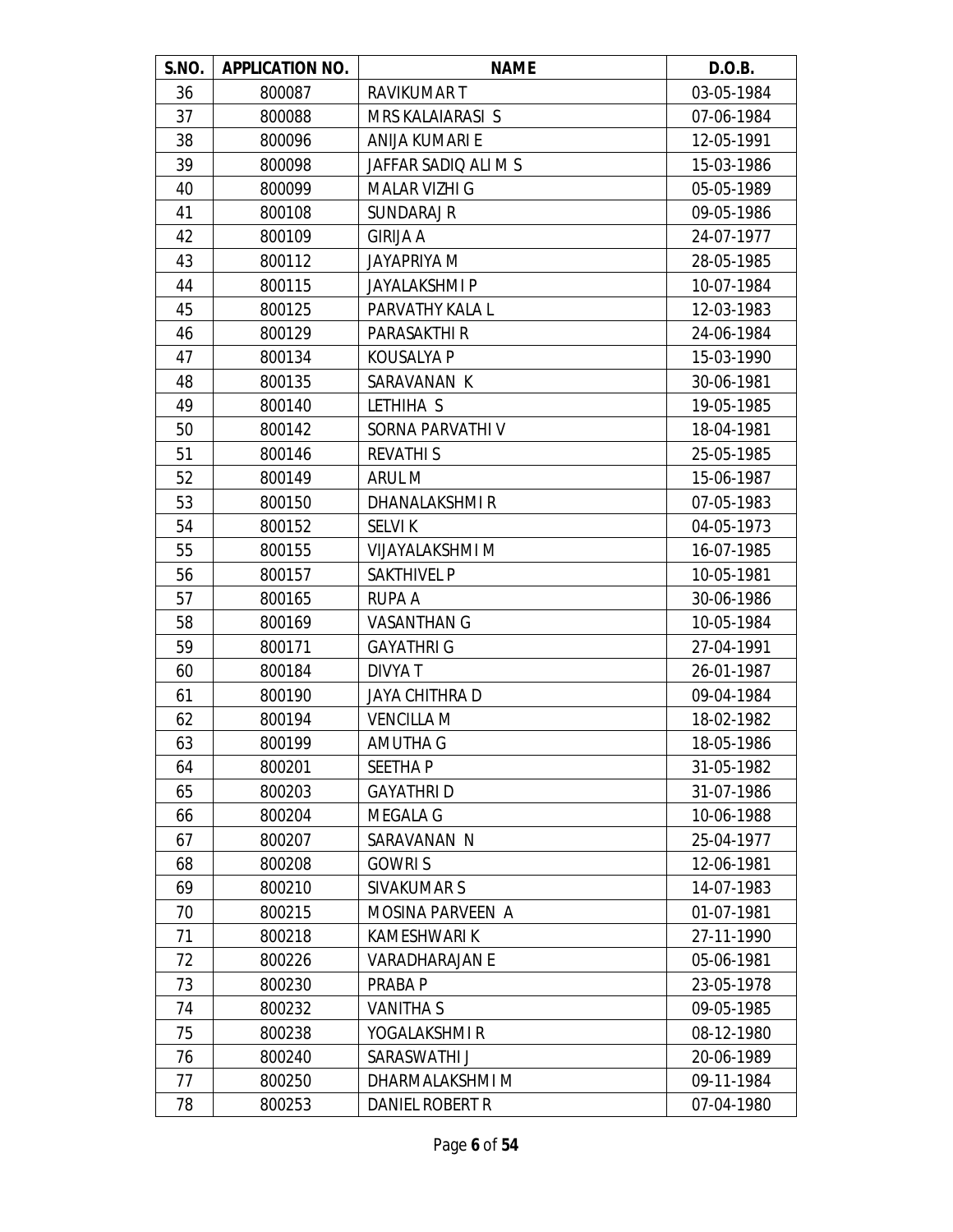| S.NO. | <b>APPLICATION NO.</b> | <b>NAME</b>             | D.O.B.     |
|-------|------------------------|-------------------------|------------|
| 79    | 800254                 | KAVITHA K               | 30-07-1983 |
| 80    | 800260                 | USHA R                  | 20-06-1988 |
| 81    | 800267                 | SATHYA J                | 20-04-1985 |
| 82    | 800273                 | <b>UMADEVI M</b>        | 17-05-1986 |
| 83    | 800274                 | <b>VINAYAGAM K</b>      | 02-06-1985 |
| 84    | 800275                 | P ALICERUTH             | 20-05-1985 |
| 85    | 800280                 | DEVIPRIYA D             | 11-02-1978 |
| 86    | 800281                 | <b>REKHA A</b>          | 10-05-1987 |
| 87    | 800286                 | PITCHAIAMMAL S          | 18-10-1982 |
| 88    | 800290                 | <b>MANIMEKALAI M</b>    | 25-07-1990 |
| 89    | 800295                 | NIRMALA R               | 23-01-1983 |
| 90    | 800301                 | PREMA KALA C            | 05-06-1986 |
| 91    | 800314                 | VIGNISWARI A            | 02-06-1990 |
| 92    | 800316                 | <b>BALAKUMARAN S</b>    | 15-05-1986 |
| 93    | 800318                 | KALAIMATHI T            | 19-07-1985 |
| 94    | 800323                 | DEEPIKA M               | 06-05-1988 |
| 95    | 800328                 | <b>BHARATHALAKSHMIV</b> | 20-05-1976 |
| 96    | 800342                 | SARAVANAN N S           | 05-06-1981 |
| 97    | 800344                 | SENTHILGANESH V         | 12-11-1984 |
| 98    | 800361                 | <b>JACKULIN G</b>       | 11-06-1979 |
| 99    | 800378                 | SARASWATHY R            | 03-06-1984 |
| 100   | 800380                 | SATHIS KUMAR A          | 25-05-1982 |
| 101   | 800387                 | <b>VIJAYAKUMAR R</b>    | 25-04-1980 |
| 102   | 800388                 | DIVAKAR K               | 05-07-1978 |
| 103   | 800391                 | <b>MEHALA D</b>         | 06-05-1986 |
| 104   | 800401                 | <b>JEPAHARD</b>         | 20-05-1989 |
| 105   | 800414                 | DURAI D                 | 22-04-1981 |
| 106   | 800426                 | <b>MADESH R</b>         | 30-07-1985 |
| 107   | 800447                 | SASIKALA S              | 02-04-1983 |
| 108   | 800454                 | MOHAMED ABDULLAH ILLM K | 06-07-1976 |
| 109   | 800469                 | RAJATHILAGAM S          | 04-07-1975 |
| 110   | 800472                 | MALLIKA R               | 15-04-1986 |
| 111   | 800479                 | <b>BASKARP</b>          | 11-07-1975 |
| 112   | 800480                 | <b>DEVASUNDARI S</b>    | 03-04-1977 |
| 113   | 800484                 | JESSY CLARA RANI M      | 07-04-1983 |
| 114   | 800507                 | <b>MANGALA DEVI K</b>   | 07-07-1987 |
| 115   | 800509                 | SUDHA M                 | 15-05-1985 |
| 116   | 800511                 | SAMATHANAM S            | 16-04-1989 |
| 117   | 800513                 | UMA M                   | 08-08-1984 |
| 118   | 800514                 | PRASHEEBA ANTONY M      | 10-07-1981 |
| 119   | 800516                 | SHANTHI <sub>S</sub>    | 19-06-1984 |
| 120   | 800522                 | ESAKKIAMMAL P           | 26-01-1985 |
| 121   | 800525                 | KOKILA N                | 16-07-1983 |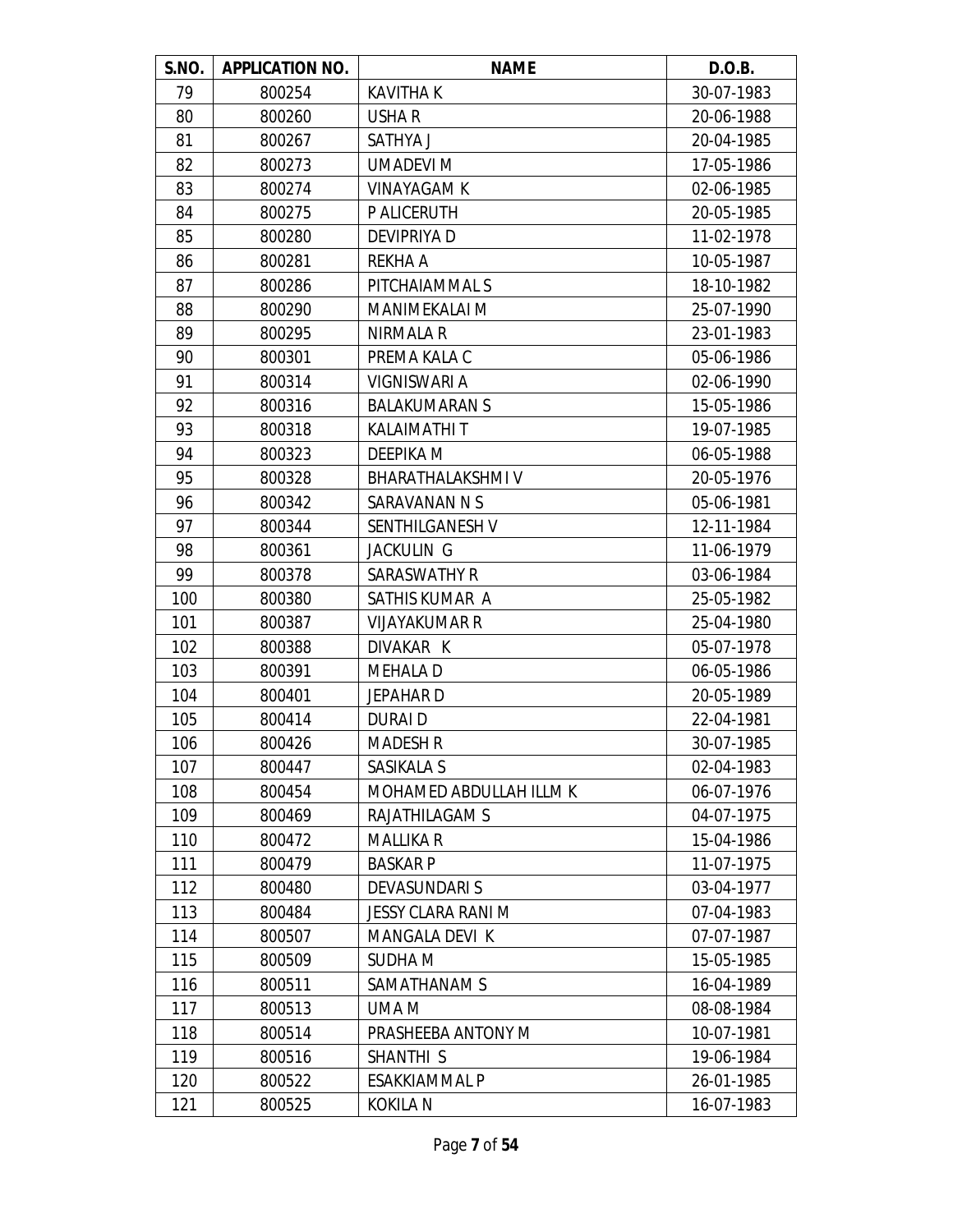| S.NO. | <b>APPLICATION NO.</b> | <b>NAME</b>              | D.O.B.     |
|-------|------------------------|--------------------------|------------|
| 122   | 800527                 | <b>JANAGI V</b>          | 09-07-1990 |
| 123   | 800529                 | KOMATHI K                | 27-05-1987 |
| 124   | 800530                 | SUBRAMANIAN M            | 08-05-1985 |
| 125   | 800534                 | <b>GUNASEKARAN S</b>     | 17-05-1982 |
| 126   | 800535                 | SATHYA S                 | 07-06-1983 |
| 127   | 800536                 | SIVAGAMI N               | 13-05-1979 |
| 128   | 800541                 | STELLA MARY A            | 03-05-1982 |
| 129   | 800543                 | <b>DEVIN</b>             | 26-05-1978 |
| 130   | 800545                 | <b>JOSEPHINE MARY A</b>  | 19-07-1977 |
| 131   | 800547                 | ANGAMMAL M               | 07-10-1988 |
| 132   | 800551                 | <b>ALLWYN ESTERRAJ P</b> | 03-04-1988 |
| 133   | 800556                 | ESWARI D                 | 10-05-1982 |
| 134   | 800557                 | RAMKUMAR M               | 16-04-1978 |
| 135   | 800559                 | PRABAKARAN P             | 21-04-1985 |
| 136   | 800560                 | SANTHA SHEELA Y          | 20-05-1981 |
| 137   | 800563                 | <b>CHINNASAMY R</b>      | 10-04-1985 |
| 138   | 800566                 | PREMA B                  | 24-09-1982 |
| 139   | 800571                 | <b>VALARMATHI U</b>      | 03-06-1990 |
| 140   | 800572                 | SHANMUGAVALLI L          | 07-05-1992 |
| 141   | 800578                 | <b>VANITHA R</b>         | 21-10-1986 |
| 142   | 800580                 | SATHIYAKALA M            | 22-05-1985 |
| 143   | 800581                 | <b>RAJASRI R</b>         | 07-01-1983 |
| 144   | 800590                 | C KUMAR                  | 11-07-1972 |
| 145   | 800594                 | <b>JOHNSY T</b>          | 11-06-1982 |
| 146   | 800598                 | SENTHIL KUMAR M          | 28-05-1977 |
| 147   | 800600                 | <b>MURALI G</b>          | 15-02-1975 |
| 148   | 800603                 | <b>SAKTHIVEL P</b>       | 05-04-1983 |
| 149   | 800606                 | <b>GANESH KUMAR R</b>    | 02-01-1985 |
| 150   | 800608                 | ISPIRITHU SANTHU MARY L  | 02-06-1984 |
| 151   | 800615                 | <b>SHALINI G</b>         | 04-03-1989 |
| 152   | 800621                 | TILAK G                  | 22-02-1979 |
| 153   | 800629                 | <b>MARY ANANTHI P</b>    | 05-12-1983 |
| 154   | 800633                 | JANCY MARY A             | 15-05-1985 |
| 155   | 800641                 | UMAMAHESWARI C           | 20-08-1984 |
| 156   | 800647                 | <b>ANANTH B</b>          | 20-12-1979 |
| 157   | 800649                 | <b>ANDAL K</b>           | 24-06-1986 |
| 158   | 800650                 | <b>LALITHA P</b>         | 26-12-1983 |
| 159   | 800652                 | <b>TAMILSELVAN T</b>     | 23-09-1979 |
| 160   | 800656                 | KUMAR C                  | 15-05-1980 |
| 161   | 800657                 | <b>BAGYALAKSHMICC</b>    | 28-06-1989 |
| 162   | 800665                 | <b>KAVITHA M</b>         | 17-06-1986 |
| 163   | 800666                 | REENA S                  | 10-06-1985 |
| 164   | 800667                 | <b>HAMEETHAY</b>         | 17-03-1987 |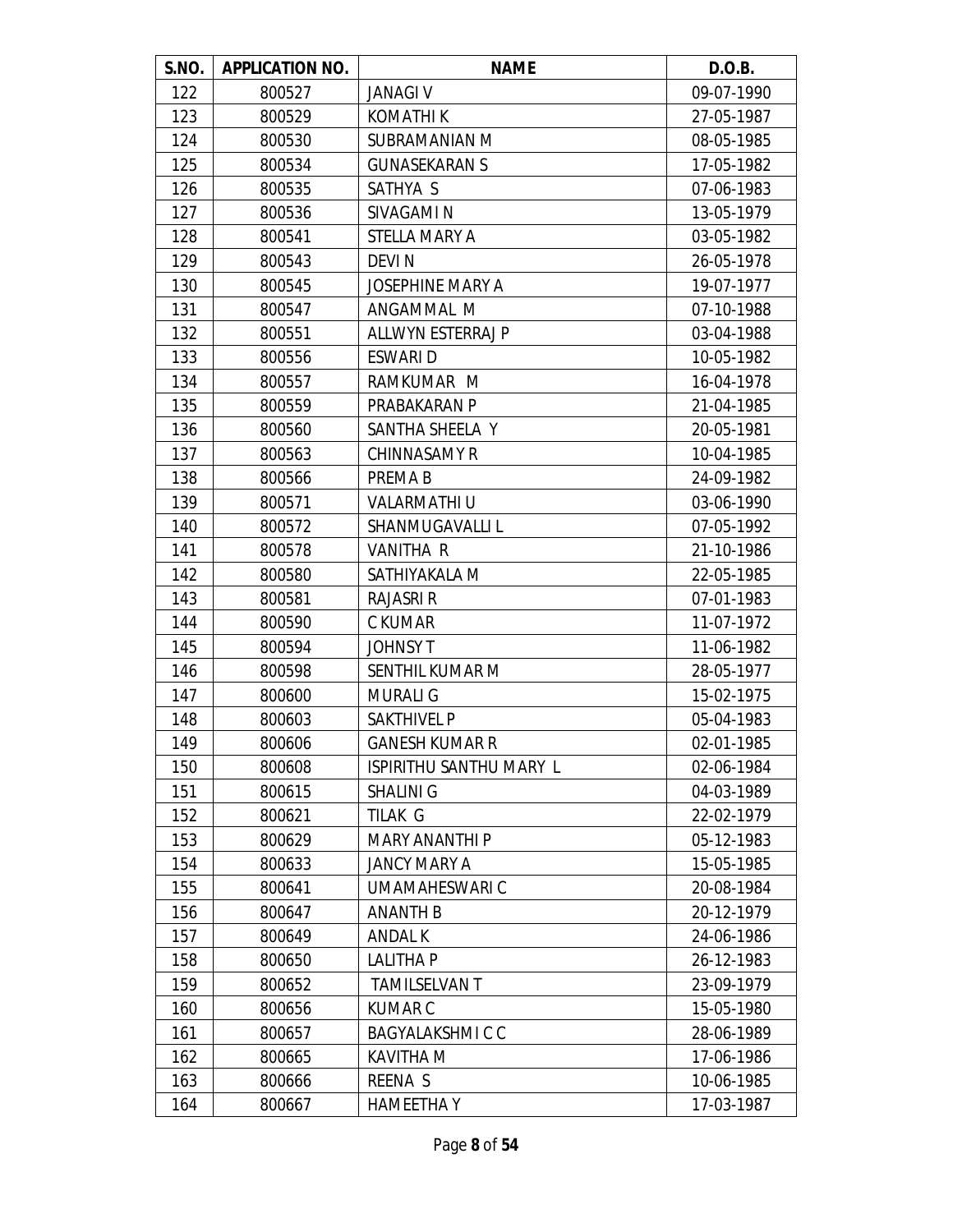| S.NO. | <b>APPLICATION NO.</b> | <b>NAME</b>             | D.O.B.     |
|-------|------------------------|-------------------------|------------|
| 165   | 800674                 | VINOTHA G               | 02-06-1974 |
| 166   | 800677                 | <b>JUSTIN RAJ A</b>     | 06-02-1979 |
| 167   | 800679                 | SATHIYA D               | 02-06-1985 |
| 168   | 800681                 | <b>JAYANTHI E</b>       | 10-06-1980 |
| 169   | 800682                 | SIVAMURUGAN R           | 21-07-1976 |
| 170   | 800685                 | DHANALAKSHMI G          | 11-04-1989 |
| 171   | 800690                 | ASHA P                  | 04-04-1977 |
| 172   | 800693                 | KULANDAIVELU M          | 20-04-1980 |
| 173   | 800696                 | <b>MEGALA S</b>         | 07-06-1979 |
| 174   | 800703                 | SARITHA A               | 20-12-1986 |
| 175   | 800707                 | NEROSHA DURGA LAKSHMI C | 26-05-1990 |
| 176   | 800710                 | <b>MAHALAKSHMI B</b>    | 12-04-1983 |
| 177   | 800718                 | KALAIVANI C             | 03-02-1984 |
| 178   | 800721                 | PRABA C                 | 19-07-1978 |
| 179   | 800723                 | NAGALAKSHMI V           | 03-04-1982 |
| 180   | 800731                 | <b>GANDHAROOBAN A</b>   | 05-06-1986 |
| 181   | 800732                 | SATHYABAMA D            | 05-04-1987 |
| 182   | 800740                 | RAMACHANDRAN G          | 01-07-1984 |
| 183   | 800741                 | <b>RAMGANESH G H</b>    | 25-04-1987 |
| 184   | 800744                 | SATHYALINGAM R          | 12-05-1986 |
| 185   | 800755                 | ANCY C                  | 28-05-1991 |
| 186   | 800760                 | <b>MAHESWARI R</b>      | 30-09-1975 |
| 187   | 800762                 | <b>ANNALAKSHMIS</b>     | 06-03-1988 |
| 188   | 800764                 | ANBUMANI D              | 29-05-1983 |
| 189   | 800773                 | <b>ANITHA S</b>         | 29-05-1987 |
| 190   | 800776                 | SHANMUGAMURTHY P        | 02-05-1979 |
| 191   | 800783                 | SELVARANI A B           | 16-12-1988 |
| 192   | 800784                 | <b>JANSI RANI D</b>     | 01-07-1983 |
| 193   | 800789                 | PRAKASH KT              | 04-07-1984 |
| 194   | 800791                 | <b>MAHALAKSHMI P</b>    | 07-07-1984 |
| 195   | 800799                 | <b>VEERABALAN R</b>     | 24-03-1986 |
| 196   | 800802                 | PATHIMA RANI S          | 30-07-1978 |
| 197   | 800804                 | VIJI A                  | 29-07-1980 |
| 198   | 800805                 | <b>NALINI V</b>         | 07-05-1974 |
| 199   | 800809                 | RANJITHKUMAR V          | 01-03-1977 |
| 200   | 800813                 | PADMAVATHI P            | 03-04-1980 |
| 201   | 800816                 | <b>PADMINIP</b>         | 05-07-1978 |
| 202   | 800820                 | <b>VENKATESAN R</b>     | 01-06-1980 |
| 203   | 800821                 | TAMILARASI M            | 06-06-1985 |
| 204   | 800822                 | VIJAYALAKSHMI P         | 05-03-1984 |
| 205   | 800825                 | <b>RAJAKUMAR K</b>      | 17-04-1974 |
| 206   | 800833                 | <b>ARIVUSELVAN P</b>    | 17-06-1979 |
| 207   | 800836                 | <b>VALARMATHI B</b>     | 11-03-1981 |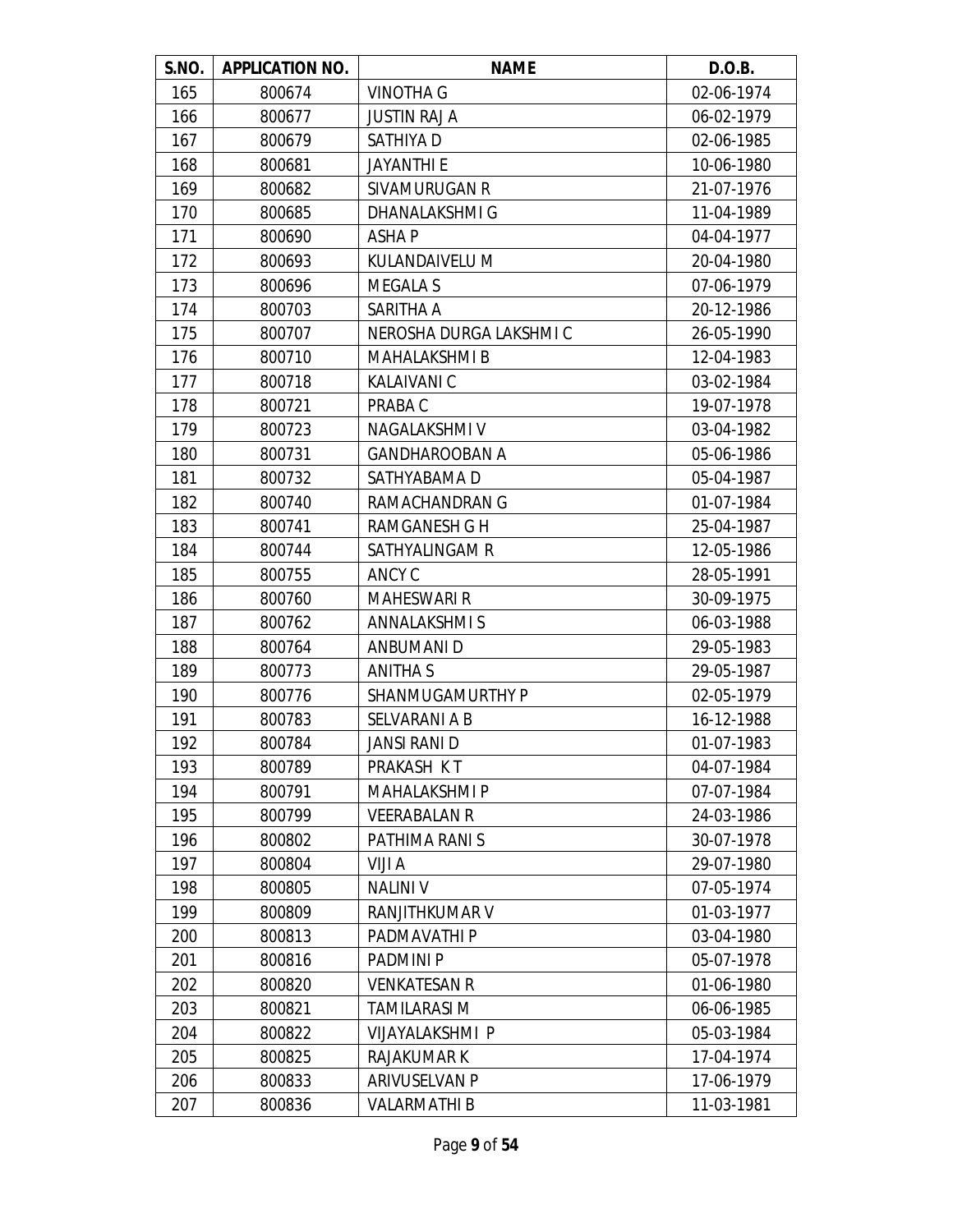| S.NO. | <b>APPLICATION NO.</b> | <b>NAME</b>                  | D.O.B.     |
|-------|------------------------|------------------------------|------------|
| 208   | 800837                 | SANGEETHA S                  | 20-07-1985 |
| 209   | 800839                 | USHA G                       | 24-03-1979 |
| 210   | 800840                 | <b>UCHIMAHALI R</b>          | 29-04-1982 |
| 211   | 800844                 | <b>SUNITHAT</b>              | 15-04-1983 |
| 212   | 800863                 | KOTHANDAPANI T               | 08-05-1982 |
| 213   | 800868                 | <b>SUGUNA P</b>              | 30-05-1981 |
| 214   | 800878                 | PONNI <sub>N</sub>           | 12-06-1972 |
| 215   | 800889                 | AMIRTHALAKSHMI M K           | 23-05-1983 |
| 216   | 800890                 | CHRISTOPHER DEVA CECIL D     | 13-04-1985 |
| 217   | 800897                 | JAYAMMAL M                   | 23-04-1979 |
| 218   | 800899                 | JOHN SUNDAR SINGH J          | 27-05-1977 |
| 219   | 800900                 | <b>MARIC</b>                 | 13-03-1976 |
| 220   | 800903                 | <b>KALAISELVI R</b>          | 28-05-1989 |
| 221   | 800904                 | PUVANESWARI N                | 15-05-1987 |
| 222   | 800910                 | <b>JACKULIN AROKIAMARY A</b> | 27-11-1983 |
| 223   | 800911                 | LAKSHMI N                    | 13-05-1980 |
| 224   | 800916                 | <b>ESTHER A</b>              | 09-02-1988 |
| 225   | 800919                 | <b>NAGAJOTHI G</b>           | 05-06-1974 |
| 226   | 800922                 | <b>THEYVAM G</b>             | 14-11-1984 |
| 227   | 800927                 | SUMITRA DEVI S               | 18-03-1977 |
| 228   | 800932                 | <b>BALAJI M</b>              | 28-08-1984 |
| 229   | 800935                 | PREMY T                      | 21-03-1978 |
| 230   | 800942                 | <b>KUMARI G</b>              | 12-05-1973 |
| 231   | 800943                 | <b>RATHIKALA R</b>           | 18-09-1980 |
| 232   | 800945                 | <b>NEELAVATHIM</b>           | 20-01-1980 |
| 233   | 800949                 | <b>LATHA G</b>               | 10-07-1974 |
| 234   | 800953                 | <b>RAGUK</b>                 | 10-06-1986 |
| 235   | 800963                 | THARA M B                    | 22-02-1984 |
| 236   | 800972                 | <b>KARPAGAVALLI V</b>        | 20-06-1985 |
| 237   | 800986                 | <b>MEENAKSHIK</b>            | 11-06-1985 |
| 238   | 800995                 | POOMANI <sub>R</sub>         | 01-04-1984 |
| 239   | 801005                 | MANGALA GOWRI B              | 25-03-1978 |
| 240   | 801006                 | <b>UMAMAGESWARI S</b>        | 02-01-1985 |
| 241   | 801007                 | <b>PRABUDOSS R</b>           | 11-11-1987 |
| 242   | 801010                 | <b>KOKILA V S</b>            | 25-05-1989 |
| 243   | 801014                 | PANNEERSELVAM T              | 18-09-1985 |
| 244   | 801017                 | <b>KESAVAN K</b>             | 14-05-1990 |
| 245   | 801019                 | PUNITHA G                    | 02-02-1982 |
| 246   | 801021                 | <b>SATHYAT</b>               | 03-10-1983 |
| 247   | 801024                 | KAMALAKANNAN C               | 23-05-1980 |
| 248   | 801030                 | SIVASANKARI J                | 08-10-1980 |
| 249   | 801035                 | <b>SELIN SHEELA S</b>        | 20-06-1978 |
| 250   | 801043                 | JEYALAKSHMI D                | 21-07-1983 |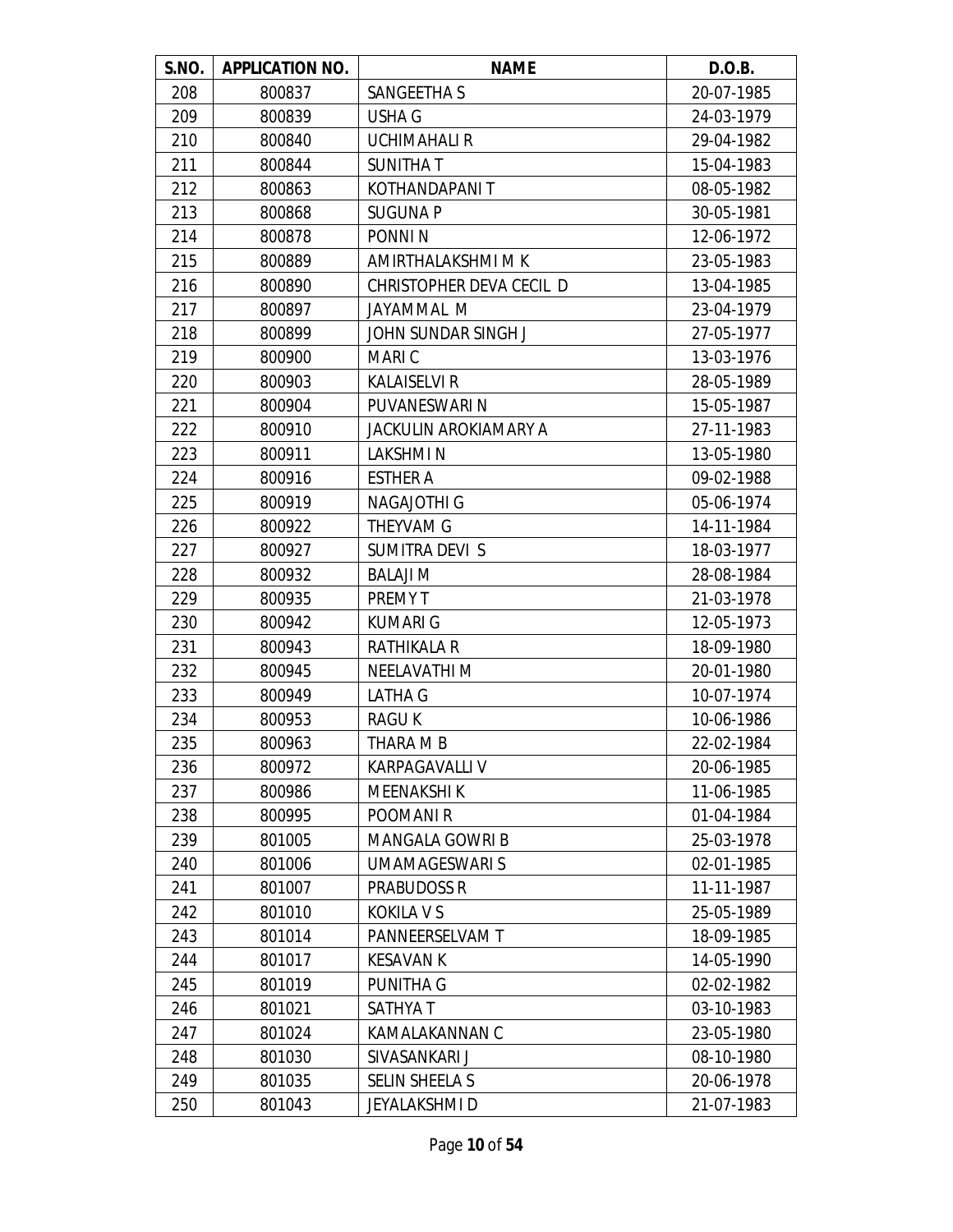| S.NO. | <b>APPLICATION NO.</b> | <b>NAME</b>             | D.O.B.     |
|-------|------------------------|-------------------------|------------|
| 251   | 801049                 | NILA M                  | 15-05-1986 |
| 252   | 801070                 | NISHA T                 | 08-06-1988 |
| 253   | 801074                 | <b>CHITRA N</b>         | 14-04-1987 |
| 254   | 801080                 | JASMINEUSHA D           | 01-04-1987 |
| 255   | 801097                 | RAJANGAM M              | 20-07-1980 |
| 256   | 801105                 | <b>HEMARANI A</b>       | 13-04-1985 |
| 257   | 801128                 | LOUISA STELLA MARY S    | 03-06-1979 |
| 258   | 801133                 | <b>FATHIMA BEGUM A</b>  | 10-11-1980 |
| 259   | 801141                 | SARANYA C               | 18-05-1987 |
| 260   | 801145                 | <b>VICTOR P</b>         | 07-03-1979 |
| 261   | 801148                 | KOMALAVALLI T           | 15-05-1986 |
| 262   | 801161                 | <b>THAIYALNAYAGI R</b>  | 28-07-1981 |
| 263   | 801168                 | MRS L RAJALAKSHMI       | 04-05-1988 |
| 264   | 801172                 | <b>SUDHA G</b>          | 03-06-1988 |
| 265   | 801173                 | <b>VELMAYIL S</b>       | 18-06-1978 |
| 266   | 801195                 | <b>MAHALAKSHMI M</b>    | 03-05-1986 |
| 267   | 801196                 | SATHEESHKUMAR J         | 15-03-1983 |
| 268   | 801202                 | SANGEETHA B             | 06-04-1981 |
| 269   | 801209                 | <b>ANANTHIS</b>         | 13-07-1981 |
| 270   | 801212                 | BACKIYA LAKSHMI RAVANAN | 24-06-1984 |
| 271   | 801213                 | ANANTHI N               | 25-07-1989 |
| 272   | 801215                 | NIXSON D                | 20-07-1983 |
| 273   | 801224                 | <b>ADALARASI P</b>      | 12-04-1989 |
| 274   | 801240                 | YASOTHA R               | 10-07-1980 |
| 275   | 801245                 | <b>RAJAN</b>            | 25-06-1978 |
| 276   | 801246                 | <b>MARIYAMMAL N</b>     | 05-07-1980 |
| 277   | 801250                 | PUSHPA P                | 11-02-1977 |
| 278   | 801251                 | ANUSUYA M               | 07-02-1980 |
| 279   | 801257                 | <b>MATHESH S</b>        | 30-05-1984 |
| 280   | 801264                 | <b>KANNANS</b>          | 16-12-1976 |
| 281   | 801268                 | <b>BALAMURUGAN B</b>    | 31-07-1981 |
| 282   | 801270                 | <b>VENNILA A</b>        | 13-05-1988 |
| 283   | 801272                 | <b>ELANGOVAN S</b>      | 03-06-1980 |
| 284   | 801274                 | AZARA BEGUM A           | 12-04-1978 |
| 285   | 801280                 | <b>MARAGADHAM S</b>     | 28-06-1985 |
| 286   | 801281                 | KARTHIGAIRANI R         | 22-08-1981 |
| 287   | 801283                 | RADHA D                 | 20-06-1986 |
| 288   | 801284                 | <b>HEMALATHA J</b>      | 25-08-1976 |
| 289   | 801285                 | <b>MEENAL K</b>         | 23-10-1991 |
| 290   | 801287                 | SAKTHIVEL M             | 15-06-1984 |
| 291   | 801288                 | <b>ATCHUTHAN K</b>      | 26-05-1981 |
| 292   | 801291                 | <b>KARTHIKEYAN T</b>    | 03-02-1974 |
| 293   | 801292                 | <b>GOWRIP</b>           | 18-02-1991 |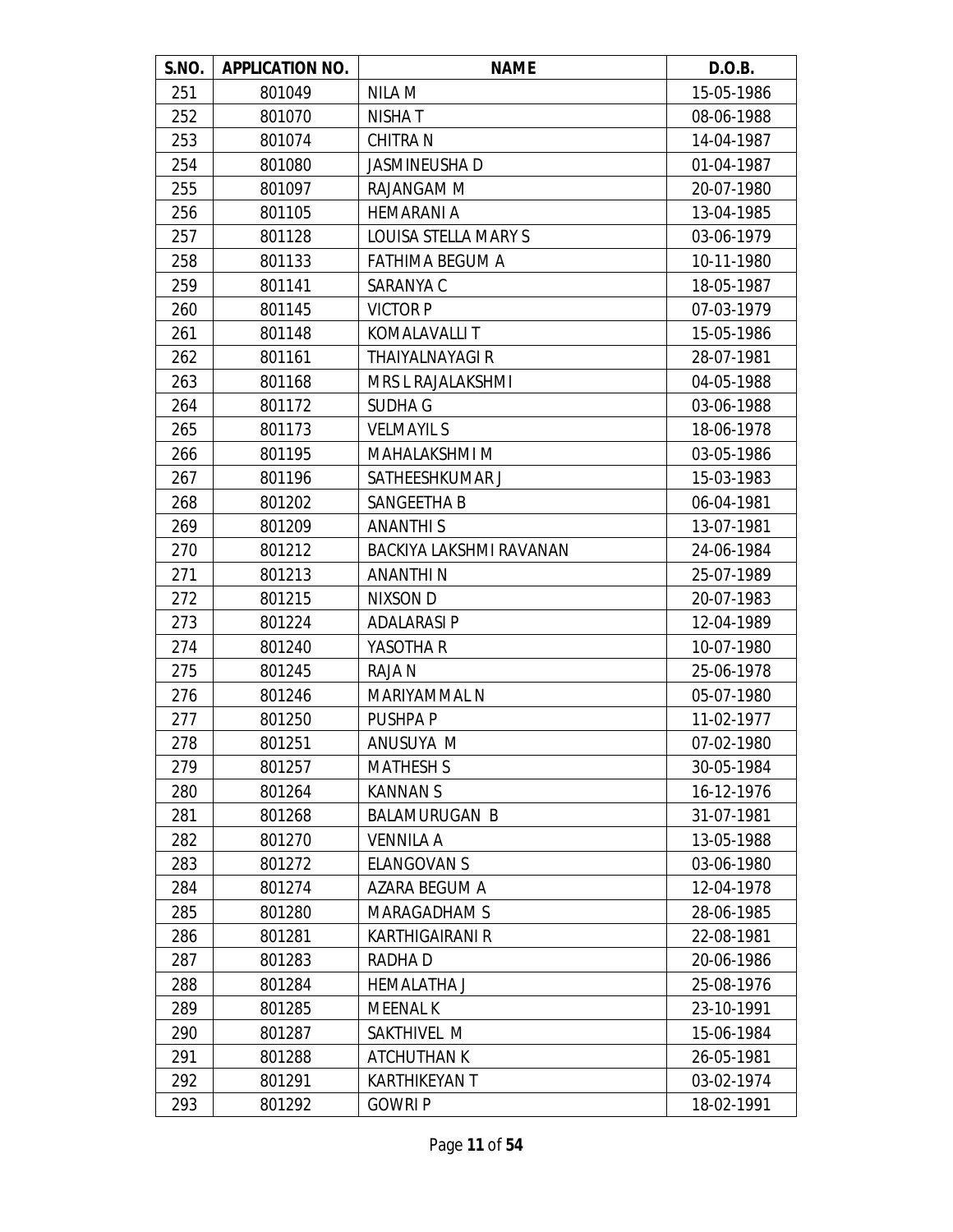| S.NO. | <b>APPLICATION NO.</b> | <b>NAME</b>                 | D.O.B.     |
|-------|------------------------|-----------------------------|------------|
| 294   | 801296                 | <b>DEVIS</b>                | 29-03-1992 |
| 295   | 801297                 | <b>VERONIKAMARY M</b>       | 12-06-1990 |
| 296   | 801298                 | VASUDEVAN M                 | 04-05-1985 |
| 297   | 801300                 | <b>BACKIALAKSHMI M</b>      | 12-10-1984 |
| 298   | 801302                 | <b>LALITHA G</b>            | 19-02-1987 |
| 299   | 801324                 | POORNIMA S                  | 15-11-1983 |
| 300   | 801332                 | SUMATHIC M                  | 22-07-1985 |
| 301   | 801336                 | RADHA VEERABATHIRAN V       | 11-06-1987 |
| 302   | 801340                 | <b>JULIET NISHANTHINI J</b> | 12-12-1983 |
| 303   | 801343                 | ANBALAGAN S                 | 01-03-1984 |
| 304   | 801346                 | SATHIYA DEVI S              | 02-04-1989 |
| 305   | 801349                 | SATHIYAPRIYA K              | 21-03-1985 |
| 306   | 801354                 | MR VIMAL KEBA               | 17-05-1983 |
| 307   | 801368                 | <b>KAVITHA K</b>            | 30-06-1986 |
| 308   | 801371                 | <b>KALAISELVI M</b>         | 17-06-1986 |
| 309   | 801372                 | <b>KAMALEESWARI P</b>       | 05-07-1982 |
| 310   | 801377                 | NIRMALA U                   | 25-04-1976 |
| 311   | 801391                 | SOORIYAVALLITHANGAM T       | 23-05-1989 |
| 312   | 801394                 | PERUMAL OS                  | 10-06-1978 |
| 313   | 801399                 | SEETHALAKSHMI P             | 05-01-1978 |
| 314   | 801403                 | MAGESH N S                  | 13-05-1985 |
| 315   | 801404                 | <b>DHEEPALAKSHMIB</b>       | 16-06-1982 |
| 316   | 801413                 | KARTHIGA LAKSHMI R          | 04-06-1978 |
| 317   | 801414                 | AMIRTHAVALLI G              | 12-07-1983 |
| 318   | 801416                 | PREMALATHA M                | 10-05-1983 |
| 319   | 801418                 | NITHYA S                    | 03-07-1988 |
| 320   | 801428                 | LATHA G                     | 12-06-1978 |
| 321   | 801438                 | RAMYA PRIYADHARSHINI M      | 05-07-1983 |
| 322   | 801452                 | <b>DEVIPRIYA S</b>          | 30-05-1988 |
| 323   | 801454                 | RAMYA S                     | 02-06-1982 |
| 324   | 801457                 | ELIZABETHRANI S             | 06-05-1987 |
| 325   | 801460                 | <b>MERIBA J</b>             | 07-04-1984 |
| 326   | 801467                 | MADHAMMAL G                 | 10-06-1979 |
| 327   | 801470                 | ANITHA A                    | 03-05-1981 |
| 328   | 801473                 | <b>UMADEVI M</b>            | 23-07-1990 |
| 329   | 801480                 | SARAVANA KUMAR B            | 18-06-1978 |
| 330   | 801493                 | REVATHI K                   | 25-05-1987 |
| 331   | 801499                 | SATHYA N                    | 07-06-1981 |
| 332   | 801511                 | ANBUSELVAM D                | 14-05-1983 |
| 333   | 801512                 | <b>SURESH KUMAR P</b>       | 29-12-1982 |
| 334   | 801514                 | SASI <sub>R</sub>           | 29-05-1984 |
| 335   | 801515                 | <b>SUBATHRA R</b>           | 11-05-1985 |
| 336   | 801516                 | <b>JAYANTHI V</b>           | 06-05-1983 |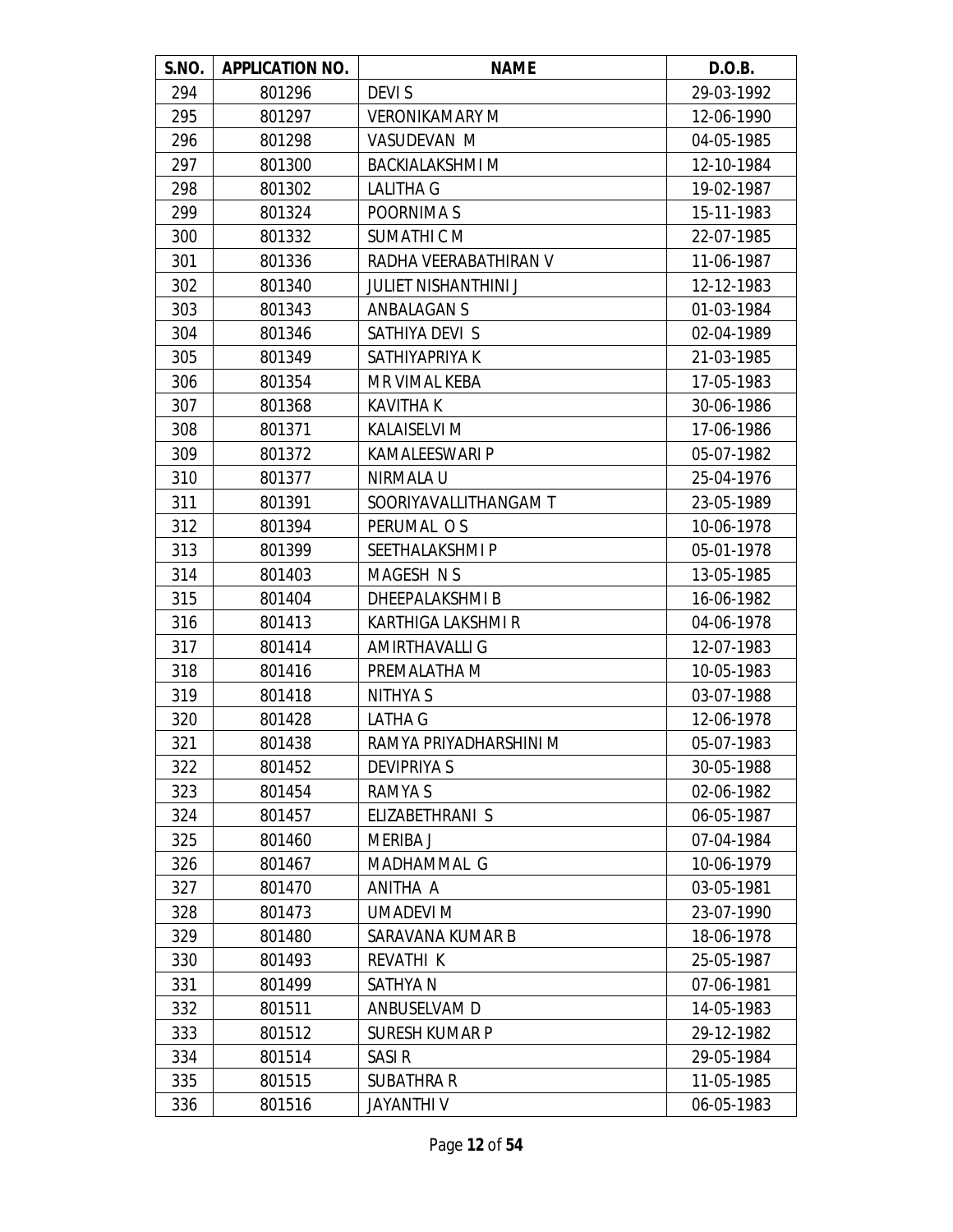| S.NO. | <b>APPLICATION NO.</b> | <b>NAME</b>                | D.O.B.     |
|-------|------------------------|----------------------------|------------|
| 337   | 801517                 | DHANALAKSHMI R             | 15-10-1986 |
| 338   | 801523                 | <b>KALAIVANI E</b>         | 30-05-1984 |
| 339   | 801533                 | DHANALAKSHMI M C           | 12-06-1980 |
| 340   | 801535                 | RAJINI SESUMARY B          | 25-12-1985 |
| 341   | 801539                 | <b>KAVITHAT</b>            | 25-09-1981 |
| 342   | 801540                 | <b>HEMAB</b>               | 13-04-1977 |
| 343   | 801547                 | VIJI S                     | 06-06-1982 |
| 344   | 801550                 | <b>VISALATCHI R</b>        | 24-05-1984 |
| 345   | 801551                 | <b>MUTHAMILSELVI G</b>     | 10-06-1975 |
| 346   | 801553                 | PETCHIAMMAL A              | 08-05-1985 |
| 347   | 801556                 | <b>VIAJAYAKUMAR P</b>      | 25-04-1983 |
| 348   | 801562                 | <b>BALASOUNDARI G</b>      | 01-03-1981 |
| 349   | 801563                 | JEROM BERNOD T             | 15-06-1981 |
| 350   | 801564                 | CHINNAMMAL S               | 09-10-1985 |
| 351   | 801567                 | <b>RAJINI D</b>            | 05-05-1989 |
| 352   | 801569                 | LAKSHMI G                  | 24-02-1977 |
| 353   | 801571                 | <b>KARUPPANNAN K</b>       | 30-06-1978 |
| 354   | 801575                 | MURUGESAN C                | 24-05-1988 |
| 355   | 801589                 | <b>MANICKAM G</b>          | 06-05-1984 |
| 356   | 801590                 | <b>CATHERINE PUSHPAM I</b> | 20-04-1983 |
| 357   | 801591                 | <b>LATHAY</b>              | 04-06-1976 |
| 358   | 801601                 | <b>VANITHA S</b>           | 16-03-1985 |
| 359   | 801602                 | <b>MALLIGA RAJI R</b>      | 18-04-1984 |
| 360   | 801606                 | <b>ASHOK KUMAR A</b>       | 14-11-1983 |
| 361   | 801607                 | DHANALAKSHMI S             | 15-05-1983 |
| 362   | 801611                 | SIVAGNANA JOTHI M          | 27-12-1991 |
| 363   | 801614                 | <b>INDUMATHI D</b>         | 30-05-1985 |
| 364   | 801618                 | PATHARISHA BEGUM S         | 26-05-1979 |
| 365   | 801619                 | <b>MENAKAL</b>             | 16-06-1987 |
| 366   | 801621                 | SARAVANAN L R              | 09-04-1983 |
| 367   | 801624                 | SATHYARAJ N                | 10-07-1985 |
| 368   | 801626                 | <b>JEYANTHI G</b>          | 10-02-1982 |
| 369   | 801631                 | MAHADEVI M                 | 02-05-1985 |
| 370   | 801640                 | <b>KAVITHA G</b>           | 18-06-1988 |
| 371   | 801641                 | SUMATHI M                  | 23-05-1978 |
| 372   | 801645                 | SATHIYAVATHY M             | 01-05-1979 |
| 373   | 801664                 | SELVARANI M                | 10-05-1982 |
| 374   | 801666                 | <b>MAREESWARI P</b>        | 19-05-1976 |
| 375   | 801667                 | KOMATHI K                  | 03-02-1985 |
| 376   | 801671                 | <b>GAYATHRI R</b>          | 26-04-1978 |
| 377   | 801672                 | ARUNACHALAM P              | 07-08-1976 |
| 378   | 801674                 | SUNIL JANILA A             | 04-05-1978 |
| 379   | 801675                 | SHOBANA G                  | 04-06-1988 |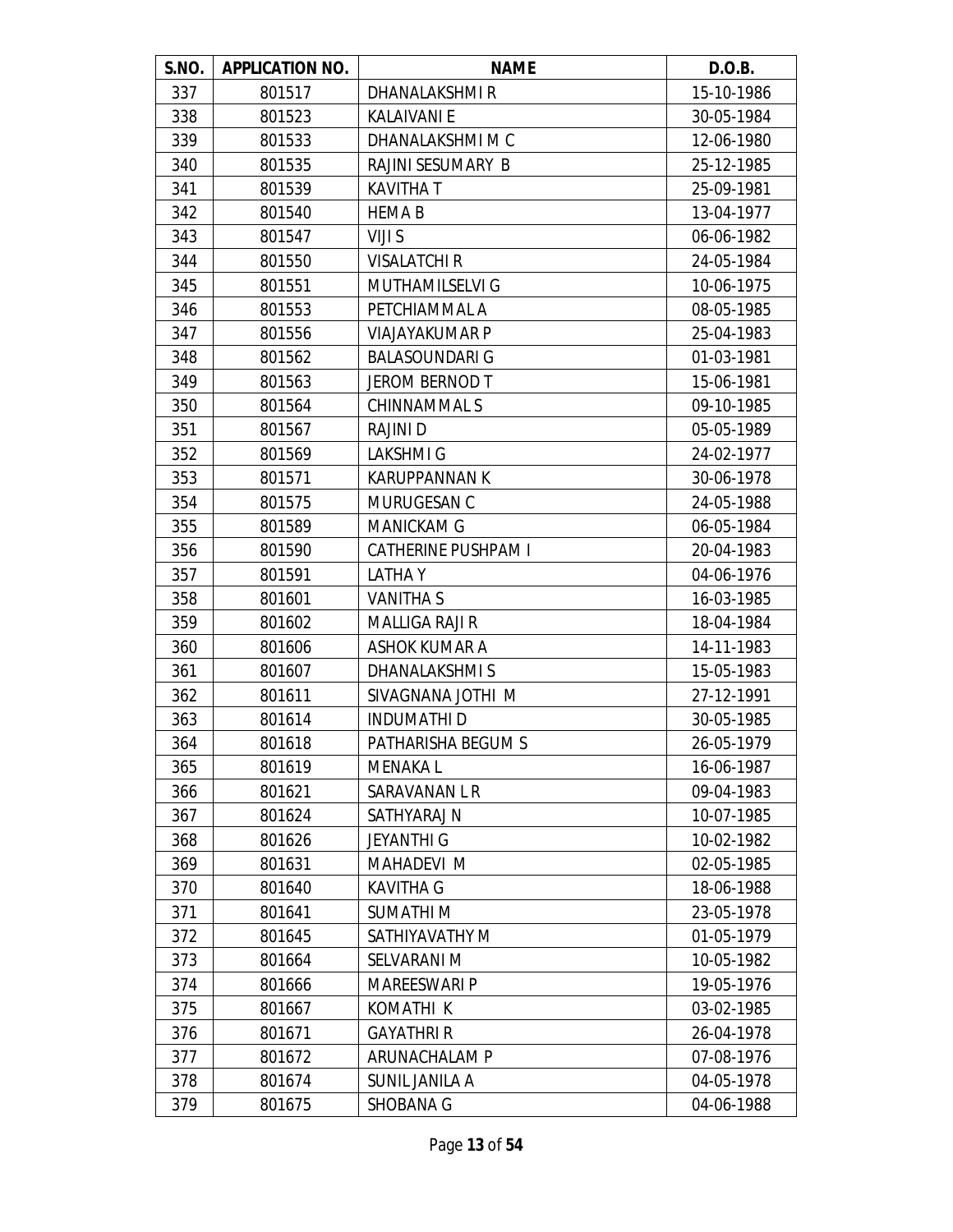| S.NO. | <b>APPLICATION NO.</b> | <b>NAME</b>             | D.O.B.     |
|-------|------------------------|-------------------------|------------|
| 380   | 801684                 | <b>SUTHAGAR S</b>       | 23-07-1980 |
| 381   | 801687                 | <b>SATHIYA S</b>        | 04-02-1989 |
| 382   | 801700                 | NAGALAKSHMI N           | 12-05-1988 |
| 383   | 801705                 | <b>BOOMINATHAN M</b>    | 01-04-1979 |
| 384   | 801712                 | <b>THILAGARANI S</b>    | 07-03-1979 |
| 385   | 801719                 | <b>SUMITHA M</b>        | 18-02-1983 |
| 386   | 801726                 | <b>RAJIVGANDHIT</b>     | 26-06-1987 |
| 387   | 801735                 | MASTHAN LABBAI M M      | 17-04-1976 |
| 388   | 801741                 | NAVANEETHA P            | 09-05-1985 |
| 389   | 801768                 | <b>GEETHA RANJANI V</b> | 29-06-1982 |
| 390   | 801770                 | ARUNKUMAR R             | 10-06-1987 |
| 391   | 801772                 | <b>ROSELIN S</b>        | 17-04-1977 |
| 392   | 801785                 | <b>RAVICHANDRANS</b>    | 02-06-1982 |
| 393   | 801800                 | <b>SETTUT</b>           | 25-03-1977 |
| 394   | 801801                 | <b>AKILA N</b>          | 13-06-1985 |
| 395   | 801802                 | <b>VANITHA S</b>        | 25-03-1984 |
| 396   | 801803                 | <b>RATHIKA J</b>        | 10-12-1983 |
| 397   | 801806                 | SHANMUGA PRIYA A        | 15-10-1985 |
| 398   | 801813                 | <b>INDHUMATHIC</b>      | 23-03-1979 |
| 399   | 801817                 | <b>BASKARANS</b>        | 21-06-1972 |
| 400   | 801821                 | NEELAKANDAN SV          | 07-04-1980 |
| 401   | 801823                 | SATHYA RAJA S           | 10-05-1976 |
| 402   | 801825                 | <b>BHARATHIS</b>        | 17-05-1984 |
| 403   | 801828                 | <b>MAHALAKSHMI H</b>    | 08-09-1980 |
| 404   | 801832                 | KARTHIKA T              | 11-12-1989 |
| 405   | 801834                 | <b>VAIRAM V</b>         | 10-12-1984 |
| 406   | 801835                 | SIVASANKAR M            | 08-06-1977 |
| 407   | 801836                 | JEYANTHI R              | 04-03-1982 |
| 408   | 801841                 | CHITRADEVI C            | 04-06-1990 |
| 409   | 801843                 | VIMALA VIJAYA RANI M    | 02-04-1980 |
| 410   | 801846                 | KUMARASIVAM T           | 15-07-1989 |
| 411   | 801849                 | PONSHEELA J             | 14-05-1979 |
| 412   | 801857                 | <b>GOBINATHAN K</b>     | 02-07-1981 |
| 413   | 801870                 | NITHYA P                | 03-06-1981 |
| 414   | 801874                 | SANMUGAPRIYA C          | 30-06-1986 |
| 415   | 801877                 | SAMPATHKUMAR P          | 13-05-1978 |
| 416   | 801878                 | PARVEENBANU N           | 29-06-1989 |
| 417   | 801881                 | <b>VIJAYALAKSHMI R</b>  | 09-06-1987 |
| 418   | 801884                 | STELLA DEVANESAM N      | 01-03-1979 |
| 419   | 801888                 | JEEVITHA A              | 04-02-1985 |
| 420   | 801892                 | <b>SENTHAMILSELVI P</b> | 24-07-1974 |
| 421   | 801893                 | <b>VANITHA S</b>        | 25-05-1982 |
| 422   | 801898                 | JAIBEEMBAI B            | 30-05-1980 |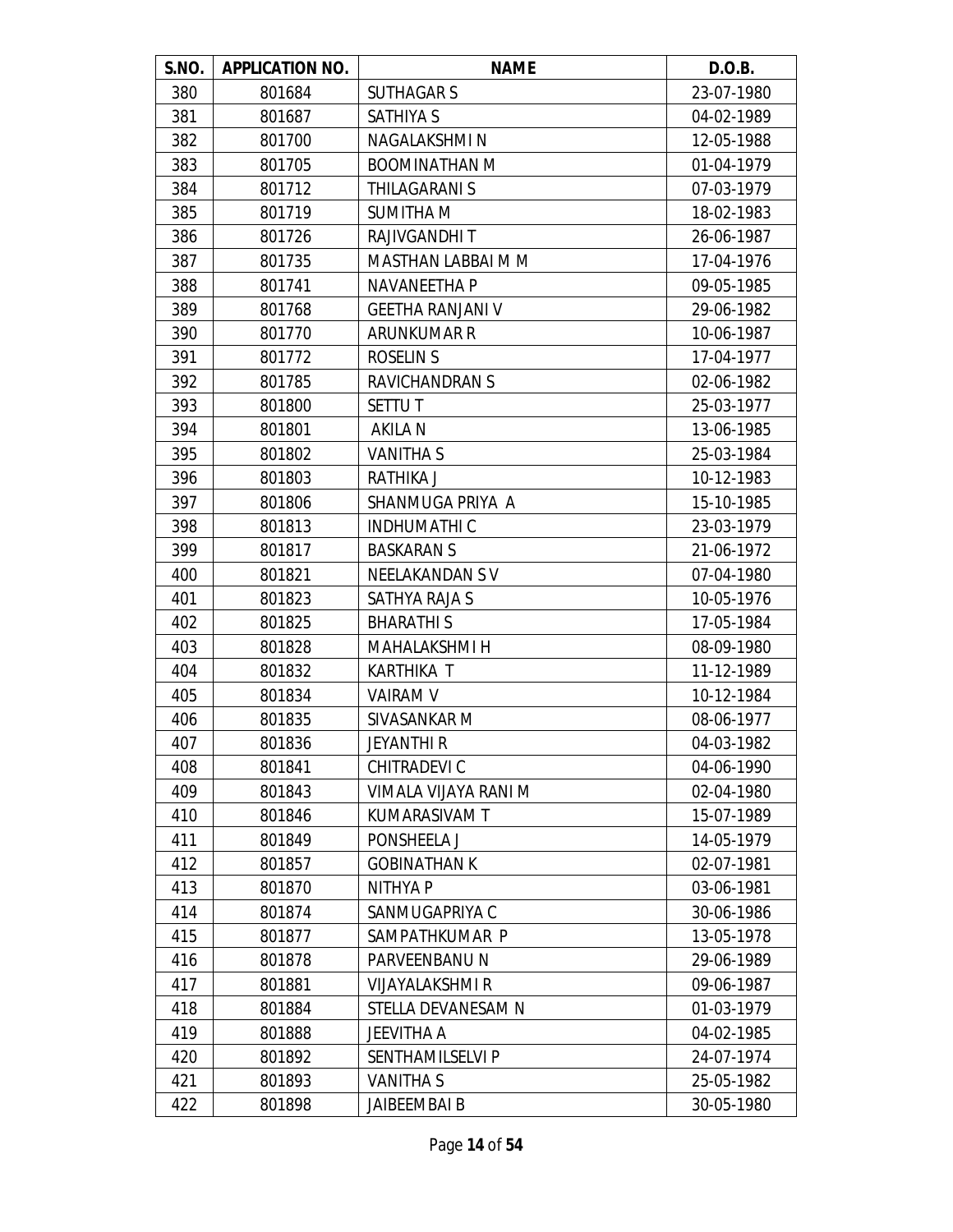| S.NO. | <b>APPLICATION NO.</b> | <b>NAME</b>                        | D.O.B.     |
|-------|------------------------|------------------------------------|------------|
| 423   | 801909                 | MUNIYARAJ N                        | 21-04-1988 |
| 424   | 801911                 | <b>JULIET AGNES PRAMILA R</b>      | 10-06-1985 |
| 425   | 801914                 | SHALINI R                          | 01-02-1990 |
| 426   | 801918                 | <b>SEETHAK</b>                     | 20-05-1989 |
| 427   | 801919                 | <b>JALLALUDEEN G</b>               | 14-08-1982 |
| 428   | 801921                 | DHANALAKSHMIT                      | 03-06-1979 |
| 429   | 801928                 | VIJAYAPRABA D                      | 01-06-1984 |
| 430   | 801936                 | PARAMESWARI K                      | 17-06-1982 |
| 431   | 801939                 | DEVASAHAYAM A                      | 13-02-1984 |
| 432   | 801940                 | AMBIKA K                           | 04-06-1983 |
| 433   | 801943                 | NITHYA S                           | 09-06-1985 |
| 434   | 801945                 | VASANTHA C                         | 21-05-1981 |
| 435   | 801947                 | POONKODI M                         | 08-03-1983 |
| 436   | 801949                 | E THAMILSELVI                      | 19-06-1985 |
| 437   | 801950                 | RAJA D                             | 16-05-1981 |
| 438   | 801952                 | ARUN KUMAR R                       | 13-06-1980 |
| 439   | 801953                 | VIJI V                             | 19-05-1984 |
| 440   | 801956                 | <b>VENUGOPAL K</b>                 | 02-06-1987 |
| 441   | 801961                 | ANANDARAJ D                        | 10-07-1982 |
| 442   | 801962                 | SARASU M                           | 15-08-1979 |
| 443   | 801969                 | SAHAYA SELVI AROCKIASAMY           | 11-06-1984 |
| 444   | 801970                 | MAGESWARI T                        | 05-06-1984 |
| 445   | 801977                 | <b>JOHNSIRANI B</b>                | 05-04-1990 |
| 446   | 801978                 | SHOBANA A                          | 01-06-1990 |
| 447   | 801985                 | <b>JEYAKODI P</b>                  | 02-06-1979 |
| 448   | 801987                 | <b>KAVITHA R</b>                   | 09-06-1986 |
| 449   | 801988                 | SHEEBA HELEN PRIYA S               | 27-08-1983 |
| 450   | 801991                 | DHANALAKSHMI V                     | 11-01-1987 |
| 451   | 801992                 | <b>KARTHIKAMALAR R</b>             | 06-06-1985 |
| 452   | 802001                 | REESA REXI RUBANYA A               | 23-12-1983 |
| 453   | 802014                 | SATHYA N                           | 05-07-1984 |
| 454   | 802016                 | PRASANNA DEVA KIRUBAI W WILSON S D | 12-06-1987 |
| 455   | 802019                 | SAMAYA JOTHI MALAR G               | 29-05-1983 |
| 456   | 802020                 | SARULATHA P                        | 28-06-1983 |
| 457   | 802021                 | SANGEETHA C                        | 16-02-1980 |
| 458   | 802025                 | <b>BAVANIS</b>                     | 11-07-1987 |
| 459   | 802035                 | SIVAKUMAR M                        | 16-05-1985 |
| 460   | 802038                 | DHANASEKAR G                       | 03-05-1984 |
| 461   | 802043                 | JASMINE M                          | 19-06-1989 |
| 462   | 802055                 | <b>KALAISELVI K</b>                | 10-06-1981 |
| 463   | 802059                 | PONNI N                            | 29-07-1984 |
| 464   | 802065                 | <b>ALICE RANI I</b>                | 03-04-1977 |
| 465   | 802066                 | <b>JOTHIMANI J</b>                 | 01-10-1983 |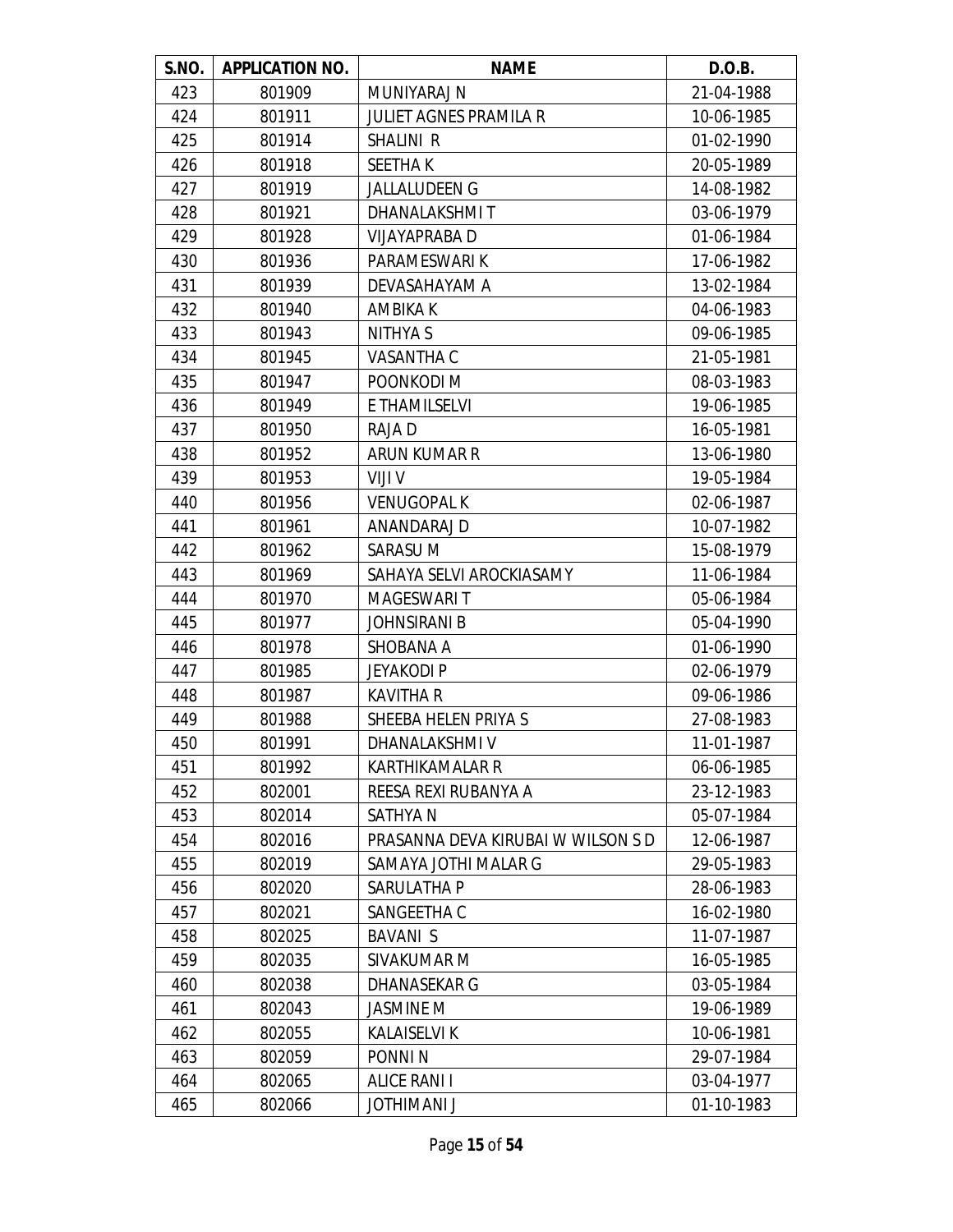| S.NO. | <b>APPLICATION NO.</b> | <b>NAME</b>                | D.O.B.     |
|-------|------------------------|----------------------------|------------|
| 466   | 802073                 | <b>ANUSUYA K</b>           | 25-04-1976 |
| 467   | 802075                 | RAMYA N                    | 05-02-1991 |
| 468   | 802082                 | RAMYA M                    | 17-06-1979 |
| 469   | 802086                 | <b>TAMILSELVI R</b>        | 06-02-1981 |
| 470   | 802088                 | SEKAR G                    | 10-06-1977 |
| 471   | 802101                 | <b>MAHALAKSHMI GANESAN</b> | 04-05-1984 |
| 472   | 802104                 | PARVIN THAHIRA S           | 19-07-1979 |
| 473   | 802106                 | <b>ANANTHIV</b>            | 15-07-1983 |
| 474   | 802108                 | NITHYAKUMAR M              | 04-04-1985 |
| 475   | 802111                 | <b>DURAI A</b>             | 10-12-1977 |
| 476   | 802115                 | SYRIA PUSHPA SUGANTHI S    | 20-06-1978 |
| 477   | 802119                 | ARUNA KANMANI A            | 15-02-1985 |
| 478   | 802120                 | <b>VIMALA K</b>            | 10-04-1977 |
| 479   | 802131                 | PALPANDI M                 | 05-05-1985 |
| 480   | 802137                 | <b>ELAVARASI R</b>         | 15-04-1985 |
| 481   | 802140                 | <b>JUSTIN GNANARAJ G</b>   | 03-12-1976 |
| 482   | 802143                 | <b>RADHIKAD</b>            | 03-05-1983 |
| 483   | 802145                 | <b>VIJAYALAKSHMI S</b>     | 27-05-1984 |
| 484   | 802152                 | <b>SELVAKUMAR P</b>        | 21-04-1980 |
| 485   | 802156                 | <b>REVATHIB</b>            | 15-06-1982 |
| 486   | 802160                 | <b>MALAN</b>               | 05-03-1986 |
| 487   | 802165                 | <b>KRISHNAVENI G</b>       | 03-07-1988 |
| 488   | 802171                 | <b>MOHAN B</b>             | 19-10-1984 |
| 489   | 802172                 | SATHIYAVANI K              | 02-07-1979 |
| 490   | 802173                 | <b>MALATHI G</b>           | 21-05-1983 |
| 491   | 802175                 | <b>KALAIVANI N</b>         | 30-05-1979 |
| 492   | 802181                 | MANIMOZHI PS               | 20-07-1976 |
| 493   | 802182                 | <b>ARULSELVI E</b>         | 08-07-1981 |
| 494   | 802188                 | <b>BHARATHI A</b>          | 23-12-1986 |
| 495   | 802189                 | <b>SHANTHI A</b>           | 11-05-1983 |
| 496   | 802192                 | <b>KARTHIKA DEVI B</b>     | 22-11-1980 |
| 497   | 802197                 | PRABU P                    | 17-03-1984 |
| 498   | 802199                 | ANNAPOORANI P              | 07-05-1991 |
| 499   | 802203                 | <b>MANIRAJA M</b>          | 05-06-1979 |
| 500   | 802206                 | RADHA K                    | 04-06-1977 |
| 501   | 802207                 | SREEDEVI S B               | 25-05-1982 |
| 502   | 802209                 | <b>VASUMATHI V</b>         | 05-04-1984 |
| 503   | 802210                 | ABDUL AHAD K S             | 21-05-1984 |
| 504   | 802215                 | <b>RAMESH N</b>            | 04-05-1976 |
| 505   | 802220                 | SANGEETHA N                | 17-05-1985 |
| 506   | 802223                 | AMEENA THOUFIKKA A H       | 14-05-1988 |
| 507   | 802224                 | JEYA KALPANA M             | 24-04-1977 |
| 508   | 802231                 | ASHA T                     | 28-07-1983 |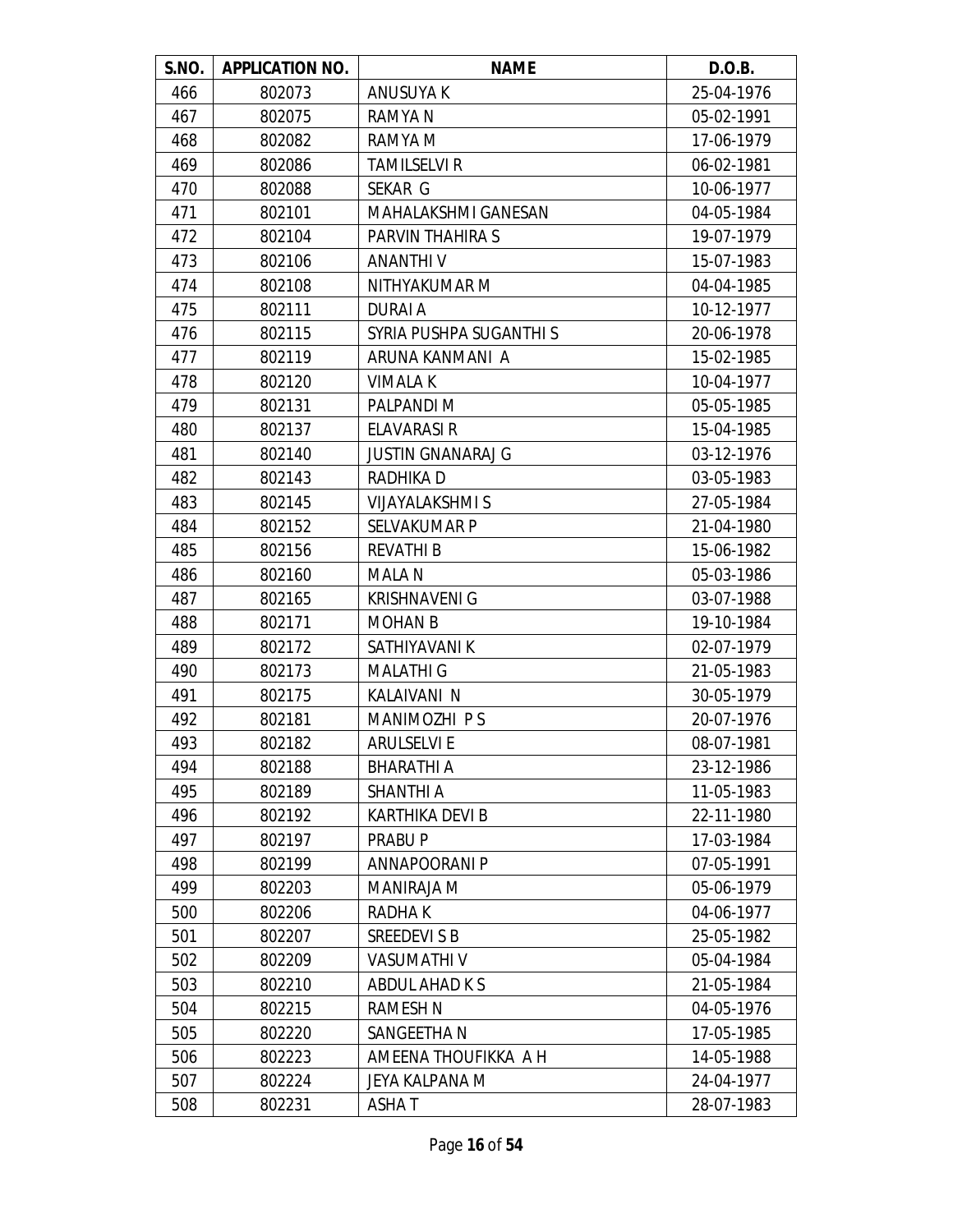| S.NO. | <b>APPLICATION NO.</b> | <b>NAME</b>             | D.O.B.     |
|-------|------------------------|-------------------------|------------|
| 509   | 802233                 | <b>SEETHALADEVIK</b>    | 03-06-1986 |
| 510   | 802236                 | DEEPA V                 | 24-04-1982 |
| 511   | 802240                 | DHIVYA U                | 26-01-1987 |
| 512   | 802252                 | UMA D                   | 05-06-1978 |
| 513   | 802260                 | <b>BUVANESWARI P</b>    | 19-05-1982 |
| 514   | 802262                 | BOWYA A                 | 21-04-1986 |
| 515   | 802265                 | AYSVARYA G              | 15-02-1986 |
| 516   | 802270                 | <b>SUGANTHIL</b>        | 15-07-1979 |
| 517   | 802271                 | <b>GEETHAD</b>          | 03-05-1979 |
| 518   | 802275                 | SUGANYA D               | 05-06-1988 |
| 519   | 802279                 | SUGANTHI R              | 13-02-1978 |
| 520   | 802281                 | <b>ARUNA V</b>          | 24-11-1987 |
| 521   | 802283                 | <b>MANIMEGALAI G</b>    | 25-08-1980 |
| 522   | 802284                 | RACHEL G                | 27-03-1983 |
| 523   | 802285                 | <b>RAJATHIV</b>         | 01-04-1986 |
| 524   | 802287                 | KANIMURUGAN M           | 17-04-1981 |
| 525   | 802289                 | <b>KARTHIKA M</b>       | 08-12-1989 |
| 526   | 802292                 | SARAVANAN K             | 12-04-1980 |
| 527   | 802295                 | <b>DURGA DEVIS</b>      | 28-12-1984 |
| 528   | 802296                 | CHINNARAJU A            | 14-06-1975 |
| 529   | 802299                 | <b>MANJUP</b>           | 26-02-1985 |
| 530   | 802302                 | <b>GRACE PRIYA T</b>    | 01-12-1983 |
| 531   | 802310                 | PRESHILA RANI E         | 20-07-1988 |
| 532   | 802332                 | <b>MANIMEGALAI K</b>    | 05-06-1984 |
| 533   | 802333                 | ARANGULALINGAM V        | 04-06-1985 |
| 534   | 802356                 | <b>ESTHER STELLA S</b>  | 04-03-1980 |
| 535   | 802359                 | ANANDARAJ N             | 13-06-1977 |
| 536   | 802372                 | <b>RAJESWARI K</b>      | 07-03-1984 |
| 537   | 802375                 | <b>MADHAIYAN B</b>      | 07-06-1984 |
| 538   | 802379                 | MUTHULAKSHMI V M        | 02-05-1988 |
| 539   | 802388                 | SURESH M                | 10-06-1981 |
| 540   | 802392                 | DEEPA R                 | 13-05-1984 |
| 541   | 802405                 | <b>INDRA R</b>          | 06-06-1986 |
| 542   | 802408                 | <b>GOWRIS</b>           | 15-02-1980 |
| 543   | 802410                 | <b>NETHAJI R</b>        | 12-03-1985 |
| 544   | 802415                 | <b>JANSI RANI S</b>     | 09-05-1979 |
| 545   | 802416                 | <b>ESAKKIMUTHU E</b>    | 10-06-1982 |
| 546   | 802418                 | <b>BAGHIYALAKSHMI B</b> | 20-06-1981 |
| 547   | 802419                 | <b>MADHESH R</b>        | 25-06-1981 |
| 548   | 802424                 | <b>SENTHILVEL G</b>     | 13-09-1974 |
| 549   | 802429                 | LATHA M                 | 12-05-1983 |
| 550   | 802441                 | PERIASAMY D             | 04-04-1981 |
| 551   | 802446                 | PANDIDURAI P            | 06-04-1982 |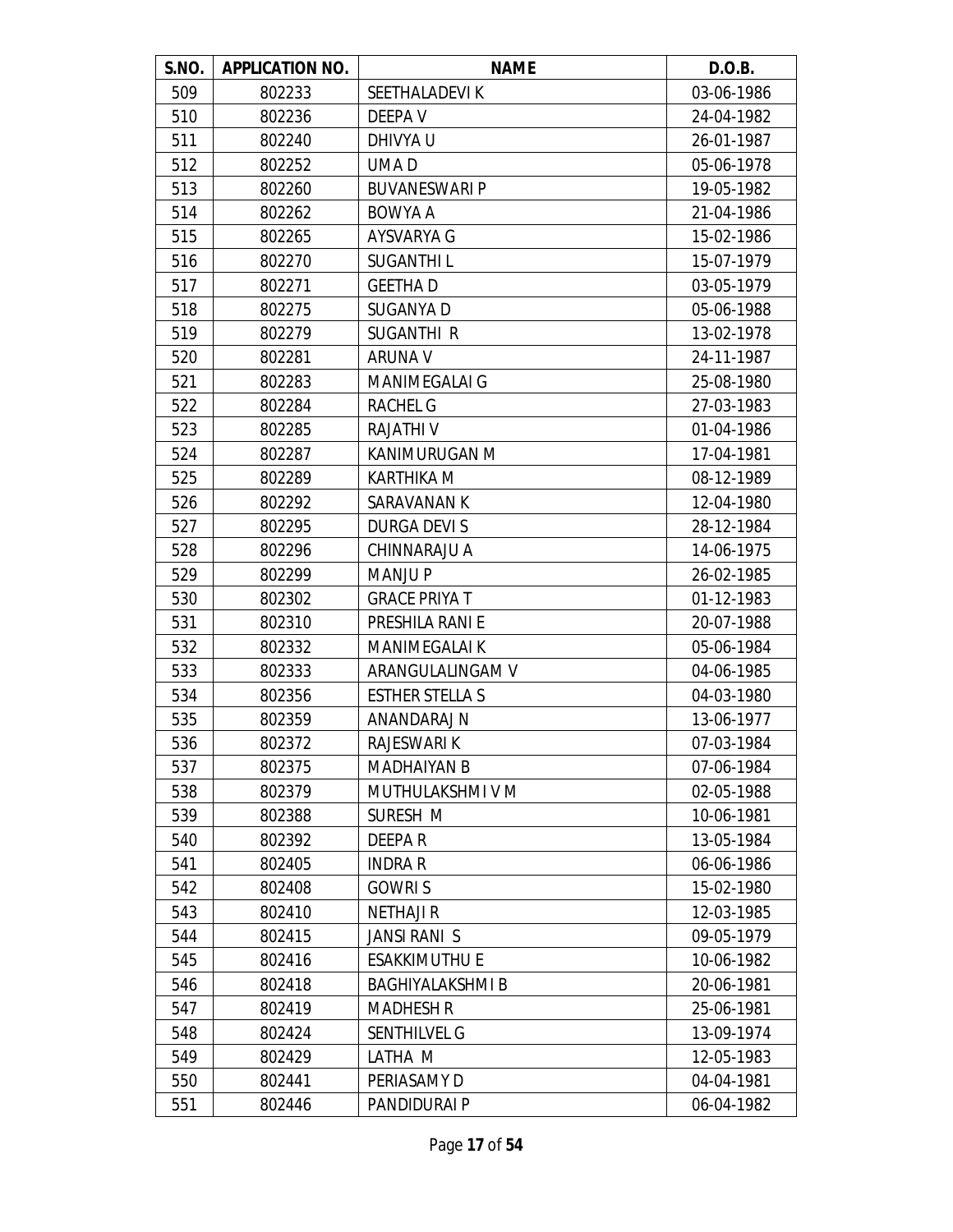| S.NO. | <b>APPLICATION NO.</b> | <b>NAME</b>               | D.O.B.     |
|-------|------------------------|---------------------------|------------|
| 552   | 802449                 | VIJI M                    | 31-07-1983 |
| 553   | 802451                 | <b>SHANTHIY</b>           | 10-03-1991 |
| 554   | 802453                 | <b>JENISHAK</b>           | 21-12-1988 |
| 555   | 802457                 | <b>KARTHIKEYAN V</b>      | 05-09-1985 |
| 556   | 802465                 | <b>MALINIS</b>            | 20-06-1984 |
| 557   | 802467                 | SARITHA S M               | 30-05-1982 |
| 558   | 802470                 | LATHA C                   | 28-03-1989 |
| 559   | 802472                 | <b>MARY REGI BAI S</b>    | 30-06-1974 |
| 560   | 802474                 | <b>KAVITHA KM</b>         | 31-07-1977 |
| 561   | 802475                 | SANGEETHA B               | 21-05-1983 |
| 562   | 802476                 | DEVA SENAC                | 21-05-1981 |
| 563   | 802478                 | <b>MALATHIS</b>           | 28-03-1987 |
| 564   | 802487                 | <b>MAHESWARI K</b>        | 19-04-1985 |
| 565   | 802491                 | RAJALAKSHMI G             | 22-04-1987 |
| 566   | 802517                 | ANITHA C                  | 04-06-1991 |
| 567   | 802524                 | <b>PATTURANI S</b>        | 03-06-1991 |
| 568   | 802527                 | SHIBILA A S               | 20-11-1983 |
| 569   | 802528                 | POONGODI S                | 15-04-1985 |
| 570   | 802530                 | SYED ABDUL HAKKIM S       | 15-03-1980 |
| 571   | 802531                 | <b>VERONICA S</b>         | 25-05-1975 |
| 572   | 802536                 | UVARAJA M                 | 05-06-1984 |
| 573   | 802537                 | <b>SUBITHAS</b>           | 05-09-1989 |
| 574   | 802542                 | <b>LAKSHMIS</b>           | 02-06-1982 |
| 575   | 802545                 | <b>IRAMALA C</b>          | 08-01-1975 |
| 576   | 802547                 | <b>MAGESHKUMAR R</b>      | 20-05-1975 |
| 577   | 802548                 | <b>USHA RANIY</b>         | 18-03-1984 |
| 578   | 802549                 | <b>VADIVEL MURUGAN L</b>  | 03-04-1983 |
| 579   | 802555                 | RAMARAJ M                 | 06-05-1982 |
| 580   | 802557                 | UMA INDHIRANI H           | 17-05-1978 |
| 581   | 802566                 | <b>POOMANIN</b>           | 09-04-1983 |
| 582   | 802568                 | SHIYAMALA H               | 07-06-1980 |
| 583   | 802570                 | <b>JENET LOURA R</b>      | 25-05-1974 |
| 584   | 802572                 | PREMNATH M                | 02-01-1984 |
| 585   | 802574                 | MANIKANDAN A              | 21-05-1988 |
| 586   | 802576                 | <b>RAJPRABHUT</b>         | 30-05-1970 |
| 587   | 802582                 | NANMARAN T                | 01-06-1972 |
| 588   | 802589                 | SIVASANKARI J             | 28-06-1985 |
| 589   | 802598                 | PEMELA RAJA SULOCHANA T G | 26-07-1975 |
| 590   | 802600                 | NAZEER M                  | 20-06-1979 |
| 591   | 802601                 | NITHIYA S                 | 12-07-1985 |
| 592   | 802605                 | <b>VANIDHAD</b>           | 26-05-1982 |
| 593   | 802607                 | RAVICHANDRAN R            | 15-04-1975 |
| 594   | 802609                 | THILLAINAYAGI R           | 20-06-1978 |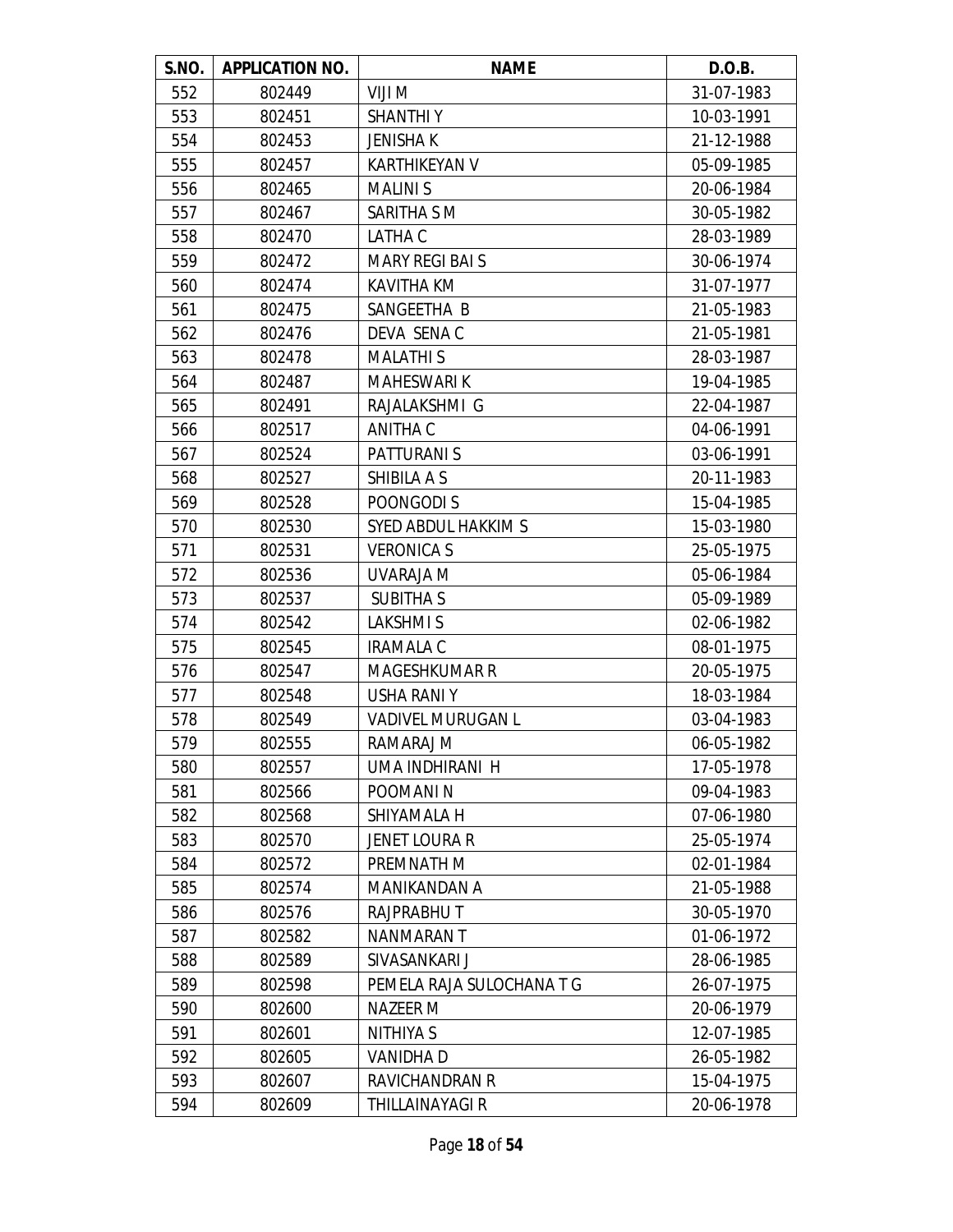| S.NO. | <b>APPLICATION NO.</b> | <b>NAME</b>                 | D.O.B.     |
|-------|------------------------|-----------------------------|------------|
| 595   | 802613                 | <b>SANTHIP</b>              | 05-06-1974 |
| 596   | 802616                 | <b>JAYANTHI S</b>           | 04-03-1988 |
| 597   | 802617                 | <b>BALATHANDAYUTHABANIS</b> | 24-05-1980 |
| 598   | 802622                 | LATHA A                     | 10-04-1978 |
| 599   | 802628                 | SUJITHA V                   | 15-03-1990 |
| 600   | 802631                 | PUNITHA DEVI C              | 10-05-1976 |
| 601   | 802635                 | <b>KAMATCHI P</b>           | 22-07-1982 |
| 602   | 802636                 | VIJAYALAKSHMI G             | 14-02-1978 |
| 603   | 802637                 | <b>VASANTHI G</b>           | 25-04-1982 |
| 604   | 802638                 | SENTHIL S                   | 22-05-1979 |
| 605   | 802648                 | PADMA PRIYA J               | 18-04-1984 |
| 606   | 802652                 | <b>VENKATESAN R</b>         | 03-09-1979 |
| 607   | 802660                 | <b>GAJALAKSHMI M</b>        | 26-09-1986 |
| 608   | 802666                 | JAYA YESUVADIAL SILSA S     | 08-07-1977 |
| 609   | 802668                 | SELVARAJ V                  | 30-05-1984 |
| 610   | 802669                 | SABITHA V                   | 29-01-1989 |
| 611   | 802672                 | <b>JEYAKUMAR R</b>          | 14-06-1982 |
| 612   | 802674                 | RAMESHKANNAN S              | 09-04-1980 |
| 613   | 802676                 | <b>SHAJAHAN T</b>           | 28-07-1978 |
| 614   | 802677                 | PRIYADHARSHINI R            | 19-06-1986 |
| 615   | 802684                 | NAGARAJAN C                 | 20-05-1975 |
| 616   | 802688                 | SHEELAKUMARI K              | 26-05-1987 |
| 617   | 802693                 | <b>KARPAGAVALLI R</b>       | 16-06-1978 |
| 618   | 802694                 | JANCY TAMIL PRIYA J         | 29-05-1990 |
| 619   | 802703                 | SIVAKUMAR M                 | 08-06-1975 |
| 620   | 802706                 | SIVARAMAKRISHNAN A          | 16-04-1983 |
| 621   | 802710                 | <b>RAJATHIP</b>             | 10-06-1991 |
| 622   | 802716                 | SARUMATHI S                 | 03-01-1988 |
| 623   | 802717                 | <b>RAJAN R</b>              | 20-05-1980 |
| 624   | 802718                 | AMUTHARANI D                | 25-05-1979 |
| 625   | 802730                 | KALAISELVAN J               | 25-05-1987 |
| 626   | 802740                 | PARAMAGURU S                | 08-07-1983 |
| 627   | 802759                 | <b>CELIN SUKANIYA Y</b>     | 30-07-1980 |
| 628   | 802770                 | <b>ANIT MARY G</b>          | 23-05-1985 |
| 629   | 802786                 | <b>NATHIYA L</b>            | 26-10-1984 |
| 630   | 802789                 | <b>B SABARI SRI</b>         | 03-06-1986 |
| 631   | 802798                 | <b>VENIV</b>                | 23-03-1987 |
| 632   | 802822                 | SARAVANAN N                 | 19-05-1986 |
| 633   | 802832                 | <b>UMAMAGESWARI R</b>       | 30-04-1976 |
| 634   | 802841                 | RADHIKA M                   | 04-06-1986 |
| 635   | 802843                 | RENUKA A C                  | 14-07-1982 |
| 636   | 802846                 | ASHWINI D                   | 07-06-1992 |
| 637   | 802853                 | RAMYA T                     | 26-09-1987 |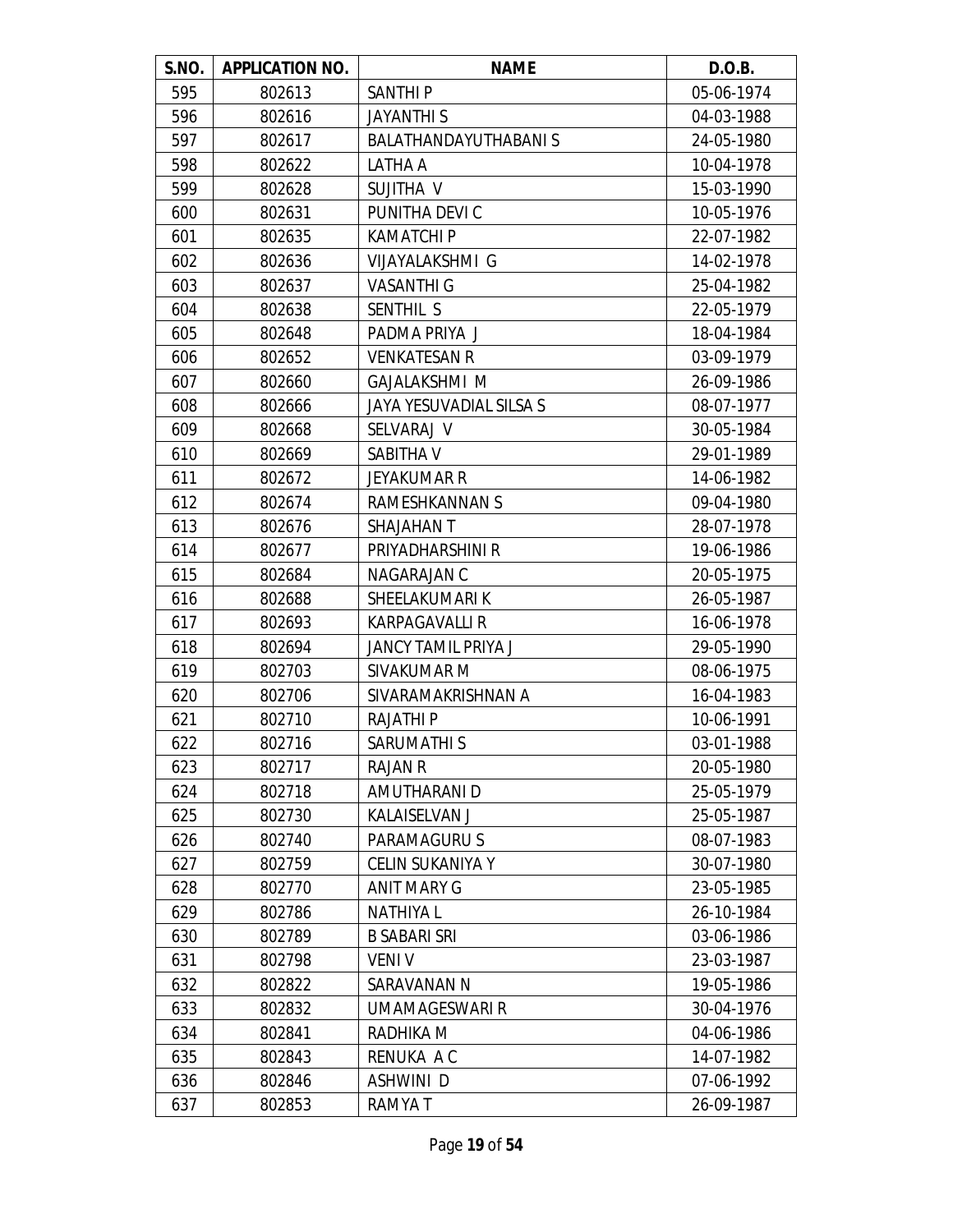| S.NO. | <b>APPLICATION NO.</b> | <b>NAME</b>               | D.O.B.     |
|-------|------------------------|---------------------------|------------|
| 638   | 802858                 | <b>VIJEYAM N</b>          | 20-07-1979 |
| 639   | 802864                 | <b>TAMILARASI P</b>       | 03-01-1975 |
| 640   | 802871                 | <b>EZHILARASAN E</b>      | 27-06-1975 |
| 641   | 802893                 | <b>MARUTHI A</b>          | 02-02-1985 |
| 642   | 802905                 | DHARSANA NAIR VH          | 12-05-1983 |
| 643   | 802909                 | <b>JEBA KIRUBA P</b>      | 12-05-1981 |
| 644   | 802914                 | <b>REVATHI R</b>          | 05-06-1982 |
| 645   | 802917                 | DIRAVIAM D                | 11-01-1976 |
| 646   | 802919                 | <b>MAHESWARI K</b>        | 20-05-1976 |
| 647   | 802952                 | SIVAPRAKASAM S            | 05-01-1979 |
| 648   | 802955                 | VIJAYARANI M              | 13-03-1978 |
| 649   | 802959                 | <b>MATHAN DURAI SAM C</b> | 18-04-1985 |
| 650   | 802960                 | SATHIYA N                 | 10-04-1984 |
| 651   | 802964                 | <b>CHANDRA SELVI S</b>    | 21-05-1979 |
| 652   | 802971                 | <b>SEETHA M</b>           | 13-06-1985 |
| 653   | 802981                 | KANNI APPAN N             | 20-06-1984 |
| 654   | 802990                 | SIVARAMAN A               | 29-07-1985 |
| 655   | 802992                 | KALYANA SUNDARI S         | 14-04-1979 |
| 656   | 802997                 | <b>BABUC</b>              | 07-06-1977 |
| 657   | 802998                 | <b>VELANGANNAN J</b>      | 02-06-1977 |
| 658   | 802999                 | SASIKALA N                | 15-05-1985 |
| 659   | 803003                 | <b>KAVITHA K</b>          | 30-05-1979 |
| 660   | 803004                 | DEIVAPRIYA M              | 24-04-1986 |
| 661   | 803014                 | SRIDEVI G                 | 03-06-1976 |
| 662   | 803016                 | ANITHA MANONMANI M        | 24-02-1976 |
| 663   | 803028                 | <b>GANDHIMATHI G</b>      | 02-09-1975 |
| 664   | 803038                 | <b>ANITHA P</b>           | 30-07-1985 |
| 665   | 803080                 | <b>ESTHER RANIC</b>       | 30-07-1984 |
| 666   | 803094                 | BAKYARAJ JAYABALAN        | 04-04-1983 |
| 667   | 803102                 | DEEBA S                   | 04-06-1987 |
| 668   | 803105                 | <b>SUMIM</b>              | 10-05-1989 |
| 669   | 803107                 | <b>ALWIN V</b>            | 25-05-1984 |
| 670   | 803110                 | ADHIRAI P                 | 14-01-1981 |
| 671   | 803130                 | <b>GEETHAR</b>            | 19-07-1981 |
| 672   | 803131                 | SRIDEVI M                 | 25-05-1981 |
| 673   | 803133                 | PREMA D                   | 19-09-1988 |
| 674   | 803144                 | MAHARANI A                | 04-03-1984 |
| 675   | 803145                 | SELVARAJ N                | 27-10-1984 |
| 676   | 803146                 | ROSEMIN RATHY V           | 09-05-1977 |
| 677   | 803147                 | <b>SUTHA M</b>            | 09-06-1984 |
| 678   | 803154                 | RAMESHALAGU K             | 20-05-1989 |
| 679   | 803155                 | <b>CHARMILA K</b>         | 14-04-1976 |
| 680   | 803156                 | ANITHA S                  | 08-03-1988 |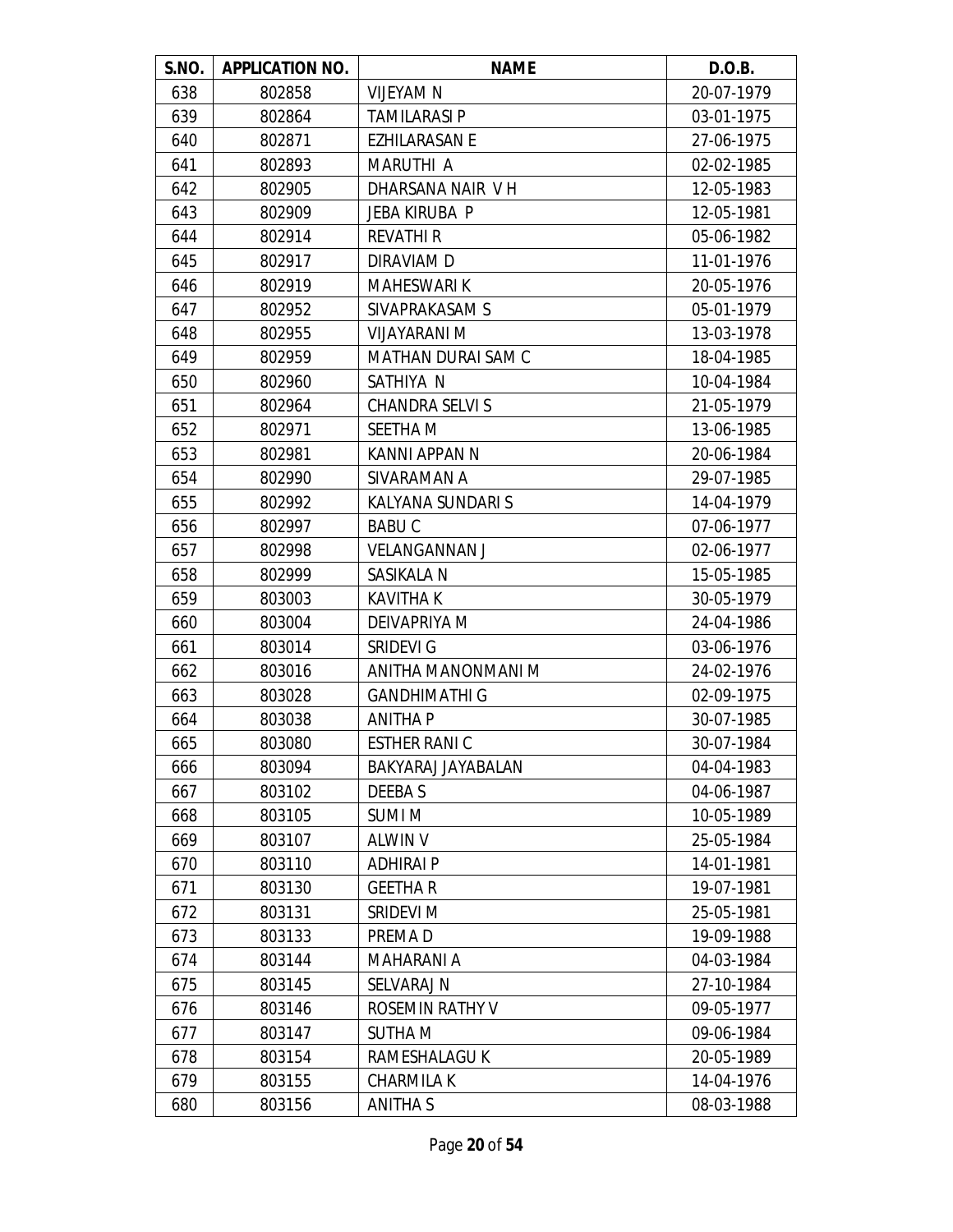| S.NO. | <b>APPLICATION NO.</b> | <b>NAME</b>                 | D.O.B.     |
|-------|------------------------|-----------------------------|------------|
| 681   | 803168                 | KAVITHA CHINNAMANI S        | 18-12-1987 |
| 682   | 803176                 | DHULASIRAMAN A              | 05-07-1978 |
| 683   | 803181                 | <b>REGINA V</b>             | 05-05-1987 |
| 684   | 803186                 | <b>MURUGAVEL V</b>          | 26-03-1979 |
| 685   | 803187                 | MOHAMED MUSTAFA M           | 31-01-1980 |
| 686   | 803191                 | VIJAYAKUMAR R               | 06-04-1984 |
| 687   | 803194                 | SARANYA R                   | 03-12-1987 |
| 688   | 803196                 | <b>BUVANESHWARI S</b>       | 15-05-1991 |
| 689   | 803200                 | RAMESH V                    | 07-04-1979 |
| 690   | 803208                 | SENTHAMARAI SELVI A         | 17-05-1985 |
| 691   | 803227                 | <b>CHITHRA V</b>            | 03-04-1983 |
| 692   | 803229                 | <b>RENUGADEVI R</b>         | 24-07-1984 |
| 693   | 803233                 | <b>INDIRA P</b>             | 14-12-1975 |
| 694   | 803235                 | HELEN JASINTHA MARY A       | 28-04-1980 |
| 695   | 803236                 | KANAGAVALLI                 | 11-06-1989 |
| 696   | 803238                 | <b>SATHIYA P</b>            | 01-06-1982 |
| 697   | 803242                 | <b>JOHNSIRANI K</b>         | 15-03-1986 |
| 698   | 803244                 | KIRUTHIKA M                 | 28-04-1990 |
| 699   | 803248                 | <b>TAMILSELVI J</b>         | 14-05-1990 |
| 700   | 803253                 | VIJAYALAKSHMI M             | 16-10-1983 |
| 701   | 803254                 | <b>KALEESVARAN K</b>        | 10-04-1984 |
| 702   | 803257                 | <b>BABY STELLA Y</b>        | 20-06-1974 |
| 703   | 803263                 | <b>BALA MURUGAN S</b>       | 16-07-1976 |
| 704   | 803264                 | <b>VASANTHIS</b>            | 29-01-1985 |
| 705   | 803267                 | RASHEEDA BANU MS            | 31-07-1984 |
| 706   | 803278                 | BAKKIYALAKSHMI S            | 17-05-1987 |
| 707   | 803285                 | <b>KAVITHA BAI B</b>        | 27-04-1987 |
| 708   | 803297                 | MEENAKUMARI P               | 08-04-1980 |
| 709   | 803301                 | <b>NISHAT</b>               | 21-05-1984 |
| 710   | 803306                 | DILLIBABU C                 | 07-03-1976 |
| 711   | 803311                 | <b>THIRUMAL C</b>           | 07-05-1981 |
| 712   | 803316                 | <b>NAFIYA BEGUM F</b>       | 13-06-1975 |
| 713   | 803325                 | RANI K                      | 24-06-1981 |
| 714   | 803326                 | LATHA S                     | 30-05-1980 |
| 715   | 803330                 | THILAGAVATHI A              | 01-10-1987 |
| 716   | 803333                 | ELAVARASI M                 | 05-06-1978 |
| 717   | 803340                 | SOWMIYA M                   | 19-03-1991 |
| 718   | 803342                 | ANITHA A                    | 27-04-1979 |
| 719   | 803346                 | KANMANI M                   | 11-03-1981 |
| 720   | 803347                 | <b>JULIET PREMA LISHA P</b> | 10-04-1984 |
| 721   | 803349                 | <b>ARUNA A</b>              | 30-05-1981 |
| 722   | 803350                 | <b>JASMINE VIOLET D</b>     | 28-05-1979 |
| 723   | 803351                 | SHEEBA C                    | 18-05-1987 |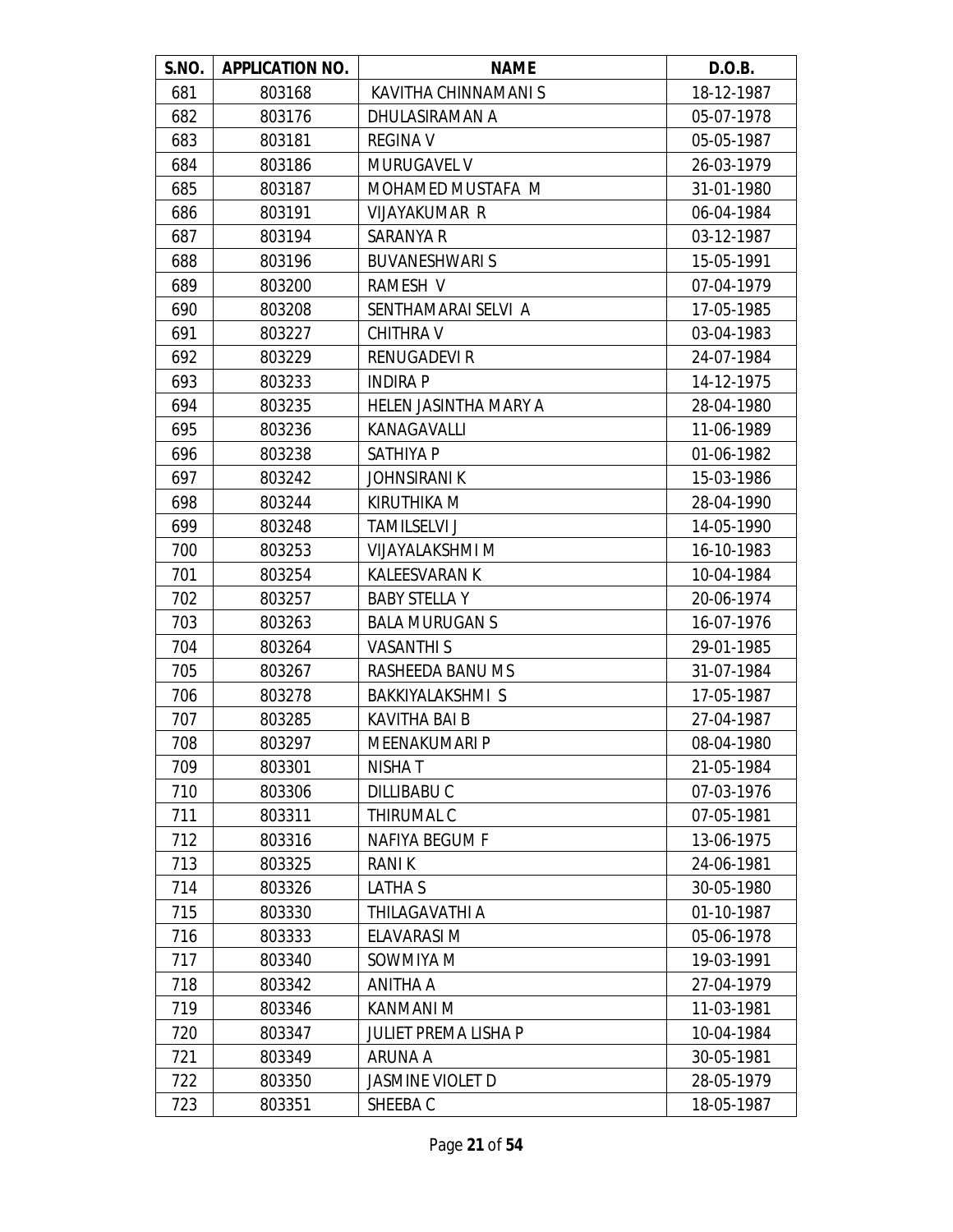| S.NO. | <b>APPLICATION NO.</b> | <b>NAME</b>              | D.O.B.     |
|-------|------------------------|--------------------------|------------|
| 724   | 803364                 | SAHEERA V                | 23-07-1979 |
| 725   | 803367                 | NAGESWARI S              | 18-09-1987 |
| 726   | 803371                 | FIROSEBANU M             | 11-06-1987 |
| 727   | 803372                 | <b>UMADEVID</b>          | 20-06-1978 |
| 728   | 803374                 | <b>BANUMATHIR</b>        | 14-07-1986 |
| 729   | 803377                 | <b>SAVITHRIP</b>         | 12-06-1976 |
| 730   | 803378                 | <b>KANNAN R</b>          | 25-06-1979 |
| 731   | 803383                 | <b>MALATHIV</b>          | 17-06-1986 |
| 732   | 803391                 | DEEPA J                  | 15-12-1979 |
| 733   | 803394                 | <b>KANMANIS</b>          | 13-09-1979 |
| 734   | 803397                 | <b>MADHIV</b>            | 11-10-1984 |
| 735   | 803398                 | <b>PONMATHIK</b>         | 09-04-1990 |
| 736   | 803401                 | VIJAYA C                 | 10-07-1978 |
| 737   | 803402                 | <b>MEGALAIK</b>          | 07-01-1983 |
| 738   | 803403                 | SARATHA P                | 07-11-1973 |
| 739   | 803404                 | <b>GANGADEVI K</b>       | 20-04-1987 |
| 740   | 803409                 | <b>VIJAYALAKSHMI P</b>   | 25-04-1988 |
| 741   | 803413                 | SIVASANKARI L            | 12-11-1979 |
| 742   | 803414                 | UMA A                    | 09-06-1981 |
| 743   | 803419                 | CHRISTINAL K             | 07-06-1975 |
| 744   | 803426                 | NAMBI K                  | 08-02-1983 |
| 745   | 803428                 | SEBASTIAN W              | 26-07-1976 |
| 746   | 803431                 | <b>THOMAS K</b>          | 23-05-1977 |
| 747   | 803442                 | <b>GOPAL R</b>           | 23-07-1981 |
| 748   | 803448                 | <b>MACHAVALLI D</b>      | 17-02-1983 |
| 749   | 803449                 | DHANALAKSHMI P           | 10-06-1986 |
| 750   | 803451                 | <b>ELANGOVAN G</b>       | 07-05-1978 |
| 751   | 803453                 | SUGANTHA DEVI G          | 16-11-1988 |
| 752   | 803454                 | SELVAKUMARAN B           | 12-06-1974 |
| 753   | 803461                 | <b>RAMESH P</b>          | 12-03-1985 |
| 754   | 803466                 | SUMA S                   | 25-04-1984 |
| 755   | 803467                 | PREMA R                  | 10-05-1982 |
| 756   | 803469                 | <b>JUDIT MARY T</b>      | 17-06-1979 |
| 757   | 803471                 | <b>MEENA P</b>           | 04-04-1979 |
| 758   | 803472                 | THILAGAVATHI V           | 05-04-1981 |
| 759   | 803483                 | <b>DURGA B</b>           | 20-05-1989 |
| 760   | 803488                 | NIRMALA D                | 20-05-1978 |
| 761   | 803489                 | KANAGA SELVAM R          | 05-06-1983 |
| 762   | 803490                 | THANGAMARI P             | 06-05-1987 |
| 763   | 803493                 | SUMATHI V M              | 15-04-1975 |
| 764   | 803514                 | <b>KARTHIKAI SELVI K</b> | 30-05-1989 |
| 765   | 803515                 | SREE DEVI A              | 01-01-1988 |
| 766   | 803516                 | SARAVANAKUMAR G          | 12-05-1982 |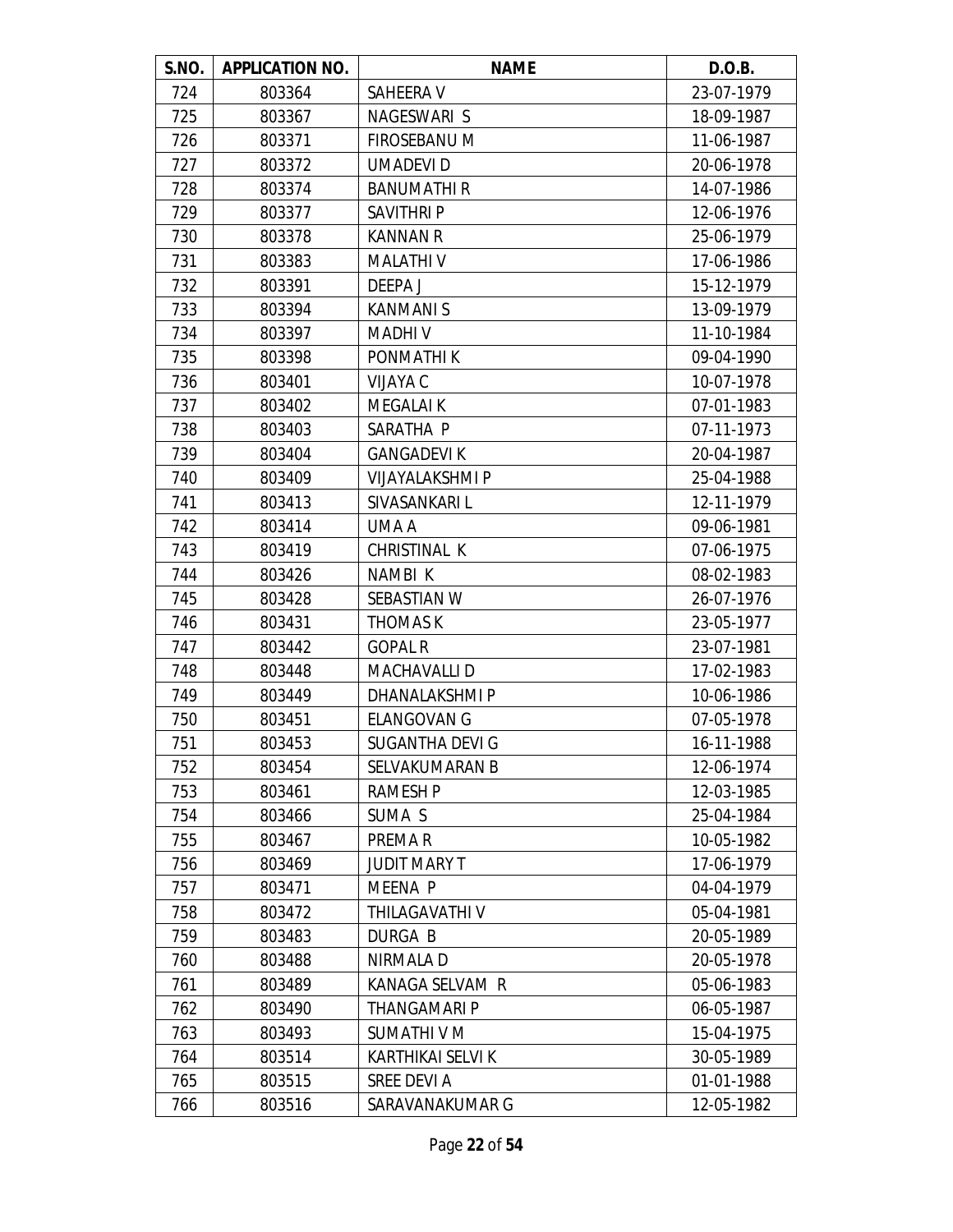| S.NO. | <b>APPLICATION NO.</b> | <b>NAME</b>             | D.O.B.     |
|-------|------------------------|-------------------------|------------|
| 767   | 803517                 | RAJALAKSHMI T           | 08-01-1980 |
| 768   | 803531                 | <b>SHAKILA S</b>        | 03-12-1983 |
| 769   | 803535                 | SINGAMMAL K             | 16-04-1982 |
| 770   | 803536                 | MARIAMMAL C             | 05-05-1977 |
| 771   | 803538                 | <b>DONIYARUBIC</b>      | 09-04-1986 |
| 772   | 803545                 | ELAVARASI K             | 30-05-1986 |
| 773   | 803556                 | <b>JENNI A</b>          | 27-05-1985 |
| 774   | 803557                 | <b>KUZHANDHAIVELU R</b> | 26-07-1983 |
| 775   | 803559                 | AZHAGURAJA A            | 21-05-1983 |
| 776   | 803561                 | THIRUMALAI PADMAVATHI S | 16-05-1982 |
| 777   | 803575                 | <b>JAYALATCHUMI S</b>   | 11-05-1983 |
| 778   | 803580                 | <b>ELSIVOILDAMARY P</b> | 10-03-1980 |
| 779   | 803584                 | <b>GUNAVATHI V</b>      | 10-09-1981 |
| 780   | 803590                 | AMARAVATHI R            | 09-07-1975 |
| 781   | 803593                 | <b>LAKSHMIN</b>         | 07-03-1990 |
| 782   | 803594                 | PRABHA R                | 10-06-1986 |
| 783   | 803595                 | PUNITHA M               | 07-02-1983 |
| 784   | 803596                 | <b>VINOTHKUMAR M</b>    | 15-06-1984 |
| 785   | 803597                 | <b>DURGA DEVIK</b>      | 15-06-1985 |
| 786   | 803601                 | SASIKALA K              | 27-02-1985 |
| 787   | 803603                 | THAMIZHSELVI P          | 10-05-1974 |
| 788   | 803608                 | <b>SURYAGANDHIS</b>     | 04-03-1986 |
| 789   | 803611                 | <b>MAHESWARI K</b>      | 02-06-1979 |
| 790   | 803616                 | PONSELVI S              | 03-02-1985 |
| 791   | 803622                 | PRAHMASAKTHI V          | 03-06-1983 |
| 792   | 803623                 | <b>RAMYAS</b>           | 12-05-1990 |
| 793   | 803624                 | <b>VIMALSON A</b>       | 15-05-1985 |
| 794   | 803628                 | <b>SAROJA S</b>         | 27-04-1991 |
| 795   | 803633                 | <b>VIJAYA KUMARI K</b>  | 15-05-1983 |
| 796   | 803639                 | <b>PANDIMEENAS</b>      | 25-05-1985 |
| 797   | 803647                 | <b>GOMATHI G</b>        | 29-05-1984 |
| 798   | 803648                 | PAULIN SEEMA P          | 01-05-1984 |
| 799   | 803650                 | KAMALA DEVI G           | 07-06-1976 |
| 800   | 803654                 | LALITHA M               | 17-06-1977 |
| 801   | 803655                 | SIVACHANDRAN K          | 10-06-1986 |
| 802   | 803675                 | <b>JOBI V</b>           | 10-06-1986 |
| 803   | 803681                 | <b>GOBINATH M</b>       | 20-06-1982 |
| 804   | 803683                 | PARAMESHWARI J          | 03-06-1986 |
| 805   | 803685                 | SHEELAVATHY T           | 30-07-1978 |
| 806   | 803691                 | <b>GIRIJA K</b>         | 12-06-1988 |
| 807   | 803693                 | <b>SUMATHIR</b>         | 05-07-1982 |
| 808   | 803695                 | MAHALAKSHMI C           | 30-05-1982 |
| 809   | 803699                 | NITHYA S                | 30-06-1984 |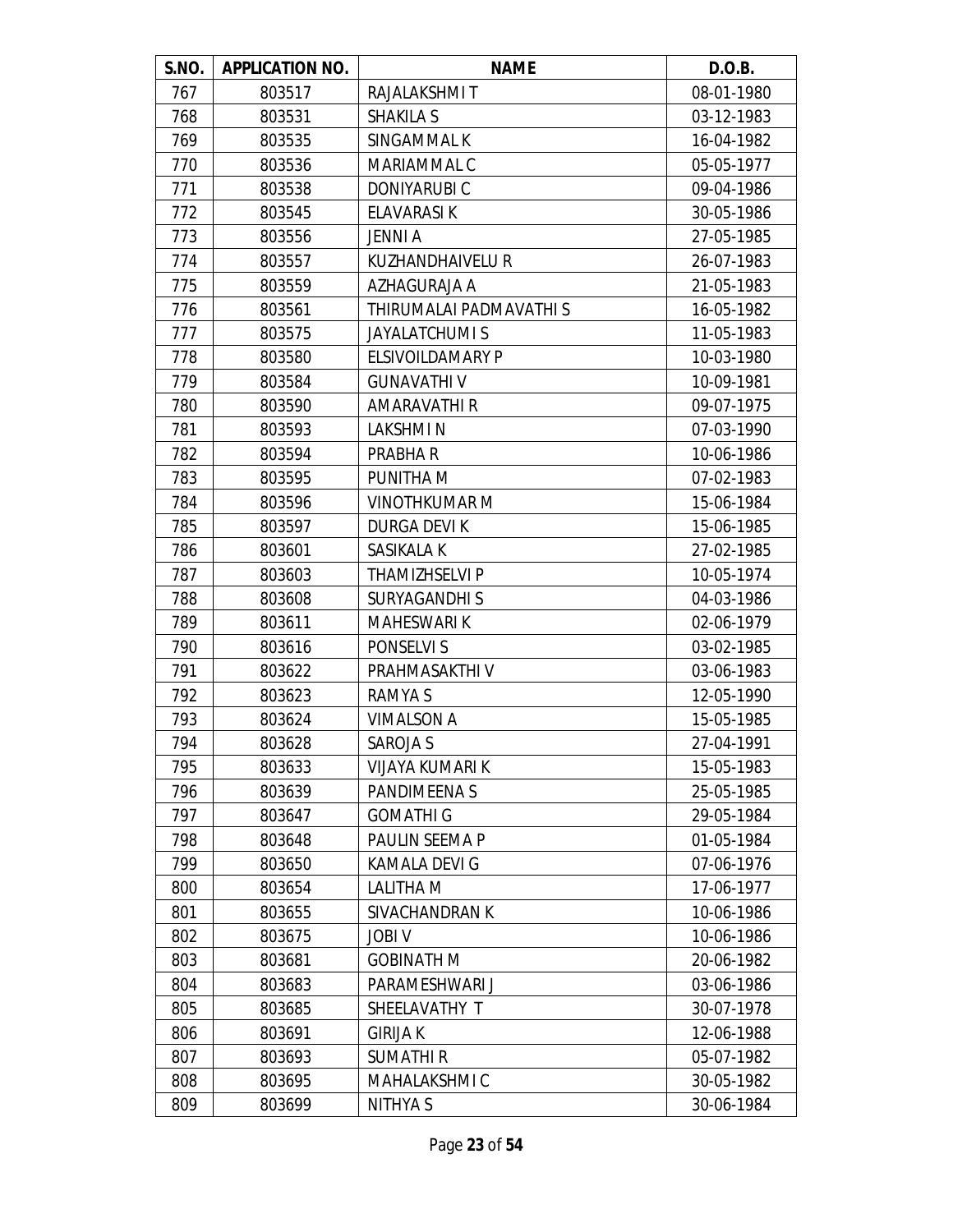| S.NO. | <b>APPLICATION NO.</b> | <b>NAME</b>               | D.O.B.     |
|-------|------------------------|---------------------------|------------|
| 810   | 803701                 | <b>MOHAMED HANIFFA S</b>  | 05-05-1984 |
| 811   | 803703                 | SATHIYA VANI S            | 07-03-1987 |
| 812   | 803704                 | ANILA MERLIN N            | 03-04-1977 |
| 813   | 803709                 | <b>CHRISTOPHER C</b>      | 30-06-1985 |
| 814   | 803711                 | JAYASREE NAGAMMAL S       | 18-05-1974 |
| 815   | 803731                 | <b>SURESHKANNAN K</b>     | 15-09-1984 |
| 816   | 803732                 | SADASIVAM S               | 27-04-1984 |
| 817   | 803741                 | <b>VIDHYA P</b>           | 25-04-1990 |
| 818   | 803752                 | SIVAKUMAR T               | 27-04-1980 |
| 819   | 803756                 | <b>MENAKA K</b>           | 10-05-1987 |
| 820   | 803757                 | <b>VALARMATHI RS</b>      | 18-05-1987 |
| 821   | 803764                 | <b>JOTHIMANIS</b>         | 11-12-1988 |
| 822   | 803765                 | <b>VALARMATHIS</b>        | 05-07-1978 |
| 823   | 803770                 | <b>LAKSHMI THILAGAM S</b> | 20-06-1979 |
| 824   | 803773                 | THIRUGNANASEKAR M         | 19-06-1976 |
| 825   | 803781                 | DEEPA SANKARI K B         | 04-05-1982 |
| 826   | 803783                 | <b>VINOJA P</b>           | 21-07-1976 |
| 827   | 803794                 | <b>SENTHIL S</b>          | 03-06-1986 |
| 828   | 803795                 | LATHA M                   | 17-05-1988 |
| 829   | 803817                 | RAJA KUMAR P              | 27-04-1975 |
| 830   | 803820                 | YUVARANI K                | 10-04-1985 |
| 831   | 803822                 | <b>MALATHIM</b>           | 27-10-1989 |
| 832   | 803823                 | <b>SUBASHREE R</b>        | 30-10-1985 |
| 833   | 803830                 | THULASI KAVITHA K         | 03-02-1979 |
| 834   | 803832                 | CHITRA A                  | 10-05-1986 |
| 835   | 803843                 | SUGAPRIYA M               | 21-05-1988 |
| 836   | 803845                 | SRIMATHI V                | 11-04-1975 |
| 837   | 803850                 | MUTHULAKSHMI K            | 05-02-1985 |
| 838   | 803855                 | <b>VALARMATHI A</b>       | 27-04-1984 |
| 839   | 803861                 | ANUSHAPATHY J             | 28-03-1980 |
| 840   | 803863                 | <b>KALIAMOORTHY L</b>     | 21-05-1984 |
| 841   | 803864                 | KATHAMMAL A               | 10-03-1982 |
| 842   | 803866                 | <b>KAVITHA P</b>          | 13-03-1979 |
| 843   | 803867                 | <b>DEEPAK K</b>           | 30-05-1981 |
| 844   | 803868                 | <b>REVATHI G</b>          | 19-06-1986 |
| 845   | 803869                 | <b>MADHANAGOPAL R</b>     | 16-06-1978 |
| 846   | 803882                 | SANTHI M                  | 02-03-1984 |
| 847   | 803886                 | LATHA N                   | 07-05-1979 |
| 848   | 803888                 | <b>AGNES STELLA A</b>     | 02-12-1985 |
| 849   | 803889                 | SHAMEEM T                 | 27-12-1975 |
| 850   | 803901                 | <b>VANITHAN</b>           | 07-11-1985 |
| 851   | 803902                 | <b>SHAKILA P</b>          | 22-02-1982 |
| 852   | 803913                 | SHEEJA KUMARI C           | 16-07-1973 |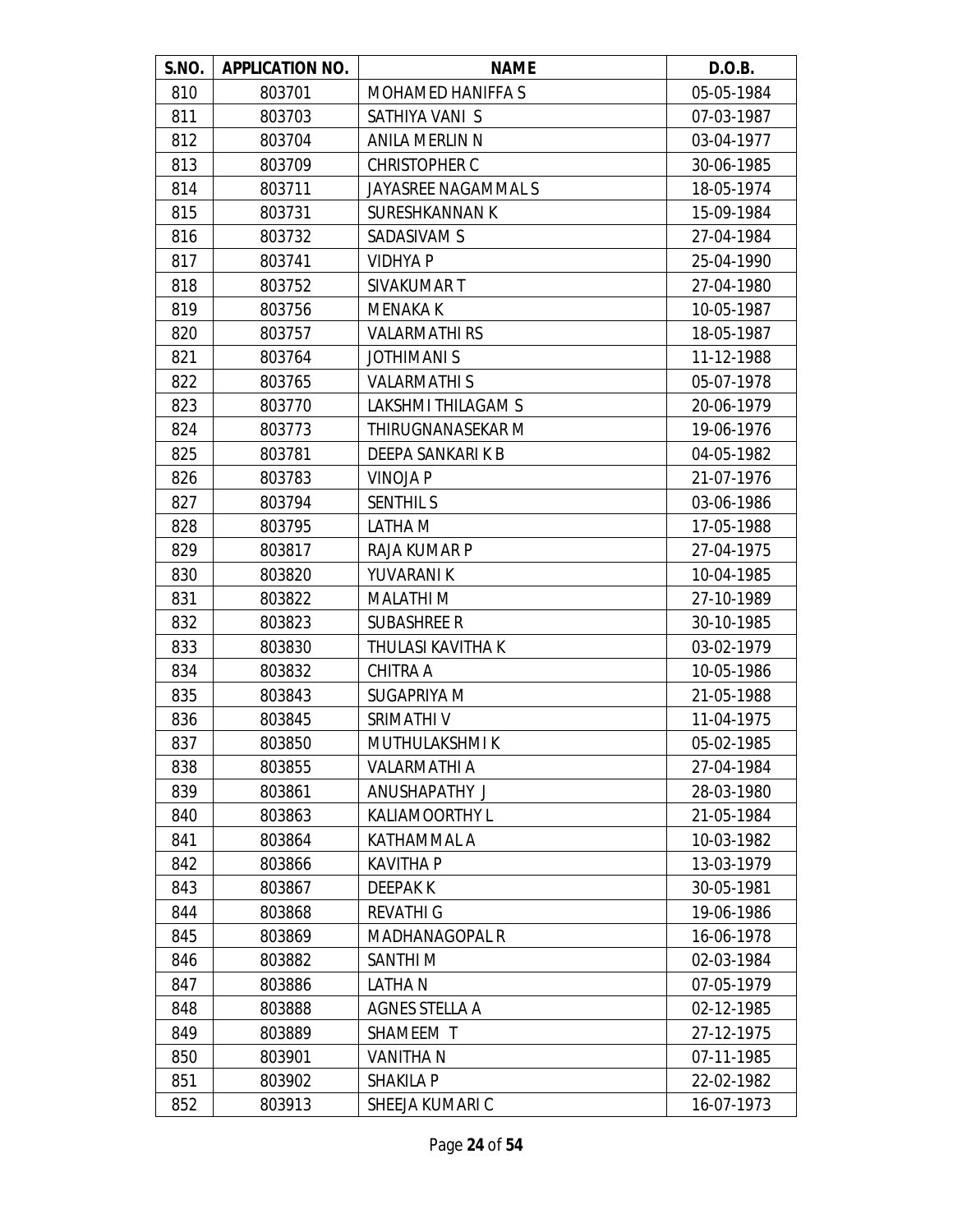| S.NO. | <b>APPLICATION NO.</b> | <b>NAME</b>               | D.O.B.     |
|-------|------------------------|---------------------------|------------|
| 853   | 803914                 | MOHAMED IMRANKHAN H       | 15-04-1977 |
| 854   | 803916                 | <b>LEEKADEVIS</b>         | 04-05-1991 |
| 855   | 803918                 | <b>SUNITHA S</b>          | 08-05-1985 |
| 856   | 803922                 | MEENAKSHI K A             | 02-05-1979 |
| 857   | 803923                 | <b>SARANYA P</b>          | 03-05-1990 |
| 858   | 803927                 | <b>MALLIKA R</b>          | 26-05-1974 |
| 859   | 803929                 | AMBIKA R                  | 12-05-1982 |
| 860   | 803930                 | <b>KAMALA R</b>           | 04-02-1977 |
| 861   | 803937                 | PANJU S                   | 16-05-1982 |
| 862   | 803938                 | <b>REVATHI R</b>          | 13-02-1986 |
| 863   | 803944                 | <b>SATHYA P</b>           | 17-06-1990 |
| 864   | 803945                 | SATHIYAPRIYA A            | 19-12-1990 |
| 865   | 803951                 | <b>KAVITHA P</b>          | 20-05-1986 |
| 866   | 803957                 | <b>JOYCE MARY J</b>       | 01-05-1986 |
| 867   | 803970                 | KALIESWARI MK             | 25-10-1985 |
| 868   | 803978                 | SUMATHI D                 | 04-05-1980 |
| 869   | 803979                 | <b>KARTHIK K</b>          | 22-04-1988 |
| 870   | 803990                 | ANANDHI M K               | 20-04-1984 |
| 871   | 803991                 | <b>VELMURUGAN P</b>       | 08-05-1981 |
| 872   | 803994                 | <b>CHITRA S</b>           | 21-03-1979 |
| 873   | 804000                 | SIRAJUDEEN M              | 05-03-1981 |
| 874   | 804002                 | <b>SUDHAD</b>             | 31-05-1984 |
| 875   | 804011                 | MOHIDEEN ABDUL KHADER M M | 25-05-1977 |
| 876   | 804017                 | <b>GANGA M</b>            | 14-11-1983 |
| 877   | 804028                 | DHANAM C                  | 29-07-1978 |
| 878   | 804029                 | <b>VIJAYAKUMARI R</b>     | 21-08-1981 |
| 879   | 804034                 | PRASEEBA K                | 04-05-1981 |
| 880   | 804040                 | PARVEEN BANUS             | 09-06-1980 |
| 881   | 804042                 | RAJESWARI J               | 19-06-1980 |
| 882   | 804045                 | <b>VANITHA V</b>          | 06-05-1985 |
| 883   | 804052                 | <b>MANIMEGALAI M</b>      | 13-05-1974 |
| 884   | 804060                 | AAMUGI C                  | 20-06-1980 |
| 885   | 804064                 | MARGRET SAGAYA MARY P     | 02-10-1982 |
| 886   | 804065                 | <b>GNANASUNDARI R</b>     | 23-07-1990 |
| 887   | 804067                 | DIVYA P                   | 17-06-1988 |
| 888   | 804069                 | MICHEAL SAGAYA DASS D     | 23-09-1970 |
| 889   | 804071                 | USHA L                    | 21-01-1984 |
| 890   | 804073                 | <b>SENTHILKUMAR R</b>     | 15-04-1977 |
| 891   | 804078                 | CHITHRA VALLI S           | 02-05-1983 |
| 892   | 804081                 | <b>SUMATHIK</b>           | 25-07-1980 |
| 893   | 804082                 | <b>VASANTHI R A</b>       | 26-06-1984 |
| 894   | 804083                 | <b>SUTHAJ</b>             | 30-04-1984 |
| 895   | 804086                 | <b>PADMINIS</b>           | 15-05-1984 |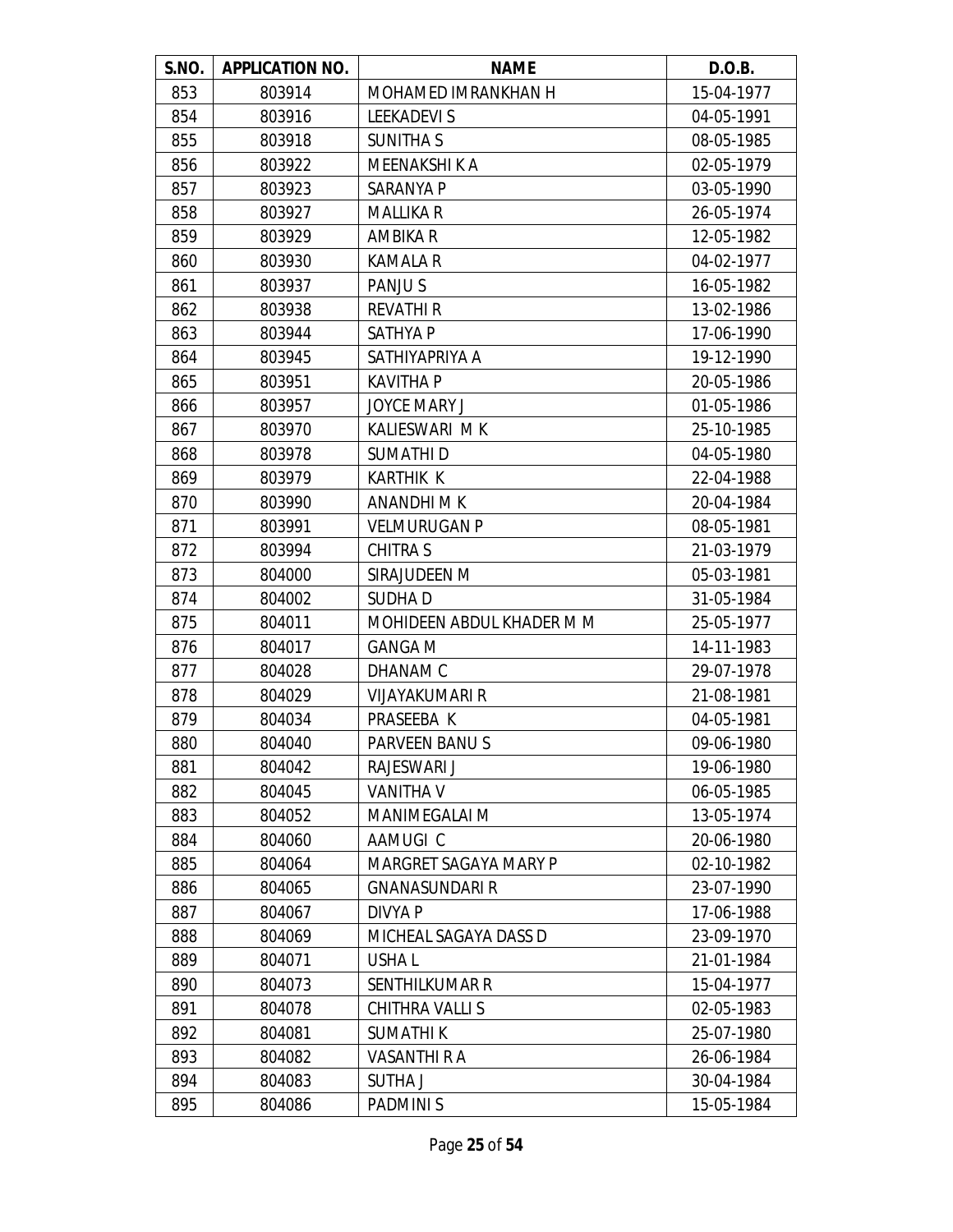| S.NO. | <b>APPLICATION NO.</b> | <b>NAME</b>                | D.O.B.     |
|-------|------------------------|----------------------------|------------|
| 896   | 804090                 | RAMANATHAN K               | 22-01-1983 |
| 897   | 804091                 | <b>CHITHRAB</b>            | 05-04-1981 |
| 898   | 804098                 | <b>VELUSAMY MANICKAM</b>   | 25-05-1985 |
| 899   | 804103                 | <b>SHANTHI R</b>           | 03-06-1983 |
| 900   | 804114                 | SIVACHITHRA M              | 07-06-1972 |
| 901   | 804120                 | <b>KANNAGIC</b>            | 30-05-1986 |
| 902   | 804122                 | AROCKIA JENITTA            | 05-06-1976 |
| 903   | 804125                 | MANGALAM G                 | 08-04-1979 |
| 904   | 804134                 | <b>KUMAR V</b>             | 12-01-1983 |
| 905   | 804135                 | <b>RAGUPATHIS</b>          | 09-06-1990 |
| 906   | 804141                 | SUDHA J                    | 12-01-1973 |
| 907   | 804145                 | <b>ARULMANI P</b>          | 03-05-1979 |
| 908   | 804147                 | <b>IDA CHRISTAL BELL S</b> | 01-06-1975 |
| 909   | 804148                 | SEETHALAKSHMI M            | 04-05-1977 |
| 910   | 804149                 | PARAMASWARI S              | 14-07-1980 |
| 911   | 804152                 | CHINNARAJU R               | 04-07-1987 |
| 912   | 804155                 | ATHILAKSHMI M              | 07-04-1988 |
| 913   | 804162                 | USHA S                     | 27-06-1984 |
| 914   | 804169                 | RAMACHANDRAN A             | 12-05-1982 |
| 915   | 804171                 | MEENAKSHI M                | 07-05-1986 |
| 916   | 804174                 | UMAR ALI A                 | 22-02-1984 |
| 917   | 804175                 | DHANALAKSHMI J             | 14-09-1976 |
| 918   | 804177                 | <b>LAKSHMIG</b>            | 01-05-1983 |
| 919   | 804179                 | <b>VENKATACHALAM K</b>     | 16-10-1983 |
| 920   | 804184                 | <b>LAHTILA</b>             | 24-05-1985 |
| 921   | 804188                 | <b>KAVITHA V</b>           | 03-06-1984 |
| 922   | 804191                 | <b>VEERAKUMAR M</b>        | 11-10-1984 |
| 923   | 804199                 | DEEPA C                    | 13-12-1987 |
| 924   | 804201                 | SANGEETHA T                | 05-06-1981 |
| 925   | 804204                 | DEVI P                     | 02-06-1985 |
| 926   | 804205                 | PREMA V                    | 27-06-1979 |
| 927   | 804213                 | SEENIVASAN K               | 22-07-1986 |
| 928   | 804216                 | DHAMAYANTHI R              | 29-05-1986 |
| 929   | 804219                 | <b>TAMILSELVI M</b>        | 02-02-1988 |
| 930   | 804223                 | <b>MANJULA DEVI P</b>      | 08-02-1992 |
| 931   | 804231                 | SEETHA V                   | 15-07-1986 |
| 932   | 804236                 | <b>SANTHI S</b>            | 10-06-1984 |
| 933   | 804240                 | <b>KALPANAT</b>            | 22-12-1980 |
| 934   | 804246                 | MOHAMED ASHIQ ARAPATH A J  | 03-12-1984 |
| 935   | 804250                 | USHA R                     | 09-05-1986 |
| 936   | 804253                 | <b>REJILA W</b>            | 29-07-1983 |
| 937   | 804258                 | <b>SUMITHRA S</b>          | 20-03-1986 |
| 938   | 804267                 | <b>ANANTHIS</b>            | 20-08-1988 |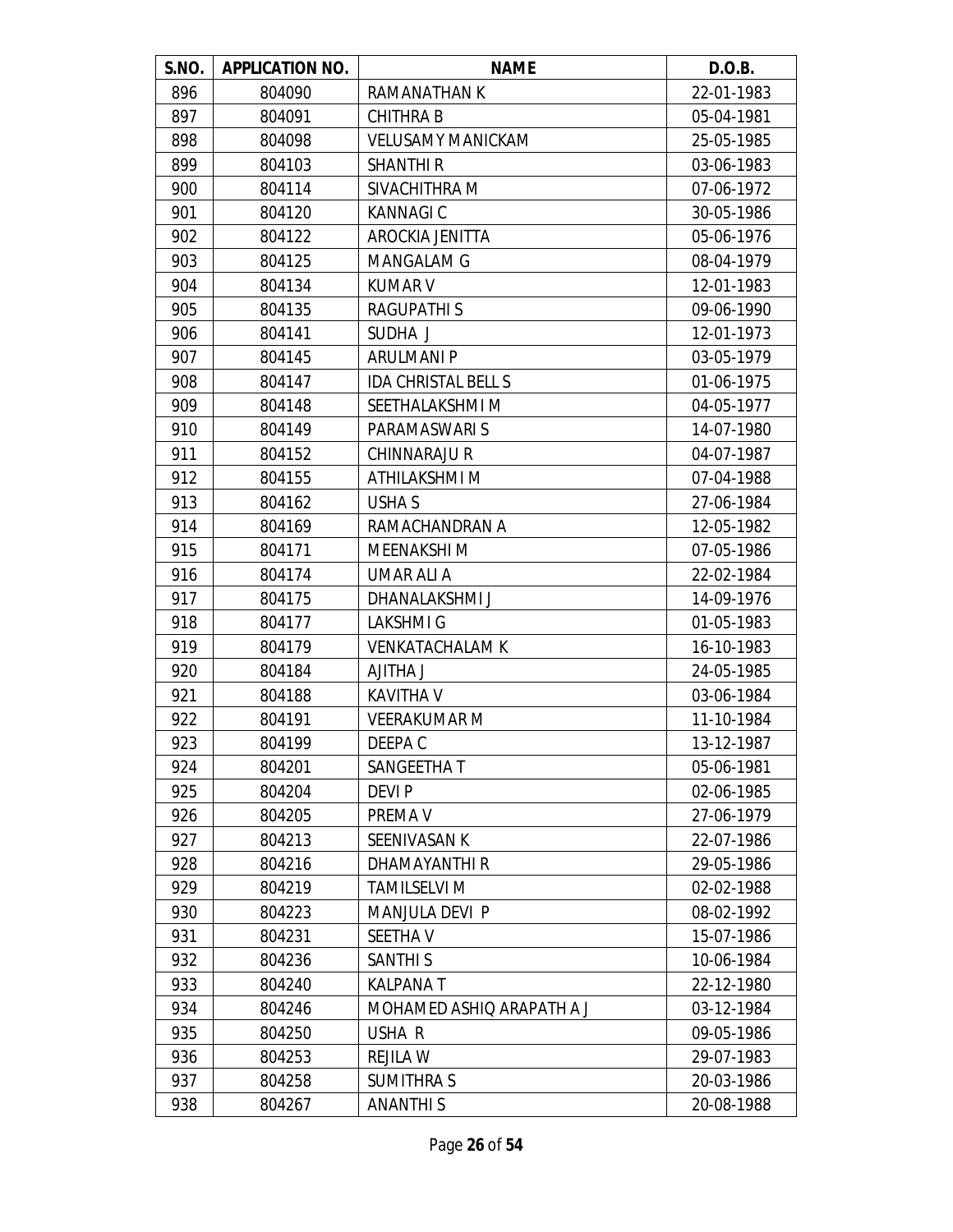| S.NO. | <b>APPLICATION NO.</b> | <b>NAME</b>           | D.O.B.     |
|-------|------------------------|-----------------------|------------|
| 939   | 804270                 | <b>GIRIJA D</b>       | 14-11-1981 |
| 940   | 804272                 | CHRISTAL SUBA DR      | 25-05-1977 |
| 941   | 804273                 | <b>KOKILA N</b>       | 23-05-1984 |
| 942   | 804274                 | SAVITHA S             | 20-07-1981 |
| 943   | 804275                 | SRINIVASAN S          | 29-05-1976 |
| 944   | 804279                 | <b>VASUKIS</b>        | 04-06-1985 |
| 945   | 804281                 | <b>KAVITHAKJ</b>      | 27-05-1977 |
| 946   | 804283                 | SANGEETHA S           | 15-01-1981 |
| 947   | 804288                 | SUNDARAM P            | 19-04-1982 |
| 948   | 804289                 | <b>AMARNATH P</b>     | 20-03-1982 |
| 949   | 804300                 | MAHALAKSHMI C         | 25-04-1981 |
| 950   | 804306                 | <b>JEYALAKSHMI V</b>  | 22-09-1980 |
| 951   | 804316                 | <b>VENKATESAN M</b>   | 05-06-1976 |
| 952   | 804325                 | PANDIMEENA A          | 31-08-1982 |
| 953   | 804330                 | <b>KARTHICK G</b>     | 06-01-1992 |
| 954   | 804333                 | NARMADHADEVEI K       | 20-05-1983 |
| 955   | 804334                 | DINAHARAN S           | 20-01-1985 |
| 956   | 804340                 | <b>SUGANTHIS</b>      | 18-02-1983 |
| 957   | 804343                 | <b>BALACHANDRAN C</b> | 23-02-1978 |
| 958   | 804369                 | <b>KAVITHAD</b>       | 04-07-1977 |
| 959   | 804388                 | KOMATHI M             | 10-06-1982 |
| 960   | 804397                 | <b>KAVITHA R</b>      | 05-03-1986 |
| 961   | 804402                 | JAYAPRAKASH M         | 29-05-1988 |
| 962   | 804417                 | ELAVARASI S           | 01-01-1979 |
| 963   | 804419                 | <b>METILDA W</b>      | 13-07-1978 |
| 964   | 804427                 | RABITHA BAIT          | 10-06-1978 |
| 965   | 804429                 | AJITHA V              | 20-05-1984 |
| 966   | 804430                 | <b>JAYALAKSHMI M</b>  | 31-07-1988 |
| 967   | 804433                 | <b>GILDA A</b>        | 01-07-1975 |
| 968   | 804434                 | MRS JAYANTHI S        | 15-06-1987 |
| 969   | 804444                 | <b>GAYATRIK</b>       | 25-04-1984 |
| 970   | 804447                 | <b>MANJUPRIYA S</b>   | 10-08-1989 |
| 971   | 804454                 | <b>MALATHI B</b>      | 31-07-1982 |
| 972   | 804461                 | <b>BUVANESWARI R</b>  | 25-07-1983 |
| 973   | 804468                 | <b>RENUKAS</b>        | 02-05-1984 |
| 974   | 804476                 | USHA J                | 19-07-1986 |
| 975   | 804477                 | THENMOZHI S           | 10-05-1981 |
| 976   | 804483                 | SHEEBA VETRI SELVI L  | 03-08-1979 |
| 977   | 804496                 | PARIMALA D            | 05-04-1978 |
| 978   | 804504                 | ANU PRABHA T          | 20-05-1987 |
| 979   | 804513                 | MURUGAN M             | 07-03-1986 |
| 980   | 804515                 | NEUTLIEN SHANTHI J    | 06-03-1987 |
| 981   | 804516                 | SINDHU M              | 15-03-1984 |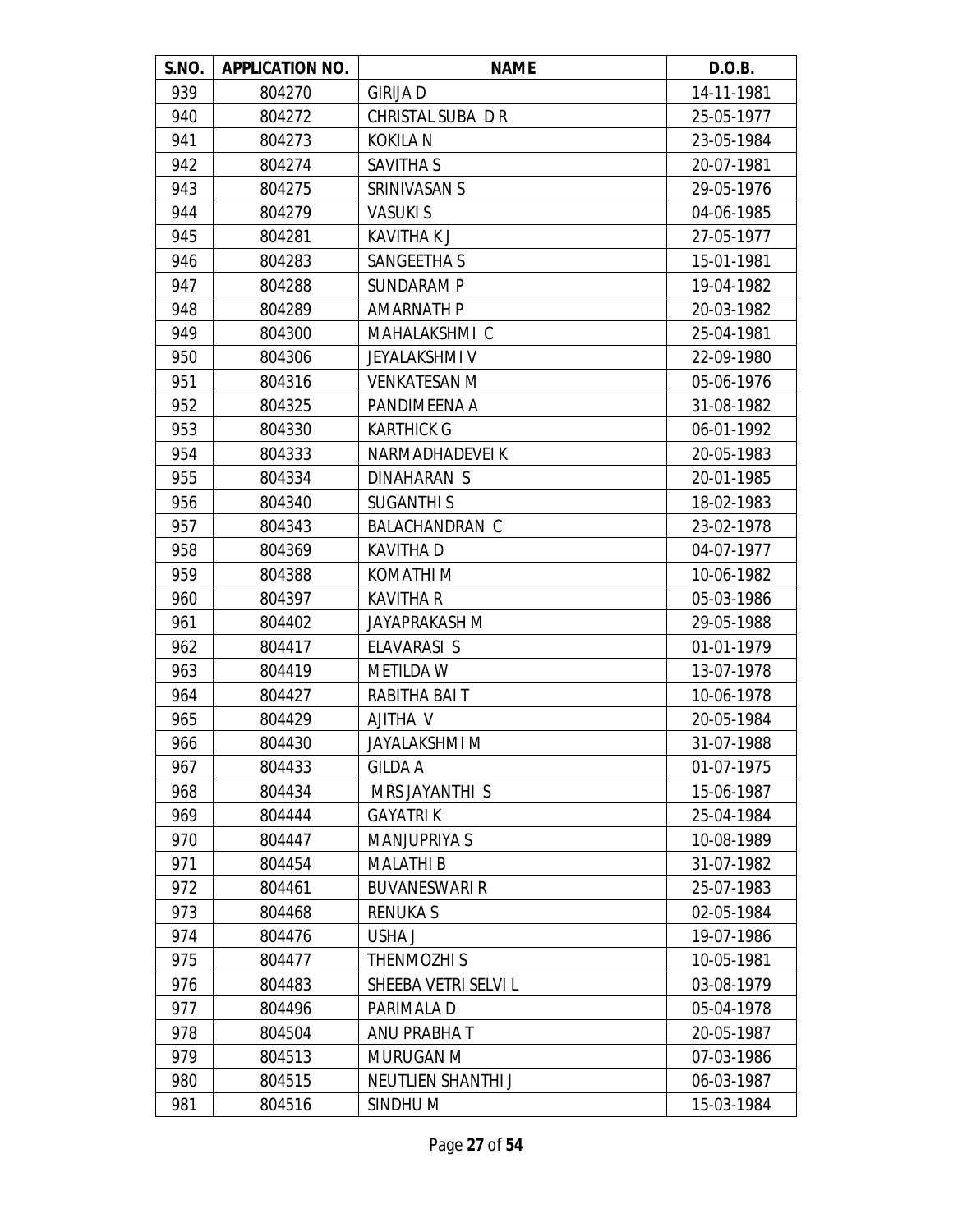| S.NO. | <b>APPLICATION NO.</b> | <b>NAME</b>                   | D.O.B.     |
|-------|------------------------|-------------------------------|------------|
| 982   | 804517                 | RAJALET T                     | 30-05-1981 |
| 983   | 804524                 | <b>SATHYAP</b>                | 30-09-1985 |
| 984   | 804525                 | <b>DEVIS</b>                  | 05-05-1983 |
| 985   | 804534                 | <b>GAYATHRID</b>              | 15-08-1985 |
| 986   | 804539                 | <b>MENAKA M</b>               | 06-06-1988 |
| 987   | 804543                 | VASANTHA P                    | 16-09-1980 |
| 988   | 804556                 | RANGANAYAKI R                 | 16-06-1981 |
| 989   | 804576                 | <b>KAVITHA J</b>              | 07-12-1986 |
| 990   | 804583                 | PRASATH P                     | 03-10-1978 |
| 991   | 804584                 | SURESHKUMAR K                 | 21-01-1988 |
| 992   | 804585                 | <b>BARANIYA N</b>             | 17-08-1986 |
| 993   | 804596                 | A CHRISTIN SELVAKUMARI        | 18-03-1979 |
| 994   | 804598                 | PRABAVATHY G                  | 14-01-1979 |
| 995   | 804616                 | <b>SUBA M</b>                 | 24-06-1987 |
| 996   | 804619                 | <b>SUDHAE</b>                 | 13-12-1983 |
| 997   | 804621                 | CHRISTEENA J                  | 14-05-1984 |
| 998   | 804624                 | LAKSHMISARASVATHI M           | 04-06-1981 |
| 999   | 804627                 | JEEVA M                       | 24-06-1987 |
| 1000  | 804635                 | ROSMI <sub>R</sub>            | 19-02-1987 |
| 1001  | 804639                 | <b>MARY SUJITHA R</b>         | 16-04-1981 |
| 1002  | 804641                 | <b>BRINTHADEVI S</b>          | 15-05-1985 |
| 1003  | 804642                 | MELBA A                       | 05-01-1986 |
| 1004  | 804646                 | <b>WELSTON BRIGHT SINGH P</b> | 03-07-1982 |
| 1005  | 804648                 | <b>RAMESH M</b>               | 31-10-1985 |
| 1006  | 804666                 | SAGUNTHALA DEVI M P           | 17-05-1983 |
| 1007  | 804670                 | SIVAKUMAR S                   | 20-05-1978 |
| 1008  | 804674                 | <b>REGINI M</b>               | 11-04-1980 |
| 1009  | 804675                 | SATHYA C                      | 10-07-1990 |
| 1010  | 804680                 | <b>MADHAVIS</b>               | 19-08-1982 |
| 1011  | 804682                 | <b>SUBIR</b>                  | 21-05-1990 |
| 1012  | 804683                 | <b>SHAHIN A J</b>             | 10-10-1974 |
| 1013  | 804687                 | SARAVANAN A                   | 28-02-1982 |
| 1014  | 804692                 | <b>BALAMMAL P</b>             | 01-05-1977 |
| 1015  | 804705                 | ARCHANA M                     | 20-01-1986 |
| 1016  | 804707                 | SUTHA R                       | 30-06-1986 |
| 1017  | 804713                 | SELVARANI A                   | 15-04-1982 |
| 1018  | 804717                 | AROCKIARAJ G V K              | 17-06-1976 |
| 1019  | 804720                 | <b>LATHAD</b>                 | 12-06-1980 |
| 1020  | 804723                 | <b>KANIMOZHI S</b>            | 04-01-1984 |
| 1021  | 804732                 | K RAJESWARI K                 | 05-05-1976 |
| 1022  | 804737                 | <b>RATHIM</b>                 | 04-06-1985 |
| 1023  | 804742                 | SHERLIN PAPPA THANGAMONI      | 25-05-1983 |
| 1024  | 804744                 | <b>MAHALAKSHMI B</b>          | 05-06-1983 |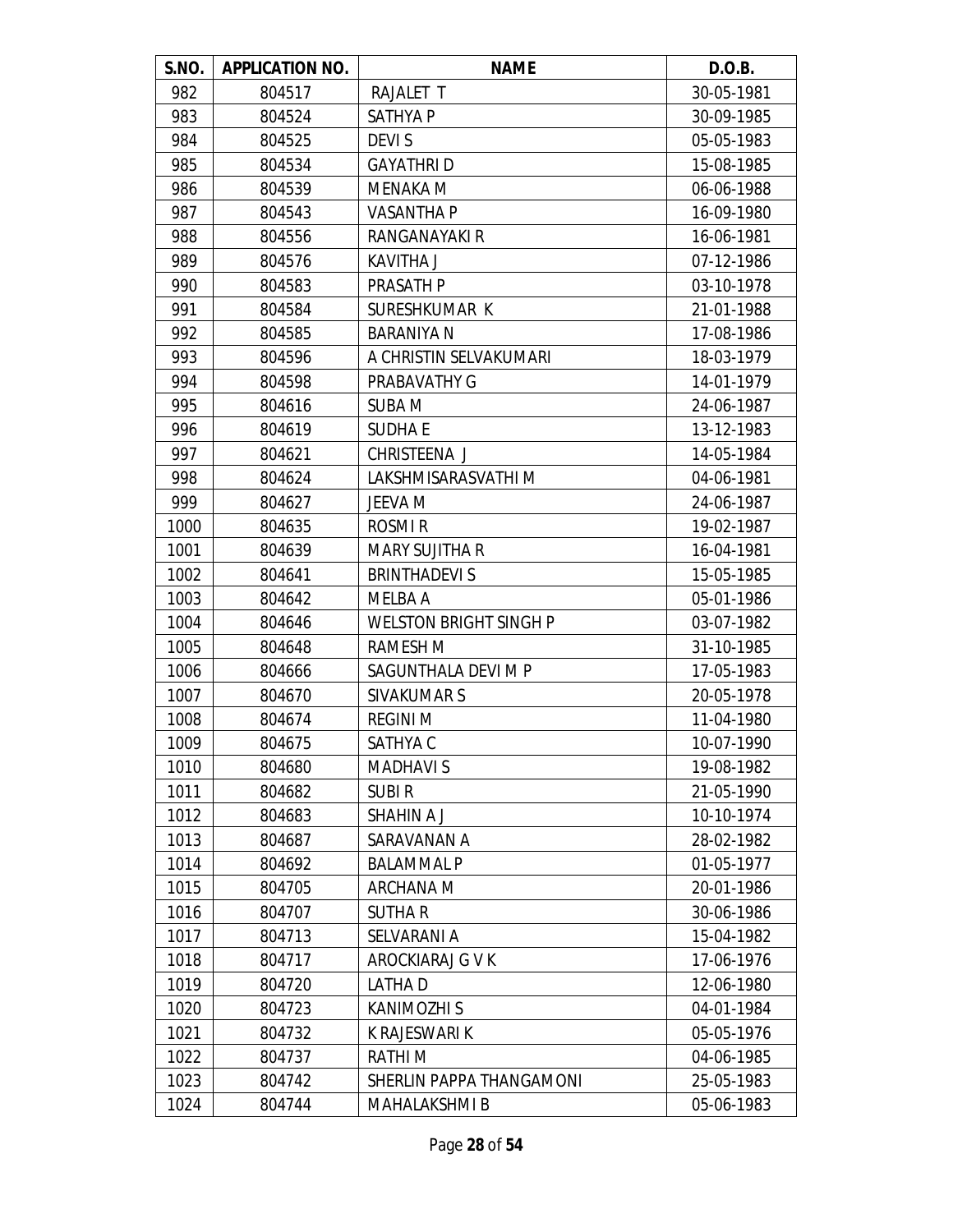| S.NO. | <b>APPLICATION NO.</b> | <b>NAME</b>          | D.O.B.     |
|-------|------------------------|----------------------|------------|
| 1025  | 804746                 | PRAKASH P K          | 04-06-1987 |
| 1026  | 804750                 | DEEPA S              | 26-07-1985 |
| 1027  | 804760                 | SENTHILKUMAR S       | 19-05-1982 |
| 1028  | 804771                 | <b>VISALATCHI K</b>  | 10-06-1979 |
| 1029  | 804776                 | <b>GILDA RANIT</b>   | 08-05-1981 |
| 1030  | 804780                 | <b>BALAMURUGAN R</b> | 20-05-1975 |
| 1031  | 804791                 | PRIYA M R            | 15-03-1986 |
| 1032  | 804793                 | <b>SARMILA Y</b>     | 13-02-1978 |
| 1033  | 804794                 | AYESHA BEEVI P S     | 06-05-1984 |
| 1034  | 804798                 | <b>VANITHA B</b>     | 27-04-1990 |
| 1035  | 804802                 | ABIRAMI A            | 07-02-1990 |
| 1036  | 804805                 | SAMUTHIRAKKANI K     | 28-05-1979 |
| 1037  | 804820                 | PAPPATHI M           | 20-05-1980 |
| 1038  | 804821                 | <b>RAJAMAHESH S</b>  | 26-07-1976 |
| 1039  | 804861                 | <b>DURGA</b>         | 10-03-1986 |
| 1040  | 804862                 | <b>BABY S</b>        | 22-02-1987 |
| 1041  | 804866                 | SELVI J              | 10-05-1981 |
| 1042  | 804870                 | SAVITHRI C           | 13-06-1987 |
| 1043  | 804872                 | SIVA SANKARI S       | 11-07-1987 |
| 1044  | 804885                 | <b>SELVIP</b>        | 15-04-1980 |
| 1045  | 804894                 | THAMARAISELVI K      | 02-02-1986 |
| 1046  | 804899                 | <b>RENUKA DEVI K</b> | 31-05-1986 |
| 1047  | 804904                 | THURAPSHA M H        | 05-05-1977 |
| 1048  | 804909                 | BENITA JEBARANI A    | 03-05-1990 |
| 1049  | 804913                 | <b>JEBASINGH S</b>   | 22-12-1983 |
| 1050  | 804915                 | TAMILSELVI N         | 06-06-1979 |
| 1051  | 804920                 | JENILA JAYANTHI A    | 10-10-1984 |
| 1052  | 804923                 | ELUMALAI K           | 16-04-1973 |
| 1053  | 804924                 | <b>SELVI M</b>       | 20-05-1980 |
| 1054  | 804925                 | RADHIKA T            | 05-06-1983 |
| 1055  | 804928                 | <b>KALAVATHI P</b>   | 12-05-1977 |
| 1056  | 804931                 | SENTHILKUMAR N       | 05-07-1975 |
| 1057  | 804937                 | KOMALA VALLI G       | 14-03-1981 |
| 1058  | 804938                 | KANAHAMBUJAM S       | 02-07-1979 |
| 1059  | 804939                 | <b>KAVITHA G</b>     | 10-04-1979 |
| 1060  | 804940                 | SUGANYA K            | 05-06-1983 |
| 1061  | 804944                 | MANOCHITHRA J        | 06-01-1988 |
| 1062  | 804951                 | <b>SUREKAF</b>       | 09-07-1984 |
| 1063  | 804953                 | <b>REVATHI A</b>     | 19-05-1979 |
| 1064  | 804955                 | <b>RENUKA M</b>      | 20-08-1981 |
| 1065  | 804959                 | <b>SHANTHI E</b>     | 07-04-1983 |
| 1066  | 804962                 | PARAMESWARI B        | 06-06-1985 |
| 1067  | 804966                 | <b>RAJESH R</b>      | 24-08-1981 |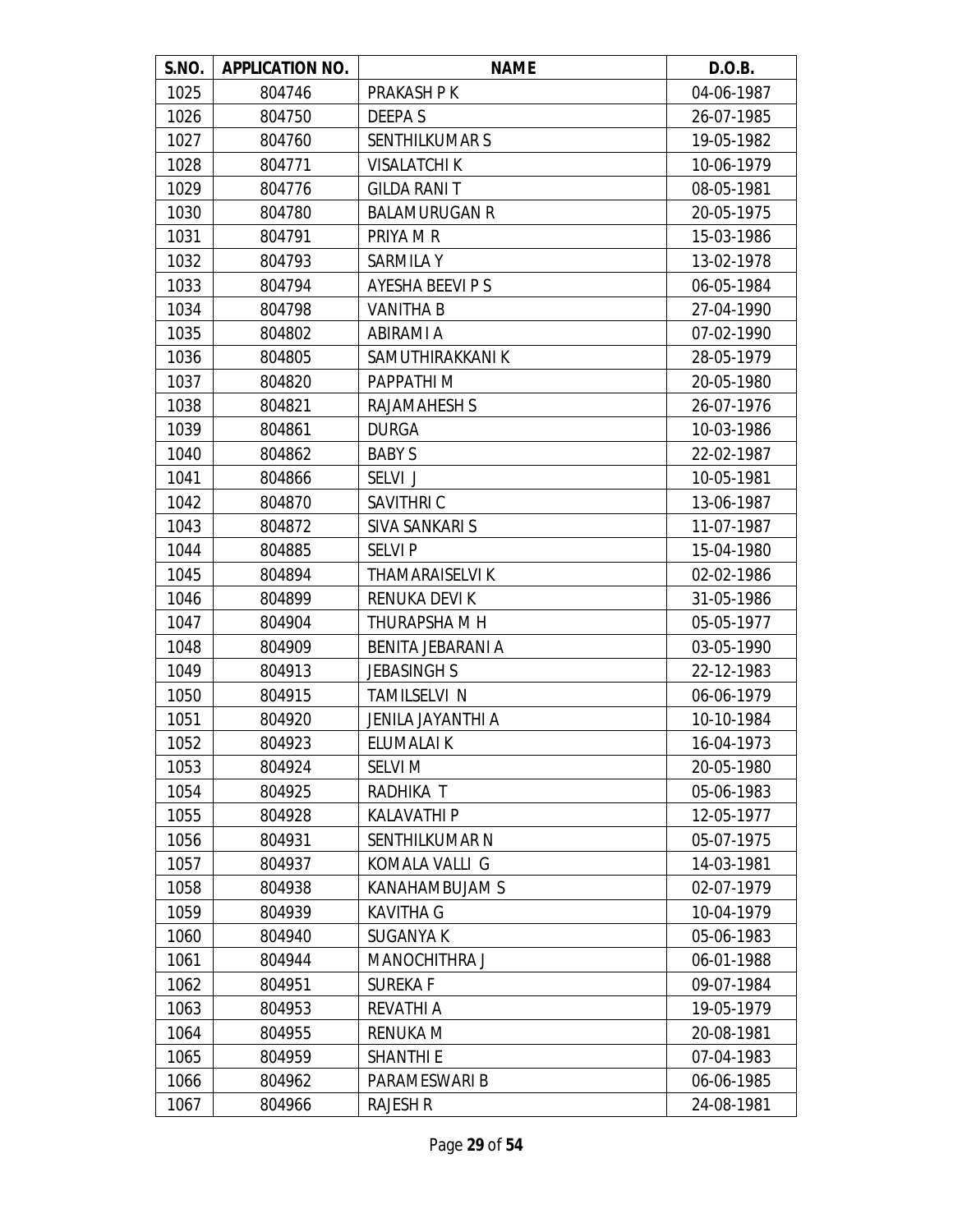| S.NO. | <b>APPLICATION NO.</b> | <b>NAME</b>           | D.O.B.     |
|-------|------------------------|-----------------------|------------|
| 1068  | 804967                 | <b>NALINI D</b>       | 25-11-1983 |
| 1069  | 804973                 | DEVI D                | 26-02-1989 |
| 1070  | 804974                 | SUDHA R               | 14-05-1983 |
| 1071  | 804983                 | <b>MEGALA N</b>       | 10-06-1980 |
| 1072  | 804984                 | SIVAGAMI T            | 16-04-1985 |
| 1073  | 804990                 | <b>RAMANT</b>         | 10-01-1980 |
| 1074  | 804992                 | <b>REVATHI B</b>      | 26-05-1985 |
| 1075  | 804995                 | <b>SENTHIL V</b>      | 20-07-1979 |
| 1076  | 805004                 | <b>SUREKA M</b>       | 14-06-1989 |
| 1077  | 805012                 | <b>JOTHILAKSHMIS</b>  | 25-06-1974 |
| 1078  | 805013                 | <b>GEETHAS</b>        | 01-06-1984 |
| 1079  | 805015                 | <b>RAJKUMARS</b>      | 13-06-1989 |
| 1080  | 805021                 | <b>DEVIS</b>          | 22-05-1980 |
| 1081  | 805025                 | SIVAKAMI K            | 25-05-1984 |
| 1082  | 805028                 | PADMAVATHI S          | 25-03-1982 |
| 1083  | 805033                 | PUSHPARANI P          | 15-05-1980 |
| 1084  | 805041                 | <b>EZHILARASI G</b>   | 25-06-1983 |
| 1085  | 805043                 | SARIDHA I             | 03-06-1982 |
| 1086  | 805046                 | <b>VEERAMMALS</b>     | 09-05-1986 |
| 1087  | 805047                 | SAGADEVAN S           | 03-06-1974 |
| 1088  | 805049                 | <b>HEMAPRIYA R</b>    | 18-10-1984 |
| 1089  | 805052                 | <b>VANISRI G</b>      | 20-07-1975 |
| 1090  | 805056                 | RAMANATHAN K          | 11-11-1977 |
| 1091  | 805057                 | SARITHA R             | 15-04-1986 |
| 1092  | 805059                 | <b>JOTHI JENNIFER</b> | 25-05-1979 |
| 1093  | 805061                 | THIRUMOORTHY P        | 15-03-1974 |
| 1094  | 805062                 | <b>VELMURUGAN S</b>   | 27-05-1980 |
| 1095  | 805063                 | KIRUTHIGA P S         | 03-04-1985 |
| 1096  | 805078                 | <b>SUGANYA S</b>      | 17-03-1988 |
| 1097  | 805082                 | PRIYADARSINI S        | 19-04-1983 |
| 1098  | 805084                 | <b>KAMALA S</b>       | 12-03-1985 |
| 1099  | 805086                 | <b>SUDHA A</b>        | 09-05-1981 |
| 1100  | 805090                 | <b>GOMATHIR</b>       | 20-07-1991 |
| 1101  | 805103                 | <b>VARADHARAJAN S</b> | 08-08-1983 |
| 1102  | 805107                 | <b>KALAIARASI R</b>   | 06-04-1979 |
| 1103  | 805115                 | <b>RAJKUMAR P</b>     | 05-06-1983 |
| 1104  | 805120                 | SANTHI M              | 07-06-1979 |
| 1105  | 805125                 | <b>RAJESWARI P</b>    | 15-05-1981 |
| 1106  | 805127                 | <b>SELVAM P</b>       | 17-06-1977 |
| 1107  | 805130                 | <b>HEMALATHA G</b>    | 22-06-1987 |
| 1108  | 805131                 | <b>JAYA MALATHI K</b> | 08-04-1979 |
| 1109  | 805132                 | <b>SUNDARESAN P</b>   | 13-04-1977 |
| 1110  | 805140                 | <b>SUJATHAKK</b>      | 15-05-1975 |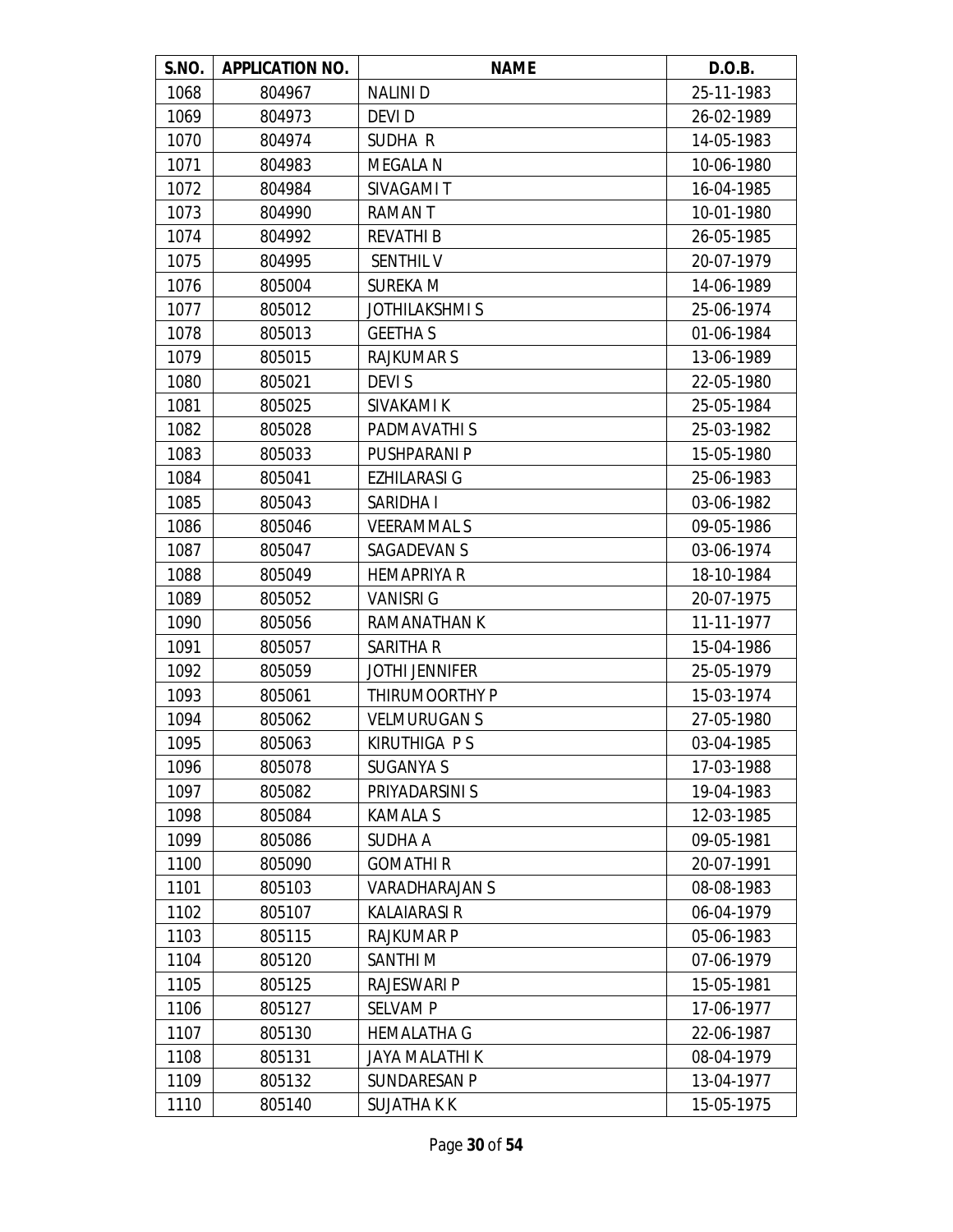| S.NO. | <b>APPLICATION NO.</b> | <b>NAME</b>                  | D.O.B.     |
|-------|------------------------|------------------------------|------------|
| 1111  | 805141                 | PADHMA LAKSHMI S             | 10-06-1978 |
| 1112  | 805142                 | <b>VEDAMMALS</b>             | 06-04-1977 |
| 1113  | 805145                 | UMA S                        | 07-05-1986 |
| 1114  | 805148                 | <b>MOHAMED THASTHAKEER N</b> | 06-08-1990 |
| 1115  | 805154                 | <b>LATHIKA C</b>             | 20-04-1985 |
| 1116  | 805158                 | KAVERIAMMAL N                | 05-06-1980 |
| 1117  | 805162                 | RAJA K                       | 12-06-1982 |
| 1118  | 805165                 | <b>ARASIS</b>                | 11-01-1985 |
| 1119  | 805168                 | THIRIVENI A                  | 01-12-1981 |
| 1120  | 805173                 | <b>ESWARAN R</b>             | 25-06-1982 |
| 1121  | 805174                 | <b>ESSAKI MAHARAJAN S</b>    | 06-03-1980 |
| 1122  | 805175                 | <b>SUSIM</b>                 | 26-06-1985 |
| 1123  | 805176                 | <b>PUNITHAR</b>              | 20-07-1976 |
| 1124  | 805182                 | KANIMOZHI V                  | 25-05-1977 |
| 1125  | 805187                 | <b>VINOTHKUMAR N</b>         | 04-06-1980 |
| 1126  | 805188                 | <b>VINOTHKANNAN J</b>        | 24-05-1989 |
| 1127  | 805189                 | <b>ANNAKKILI T</b>           | 04-01-1980 |
| 1128  | 805192                 | LATHA MANGESHKAR P           | 01-06-1979 |
| 1129  | 805199                 | R JEYA PRABHA                | 24-12-1976 |
| 1130  | 805200                 | RAMARAJ K                    | 10-05-1982 |
| 1131  | 805201                 | <b>VIJAYA S</b>              | 29-05-1983 |
| 1132  | 805202                 | <b>LATHAP</b>                | 02-09-1982 |
| 1133  | 805204                 | <b>BRINDHAT</b>              | 31-07-1975 |
| 1134  | 805206                 | <b>VASUGI M</b>              | 10-03-1976 |
| 1135  | 805215                 | PAPITHA P                    | 03-04-1990 |
| 1136  | 805216                 | <b>MAHALAKSHMI P</b>         | 04-04-1983 |
| 1137  | 805217                 | SAMSATH BEGUM M              | 05-06-1986 |
| 1138  | 805219                 | MEENAKSHIAMMAL D             | 30-06-1973 |
| 1139  | 805225                 | <b>VIJAYALAKSHMI K</b>       | 17-05-1986 |
| 1140  | 805227                 | <b>AKILLAN M</b>             | 15-05-1979 |
| 1141  | 805228                 | <b>SELVAKUMAR M</b>          | 20-04-1986 |
| 1142  | 805230                 | RASEETHA PARVIN R            | 11-06-1978 |
| 1143  | 805231                 | JEYA GANESH M                | 08-06-1983 |
| 1144  | 805232                 | <b>MURUGESAN K</b>           | 15-04-1980 |
| 1145  | 805236                 | <b>VALLIK</b>                | 12-05-1989 |
| 1146  | 805237                 | PAULVIN JOHNSI G             | 25-06-1977 |
| 1147  | 805239                 | <b>MORIS HEMA MALINI T</b>   | 06-04-1979 |
| 1148  | 805244                 | <b>KALAIYARASI B</b>         | 11-04-1984 |
| 1149  | 805247                 | LINITTA D S                  | 27-11-1988 |
| 1150  | 805250                 | PATTHIAPPAN M                | 07-04-1983 |
| 1151  | 805254                 | RAVI SANKAR A                | 08-02-1979 |
| 1152  | 805256                 | JAYA KALA R                  | 30-07-1980 |
| 1153  | 805258                 | <b>SUDHAR</b>                | 05-06-1978 |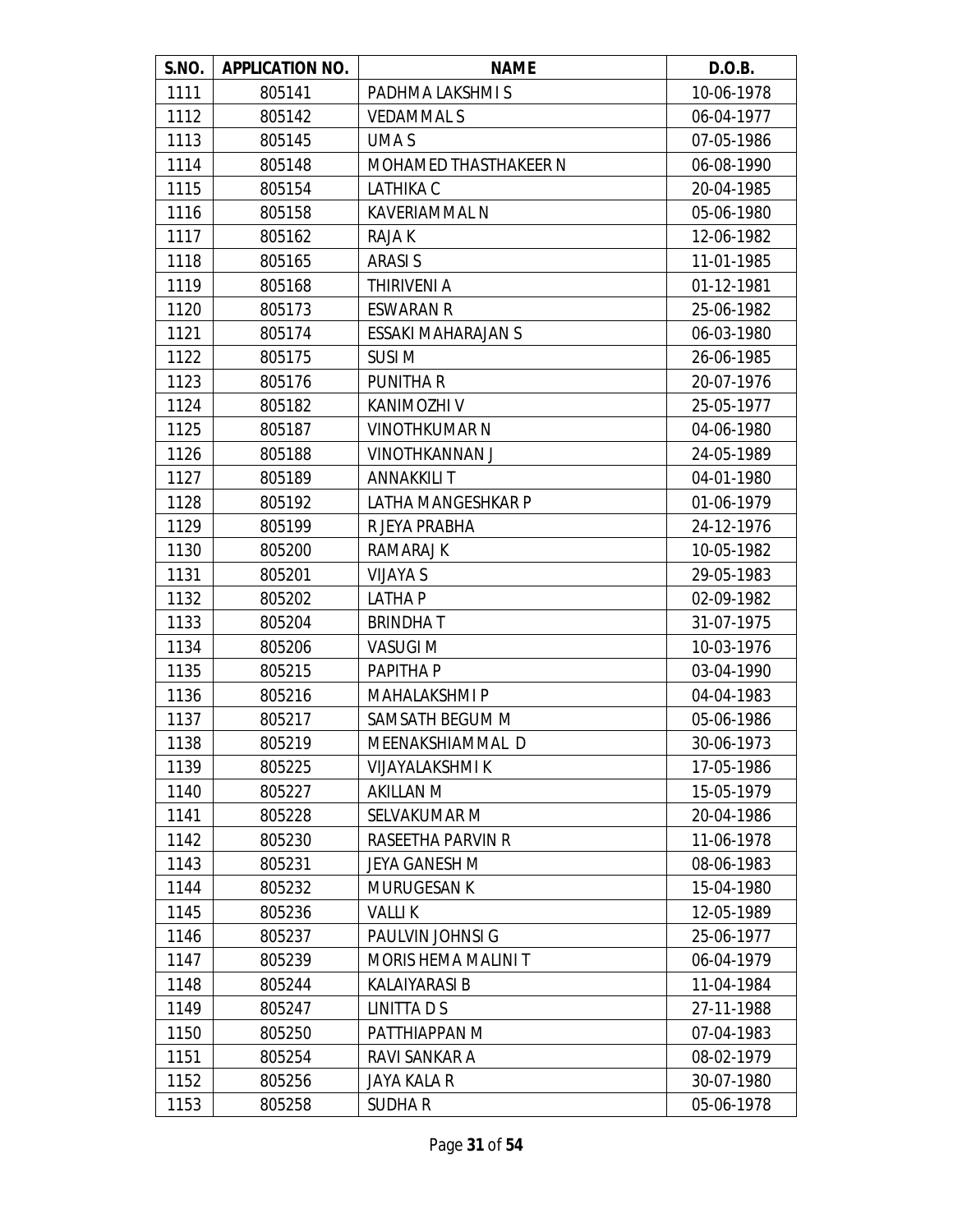| S.NO. | <b>APPLICATION NO.</b> | <b>NAME</b>              | D.O.B.     |
|-------|------------------------|--------------------------|------------|
| 1154  | 805269                 | RENGANAYAHI R            | 16-09-1977 |
| 1155  | 805277                 | <b>LEELAVATHY G</b>      | 16-04-1980 |
| 1156  | 805278                 | SRIMATHI S               | 06-04-1990 |
| 1157  | 805281                 | THILAGA T                | 11-11-1977 |
| 1158  | 805285                 | <b>KARTHIK C</b>         | 15-08-1981 |
| 1159  | 805286                 | <b>LOGANATHAN G</b>      | 29-11-1982 |
| 1160  | 805287                 | <b>VANITHAK</b>          | 28-04-1987 |
| 1161  | 805289                 | <b>IDA CHRISTABEL T</b>  | 30-05-1981 |
| 1162  | 805290                 | ALAMELUMANGAI J          | 21-04-1982 |
| 1163  | 805291                 | <b>SUJATHA C</b>         | 15-01-1987 |
| 1164  | 805293                 | <b>LALITHA S</b>         | 26-07-1975 |
| 1165  | 805294                 | <b>SAHILABANU R</b>      | 17-01-1981 |
| 1166  | 805295                 | PADMA S                  | 30-10-1973 |
| 1167  | 805296                 | SELVI C                  | 20-05-1983 |
| 1168  | 805304                 | <b>JAYAKUMAR B</b>       | 11-06-1975 |
| 1169  | 805307                 | THABASUMANI R            | 01-01-1988 |
| 1170  | 805308                 | PETCHIMUTHU A            | 07-02-1985 |
| 1171  | 805310                 | <b>BAMAL</b>             | 16-05-1982 |
| 1172  | 805311                 | SARATHA M                | 08-06-1987 |
| 1173  | 805312                 | SATHYA K                 | 15-08-1985 |
| 1174  | 805316                 | <b>SUNTHARIK</b>         | 20-05-1983 |
| 1175  | 805319                 | RAJALAKSHMI P K          | 30-05-1982 |
| 1176  | 805325                 | <b>VINAYAGAM S</b>       | 15-04-1977 |
| 1177  | 805327                 | <b>RAJKUMAR R</b>        | 25-05-1981 |
| 1178  | 805330                 | UMA MAHESWARY M          | 09-02-1976 |
| 1179  | 805335                 | MOHAMED MANZOOR M        | 15-02-1982 |
| 1180  | 805339                 | MUTHULAKSHMI R           | 05-06-1984 |
| 1181  | 805342                 | EZHILARASI J             | 19-02-1982 |
| 1182  | 805343                 | <b>VEENAK</b>            | 04-04-1984 |
| 1183  | 805349                 | SASIKALA P               | 03-06-1980 |
| 1184  | 805354                 | SABINA BEGUM N           | 11-04-1989 |
| 1185  | 805364                 | SHREEINBANU M            | 25-10-1980 |
| 1186  | 805379                 | <b>KALPANA P</b>         | 02-06-1985 |
| 1187  | 805380                 | <b>MERCY SOPHIA A</b>    | 01-11-1980 |
| 1188  | 805404                 | SUBRAMANIAN K            | 27-05-1983 |
| 1189  | 805409                 | KALAIVANI M              | 25-06-1975 |
| 1190  | 805413                 | RENUGAMBAL R             | 03-06-1979 |
| 1191  | 805417                 | <b>MOHAMED SHAFFIS</b>   | 13-02-1974 |
| 1192  | 805418                 | <b>VIDYA VINOTHINI C</b> | 29-06-1980 |
| 1193  | 805422                 | AROKIARAJ B              | 13-09-1979 |
| 1194  | 805425                 | SENTHILNATHAN M          | 26-11-1981 |
| 1195  | 805426                 | <b>SUSILA M</b>          | 04-05-1987 |
| 1196  | 805439                 | SHARMILA G               | 06-03-1989 |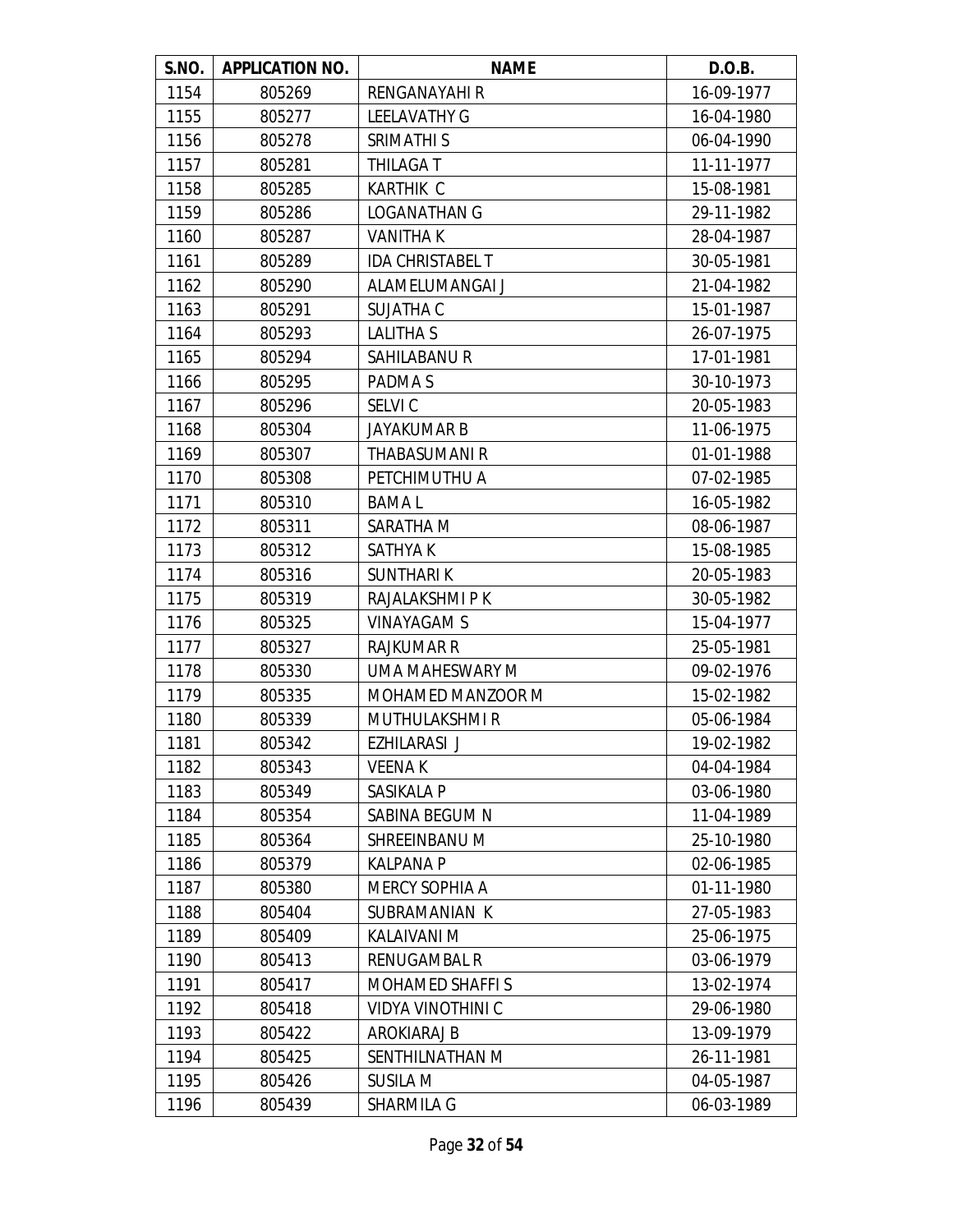| S.NO. | <b>APPLICATION NO.</b> | <b>NAME</b>             | D.O.B.     |
|-------|------------------------|-------------------------|------------|
| 1197  | 805442                 | <b>EZHILARASI E</b>     | 05-05-1975 |
| 1198  | 805455                 | <b>BUVANESWARIS</b>     | 03-06-1982 |
| 1199  | 805459                 | SELVARAJU S             | 25-09-1975 |
| 1200  | 805460                 | NITHYA N                | 10-07-1988 |
| 1201  | 805464                 | <b>JANAKI K</b>         | 15-02-1975 |
| 1202  | 805466                 | <b>GURSHEETH BANU R</b> | 07-04-1975 |
| 1203  | 805468                 | LAVANYA S               | 25-08-1986 |
| 1204  | 805469                 | <b>SHENBAGAM MRS S</b>  | 20-07-1988 |
| 1205  | 805474                 | NAGAVENI A              | 17-02-1985 |
| 1206  | 805475                 | <b>MAHESWARI C</b>      | 25-04-1988 |
| 1207  | 805479                 | SUMATHI D               | 10-06-1980 |
| 1208  | 805480                 | <b>KIRUTHIKA P</b>      | 29-11-1987 |
| 1209  | 805488                 | ASRAF ALIKHAN M         | 15-10-1985 |
| 1210  | 805496                 | SHEEBA DARLING P        | 28-07-1977 |
| 1211  | 805497                 | <b>JAYAPRIYA P</b>      | 04-06-1985 |
| 1212  | 805498                 | RATHIKA V               | 15-04-1988 |
| 1213  | 805504                 | <b>INDIRAK</b>          | 19-05-1980 |
| 1214  | 805505                 | SATHISHKUMAR M          | 20-03-1984 |
| 1215  | 805507                 | <b>RANJITHKUMAR R</b>   | 18-06-1977 |
| 1216  | 805509                 | SAVARIAMMAL S           | 30-07-1980 |
| 1217  | 805512                 | <b>KANNAKI R</b>        | 25-05-1981 |
| 1218  | 805520                 | PADMA PRIYA K S         | 20-05-1985 |
| 1219  | 805525                 | JELEE BAGIYAM R         | 20-03-1976 |
| 1220  | 805530                 | <b>VELANGANNI A</b>     | 19-03-1974 |
| 1221  | 805531                 | <b>MEKALA SELVI K</b>   | 03-06-1980 |
| 1222  | 805533                 | <b>VIMALA ROJA S</b>    | 27-07-1977 |
| 1223  | 805535                 | <b>GOPINATH S</b>       | 27-05-1981 |
| 1224  | 805539                 | SENTHILPRABU G          | 09-05-1979 |
| 1225  | 805542                 | SATHYA P                | 26-12-1987 |
| 1226  | 805543                 | <b>ASIRVATHAM V</b>     | 09-01-1981 |
| 1227  | 805549                 | <b>GOMATHIC</b>         | 02-07-1979 |
| 1228  | 805556                 | <b>RAJESH S</b>         | 02-06-1980 |
| 1229  | 805557                 | ANUSUYA R               | 15-05-1975 |
| 1230  | 805561                 | SATHEESHKUMAR R         | 02-04-1981 |
| 1231  | 805562                 | PRATHEEPA A             | 16-05-1981 |
| 1232  | 805564                 | VIJAYA A                | 20-06-1977 |
| 1233  | 805566                 | SIVAKAMI M S            | 13-03-1982 |
| 1234  | 805567                 | CHINNAMMAL K            | 10-05-1975 |
| 1235  | 805568                 | SHEEBA D                | 15-05-1983 |
| 1236  | 805569                 | NARAYANAMOORTHY K       | 18-03-1981 |
| 1237  | 805576                 | <b>KARTHIGA N</b>       | 25-06-1986 |
| 1238  | 805578                 | THAMILARASI A           | 15-05-1982 |
| 1239  | 805585                 | PUNITHA P               | 20-05-1985 |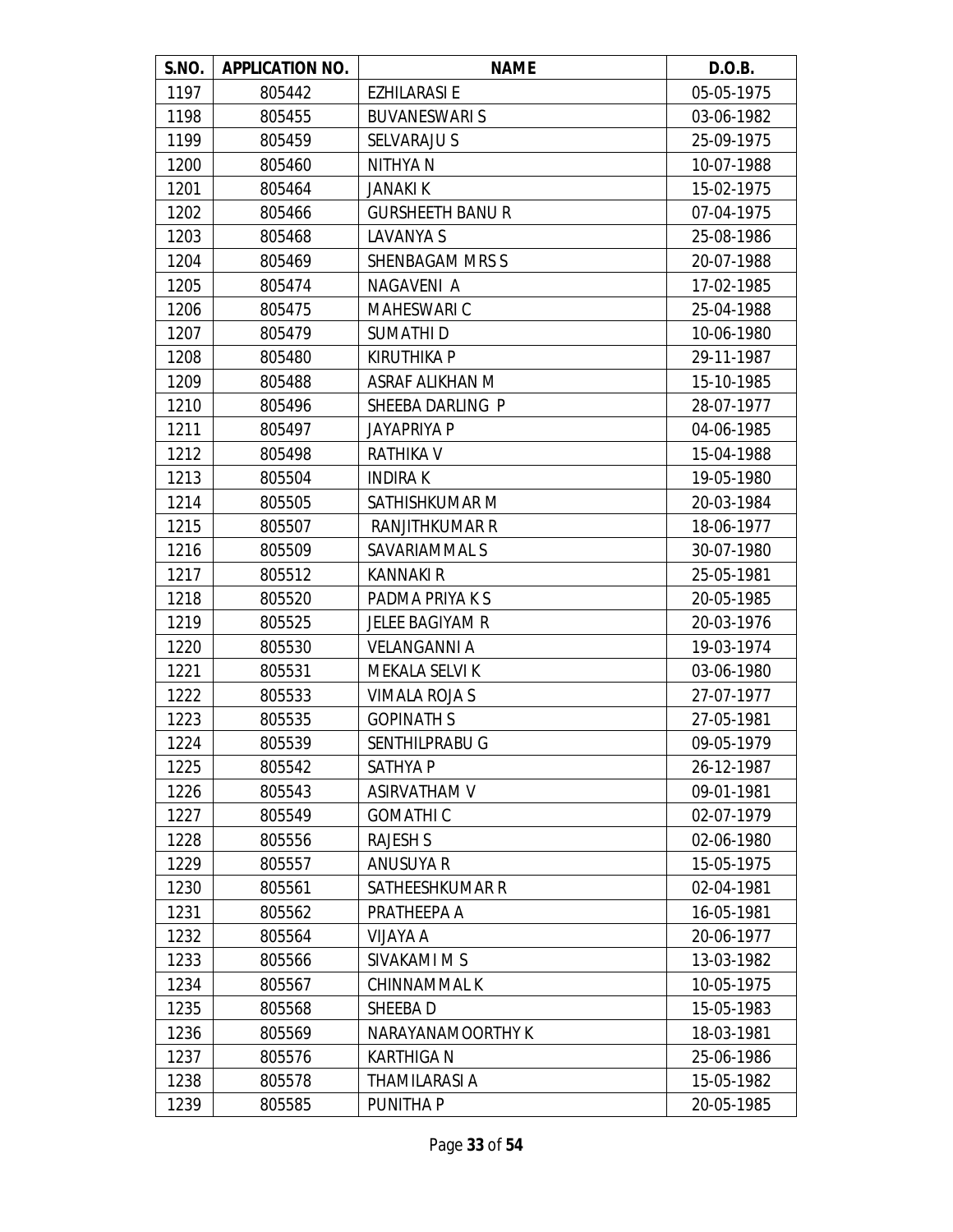| S.NO. | <b>APPLICATION NO.</b> | <b>NAME</b>           | D.O.B.     |
|-------|------------------------|-----------------------|------------|
| 1240  | 805586                 | <b>MARIMUTHU A</b>    | 04-04-1979 |
| 1241  | 805588                 | SASILEKA J            | 22-06-1986 |
| 1242  | 805590                 | AFROSEDEEN A          | 18-02-1984 |
| 1243  | 805591                 | <b>AMSAVENIS</b>      | 30-05-1977 |
| 1244  | 805592                 | SARAVANAKUMAR R       | 19-06-1985 |
| 1245  | 805595                 | <b>REKHAR</b>         | 27-05-1990 |
| 1246  | 805603                 | SAROJINI S            | 29-04-1965 |
| 1247  | 805604                 | <b>JONES EZHIL M</b>  | 30-06-1983 |
| 1248  | 805608                 | <b>KAVITHA N</b>      | 08-05-1980 |
| 1249  | 805609                 | NANDAKUMAR M          | 05-06-1979 |
| 1250  | 805612                 | <b>VIJAYAKUMAR S</b>  | 15-06-1976 |
| 1251  | 805613                 | <b>MAHESWARI P</b>    | 15-05-1979 |
| 1252  | 805614                 | THILAGAVATHI M        | 10-07-1975 |
| 1253  | 805616                 | <b>VIJAYA KUMAR G</b> | 20-06-1984 |
| 1254  | 805620                 | <b>CHITHRA M</b>      | 20-07-1982 |
| 1255  | 805636                 | <b>KAMALA K</b>       | 21-11-1984 |
| 1256  | 805640                 | <b>CHRISTOPHER M</b>  | 08-04-1973 |
| 1257  | 805646                 | <b>KAVITHA S</b>      | 22-05-1980 |
| 1258  | 805648                 | <b>ILAYARAJA C</b>    | 12-07-1983 |
| 1259  | 805650                 | PANIMALAR N           | 07-07-1978 |
| 1260  | 805659                 | <b>KANGAGIRI K</b>    | 02-06-1977 |
| 1261  | 805661                 | <b>AKILA G</b>        | 17-04-1975 |
| 1262  | 805663                 | <b>STALIN M</b>       | 03-10-1977 |
| 1263  | 805664                 | <b>CHITRA U</b>       | 05-07-1978 |
| 1264  | 805665                 | SARAVANAKUMAR P       | 15-03-1974 |
| 1265  | 805669                 | <b>JENITHA MARY J</b> | 30-11-1981 |
| 1266  | 805670                 | <b>GNANA RUBY P</b>   | 16-05-1981 |
| 1267  | 805678                 | LOHESWARI N           | 10-05-1986 |
| 1268  | 805684                 | <b>JAYAKUMAR S</b>    | 16-04-1980 |
| 1269  | 805686                 | THILAGADEVI M         | 31-05-1982 |
| 1270  | 805691                 | <b>UMAT</b>           | 19-09-1978 |
| 1271  | 805695                 | <b>MARIYAYEE P</b>    | 05-02-1984 |
| 1272  | 805697                 | ANITHA A              | 05-05-1982 |
| 1273  | 805700                 | SARAVANAKUMARI B      | 25-06-1977 |
| 1274  | 805706                 | NAVAMANI R            | 02-05-1983 |
| 1275  | 805709                 | <b>PUSHPAMARY S</b>   | 16-04-1978 |
| 1276  | 805712                 | SENTHOOR PANDIAN C    | 31-05-1982 |
| 1277  | 805713                 | SASIREKHA B           | 23-08-1986 |
| 1278  | 805718                 | JASMINE SHEEBA R      | 29-03-1986 |
| 1279  | 805727                 | <b>KARTHI K</b>       | 16-04-1986 |
| 1280  | 805730                 | PUNITHA J             | 28-07-1974 |
| 1281  | 805732                 | MALARVIZHI DN         | 30-12-1977 |
| 1282  | 805753                 | SANGEETHA A           | 15-06-1985 |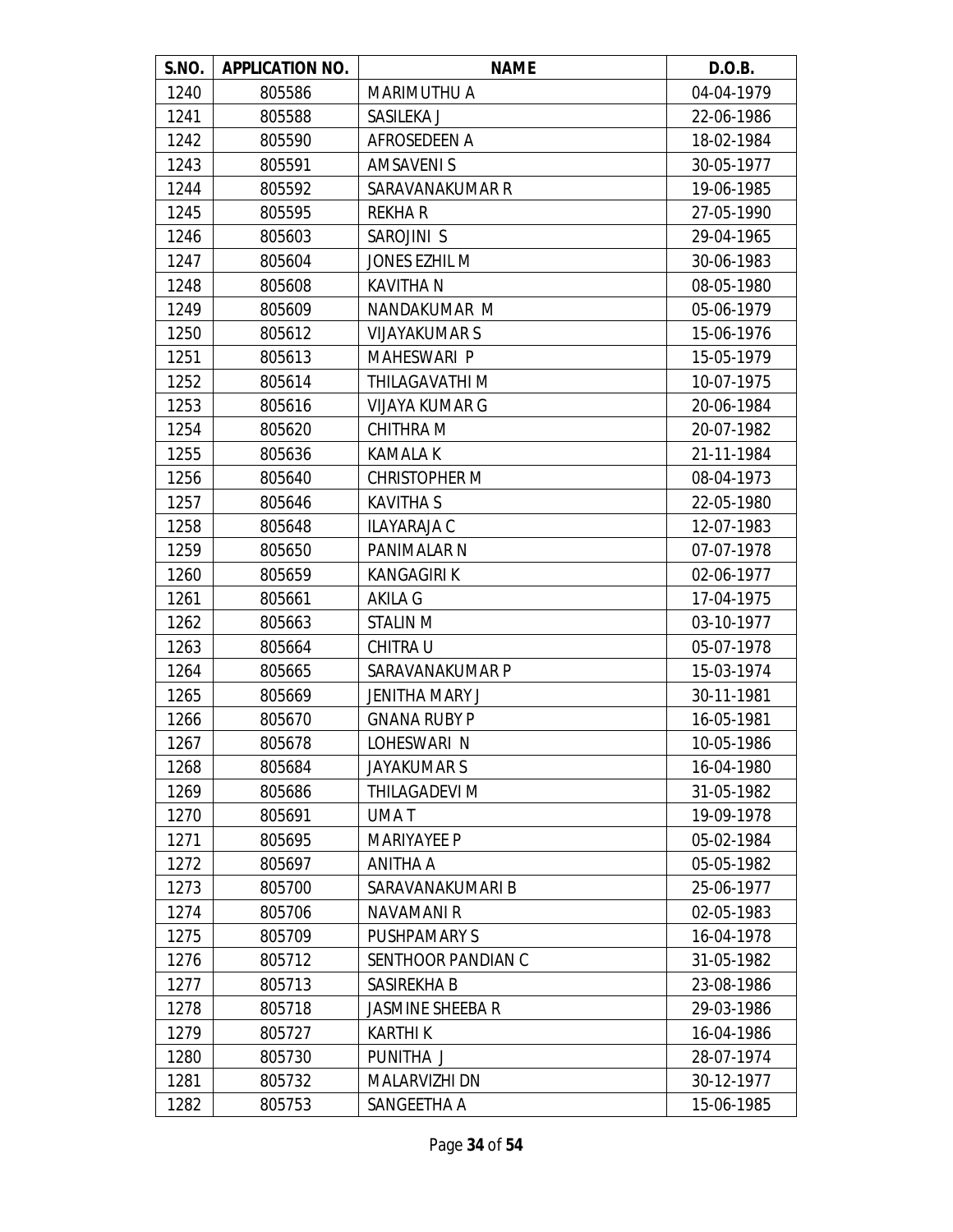| S.NO. | <b>APPLICATION NO.</b> | <b>NAME</b>              | D.O.B.     |
|-------|------------------------|--------------------------|------------|
| 1283  | 805756                 | <b>MANIS</b>             | 15-04-1983 |
| 1284  | 805765                 | DEEBIKA G                | 20-08-1989 |
| 1285  | 805770                 | SOWPARTHANIK             | 22-06-1979 |
| 1286  | 805776                 | <b>SELVA RANI S</b>      | 15-04-1988 |
| 1287  | 805783                 | <b>G SATHYA</b>          | 05-06-1989 |
| 1288  | 805785                 | MARIAMMAL M              | 19-03-1983 |
| 1289  | 805808                 | VICTOR J                 | 25-05-1983 |
| 1290  | 805821                 | <b>SELVI M</b>           | 16-06-1981 |
| 1291  | 805839                 | <b>BHUVANESWARI M</b>    | 13-10-1978 |
| 1292  | 805843                 | PADMAVATHI K             | 02-04-1983 |
| 1293  | 805844                 | <b>MURALI M</b>          | 21-06-1978 |
| 1294  | 805845                 | LAVANYA S                | 30-09-1984 |
| 1295  | 805853                 | <b>ANITHA P</b>          | 22-08-1982 |
| 1296  | 805854                 | <b>RAGHURAM A</b>        | 10-02-1988 |
| 1297  | 805865                 | <b>MUTHUMANIK</b>        | 06-11-1985 |
| 1298  | 805866                 | AMALA JOSPHINE A         | 25-06-1979 |
| 1299  | 805872                 | PRIYA M                  | 03-06-1981 |
| 1300  | 805887                 | VIJI N                   | 23-12-1988 |
| 1301  | 805888                 | <b>GOPINATH V</b>        | 11-04-1980 |
| 1302  | 805890                 | KANTHIMATHI B            | 03-04-1980 |
| 1303  | 805893                 | DEIVANAYAGI M            | 25-05-1976 |
| 1304  | 805896                 | KALAIMAMANI M            | 16-05-1980 |
| 1305  | 805897                 | <b>MEIYAPPANS</b>        | 16-03-1983 |
| 1306  | 805905                 | <b>VINOTH S</b>          | 04-04-1986 |
| 1307  | 805906                 | MEENAKUMARI J S          | 14-07-1982 |
| 1308  | 805909                 | <b>MUNEESWARAN P</b>     | 15-10-1975 |
| 1309  | 805911                 | <b>VEERALAKSHMIS</b>     | 04-03-1980 |
| 1310  | 805918                 | <b>PAPPATHIP</b>         | 17-02-1980 |
| 1311  | 805927                 | MEENAMBAL D              | 18-05-1983 |
| 1312  | 805931                 | JAFFAR HUSSAIN SHERIEF A | 13-11-1981 |
| 1313  | 805935                 | <b>SUBASHKUMAR G</b>     | 02-07-1983 |
| 1314  | 805939                 | <b>NALINIS</b>           | 16-02-1985 |
| 1315  | 805941                 | <b>ABITHAP</b>           | 17-12-1982 |
| 1316  | 805942                 | <b>BAKYAVATHIM</b>       | 05-06-1984 |
| 1317  | 805943                 | <b>RAMESH S</b>          | 20-06-1980 |
| 1318  | 805945                 | <b>MANIMEGALAI S</b>     | 06-05-1976 |
| 1319  | 805957                 | <b>MARY STELLA T</b>     | 18-07-1983 |
| 1320  | 805969                 | KASI VISALACHI V         | 30-05-1986 |
| 1321  | 805974                 | SRIDEVI N                | 14-05-1984 |
| 1322  | 805979                 | RATHIKA T                | 03-03-1988 |
| 1323  | 805982                 | PREETHI <sub>S</sub>     | 04-05-1986 |
| 1324  | 805983                 | <b>ARUNAE</b>            | 14-06-1983 |
| 1325  | 805985                 | VIJI T                   | 08-06-1980 |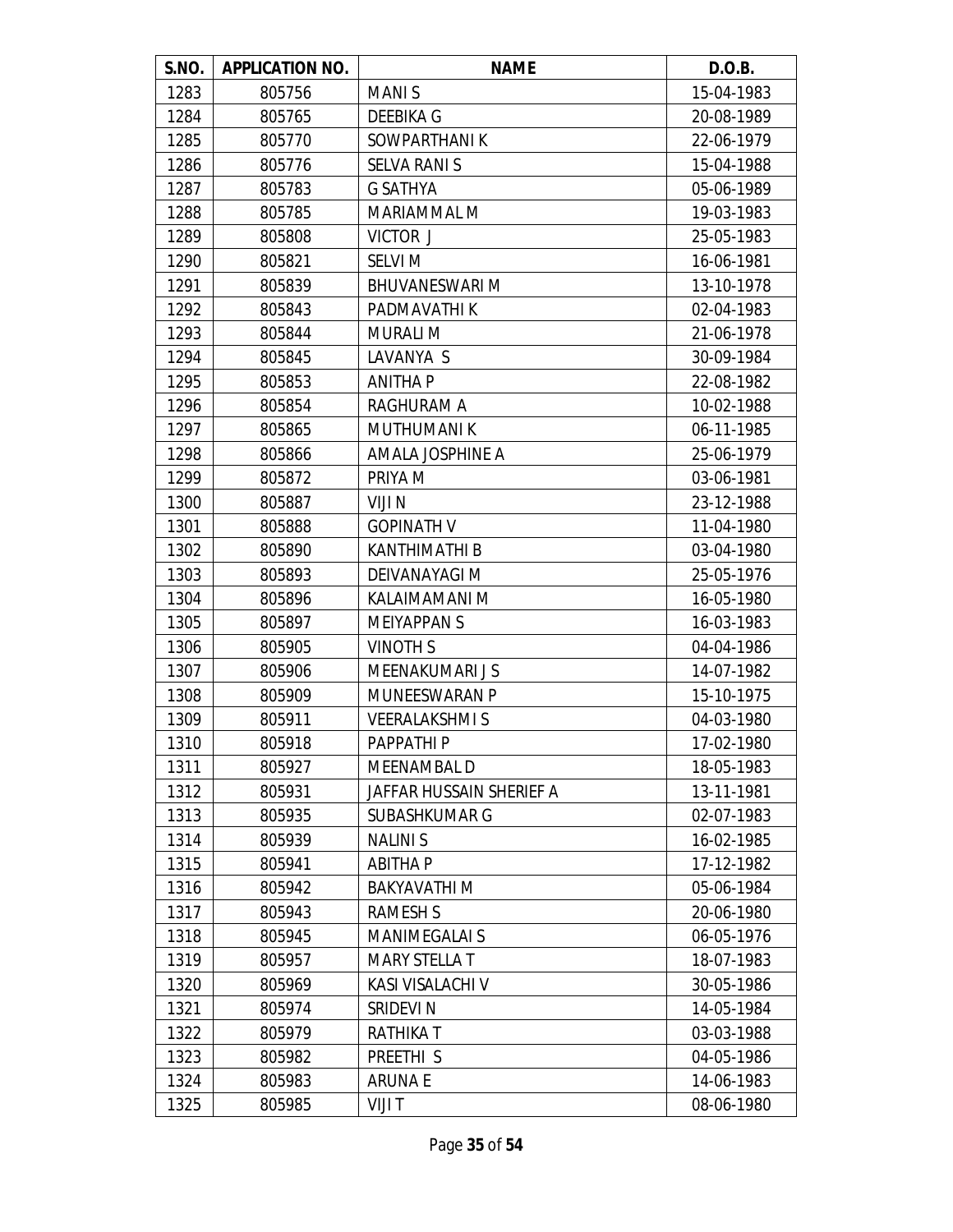| S.NO. | <b>APPLICATION NO.</b> | <b>NAME</b>             | D.O.B.     |
|-------|------------------------|-------------------------|------------|
| 1326  | 805997                 | AKILANDESWARI S         | 07-07-1978 |
| 1327  | 806008                 | MUTHUMANIKKAM L         | 24-04-1976 |
| 1328  | 806010                 | <b>DEVIS</b>            | 14-01-1980 |
| 1329  | 806012                 | <b>GRACE J</b>          | 02-03-1985 |
| 1330  | 806013                 | ABUBACKAR SIDDIQ B      | 14-06-1985 |
| 1331  | 806015                 | <b>JAYANTHI K</b>       | 01-07-1979 |
| 1332  | 806018                 | <b>VANATHIR</b>         | 06-02-1986 |
| 1333  | 806021                 | ANANTHAN M              | 06-05-1984 |
| 1334  | 806022                 | <b>TAMILSELVI P</b>     | 28-06-1985 |
| 1335  | 806026                 | <b>SUBRAMANIYAN S</b>   | 19-05-1976 |
| 1336  | 806029                 | <b>HILDA M</b>          | 31-05-1973 |
| 1337  | 806035                 | <b>MAGESH KUMAR R</b>   | 06-01-1980 |
| 1338  | 806039                 | SIVASANKARI R           | 24-11-1985 |
| 1339  | 806040                 | <b>JANSI A</b>          | 01-04-1983 |
| 1340  | 806049                 | <b>MALATHI M</b>        | 15-06-1978 |
| 1341  | 806052                 | PARAMESWARI P           | 15-04-1983 |
| 1342  | 806059                 | DIVYA R                 | 29-11-1982 |
| 1343  | 806061                 | <b>KRISHNA KUMAR B</b>  | 02-06-1973 |
| 1344  | 806070                 | DHANALAKSHMI C          | 05-06-1981 |
| 1345  | 806074                 | <b>KALAI SELVI P</b>    | 29-04-1978 |
| 1346  | 806086                 | <b>HENY SHARMILI C</b>  | 07-06-1989 |
| 1347  | 806096                 | <b>SHANTHIVJ</b>        | 20-05-1979 |
| 1348  | 806098                 | <b>NAGAJOTHI S</b>      | 12-07-1988 |
| 1349  | 806112                 | <b>GEETHAP</b>          | 18-06-1984 |
| 1350  | 806114                 | <b>GOMATHIC</b>         | 19-01-1984 |
| 1351  | 806117                 | <b>KASTURIM</b>         | 24-01-1982 |
| 1352  | 806125                 | <b>FATHIMA BEGUM A</b>  | 06-09-1987 |
| 1353  | 806137                 | <b>SUDHA G</b>          | 03-05-1978 |
| 1354  | 806138                 | <b>TAMILSELVI C</b>     | 16-06-1976 |
| 1355  | 806145                 | <b>ESWARI G</b>         | 20-11-1984 |
| 1356  | 806148                 | <b>ROMILA R</b>         | 07-07-1989 |
| 1357  | 806157                 | SANGEETHA SP            | 07-06-1988 |
| 1358  | 806175                 | <b>KANCHANAL</b>        | 22-07-1978 |
| 1359  | 806176                 | <b>JANCY VICTORIA X</b> | 15-07-1987 |
| 1360  | 806185                 | <b>KARTHIKA G</b>       | 22-06-1989 |
| 1361  | 806186                 | <b>JAYANTHI P</b>       | 23-12-1982 |
| 1362  | 806192                 | DEVI J                  | 26-05-1983 |
| 1363  | 806198                 | <b>REVATHIC</b>         | 01-02-1986 |
| 1364  | 806203                 | <b>KARTHIKA M</b>       | 15-04-1980 |
| 1365  | 806205                 | GEETHA S                | 08-01-1988 |
| 1366  | 806206                 | LEO ROSY A              | 13-10-1981 |
| 1367  | 806214                 | SUSILA DEVI S           | 08-06-1979 |
| 1368  | 806215                 | MUNIYAMMAL P            | 25-05-1985 |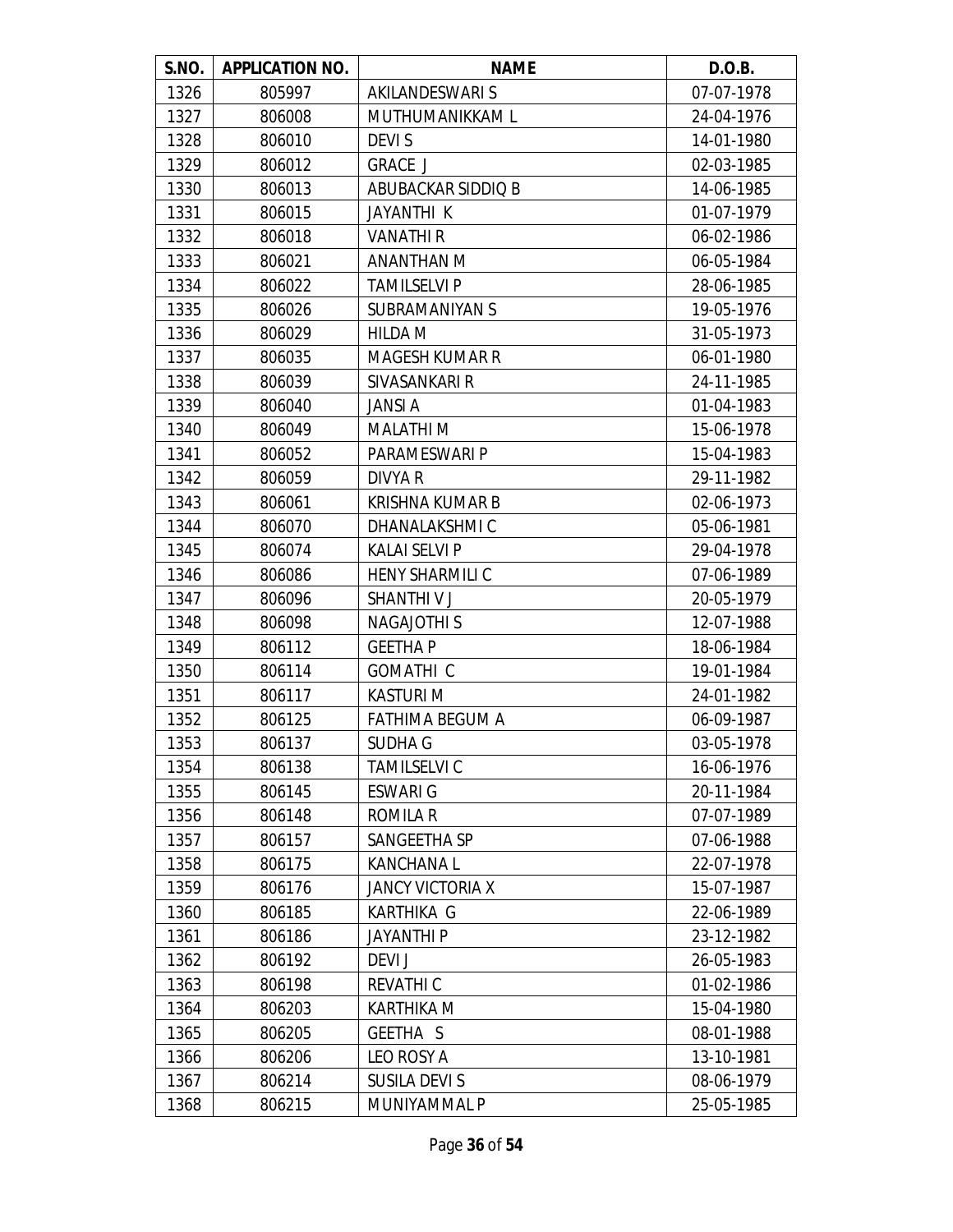| S.NO. | <b>APPLICATION NO.</b> | <b>NAME</b>            | D.O.B.     |
|-------|------------------------|------------------------|------------|
| 1369  | 806225                 | PUTHIYARAJ R           | 06-04-1983 |
| 1370  | 806232                 | <b>VENIS</b>           | 13-03-1981 |
| 1371  | 806236                 | BHUVANESWARI K         | 07-05-1985 |
| 1372  | 806240                 | <b>VINOTH KUMAR R</b>  | 09-05-1988 |
| 1373  | 806244                 | <b>JANANI V</b>        | 09-10-1987 |
| 1374  | 806247                 | <b>NAGAMMAL V</b>      | 03-04-1972 |
| 1375  | 806251                 | <b>INDUMATHIS</b>      | 28-12-1980 |
| 1376  | 806254                 | SOWMYA R               | 16-12-1988 |
| 1377  | 806261                 | CHITHIRA PRIYA K       | 15-06-1974 |
| 1378  | 806264                 | UMASANKAR V            | 05-06-1984 |
| 1379  | 806270                 | PRIYA K                | 14-11-1985 |
| 1380  | 806280                 | KAVITHA T              | 21-05-1980 |
| 1381  | 806282                 | JAYANTHI RANI L        | 04-06-1986 |
| 1382  | 806284                 | <b>KAVITHA P</b>       | 07-06-1979 |
| 1383  | 806289                 | <b>VALLIKKANNU KR</b>  | 14-02-1987 |
| 1384  | 806291                 | RAJALAKSHMI G          | 18-01-1974 |
| 1385  | 806294                 | SHOBANA A              | 02-05-1982 |
| 1386  | 806298                 | <b>MARIKKANNU I</b>    | 22-10-1982 |
| 1387  | 806300                 | MERCY SARAL SHARMILA P | 06-01-1988 |
| 1388  | 806301                 | ANANTHA REVATHI M      | 03-06-1986 |
| 1389  | 806310                 | <b>BALAMURUGAN S</b>   | 04-06-1989 |
| 1390  | 806314                 | CHITRA M               | 17-01-1978 |
| 1391  | 806319                 | <b>SHANTHIV</b>        | 15-04-1983 |
| 1392  | 806322                 | SATHYA K               | 25-05-1989 |
| 1393  | 806326                 | <b>BAGYALAKSHMI M</b>  | 20-06-1980 |
| 1394  | 806328                 | <b>VALLIK</b>          | 10-05-1976 |
| 1395  | 806333                 | PRABHAVATHI T          | 21-05-1975 |
| 1396  | 806338                 | RADHA M                | 20-09-1984 |
| 1397  | 806340                 | <b>GOVINDARAJ S</b>    | 30-05-1979 |
| 1398  | 806345                 | <b>AMUTHA V</b>        | 06-05-1982 |
| 1399  | 806346                 | KODIMALAR M            | 03-04-1991 |
| 1400  | 806350                 | ANDAL A                | 03-05-1989 |
| 1401  | 806352                 | <b>RAJESWARI R</b>     | 08-02-1990 |
| 1402  | 806353                 | AROKIA MARY A P        | 05-07-1971 |
| 1403  | 806355                 | PRABHU SATHEESH T      | 28-07-1976 |
| 1404  | 806359                 | SEEMA M                | 29-04-1986 |
| 1405  | 806361                 | SUDHA M                | 19-04-1981 |
| 1406  | 806364                 | RADHIKA R              | 08-04-1981 |
| 1407  | 806367                 | <b>RADHAR</b>          | 01-01-1980 |
| 1408  | 806378                 | SELVARAJ D             | 05-04-1977 |
| 1409  | 806386                 | MUTHU LAKSHMI M        | 11-04-1983 |
| 1410  | 806387                 | <b>KAMATCHI S</b>      | 25-08-1972 |
| 1411  | 806391                 | RAVI KUMAR S           | 07-04-1981 |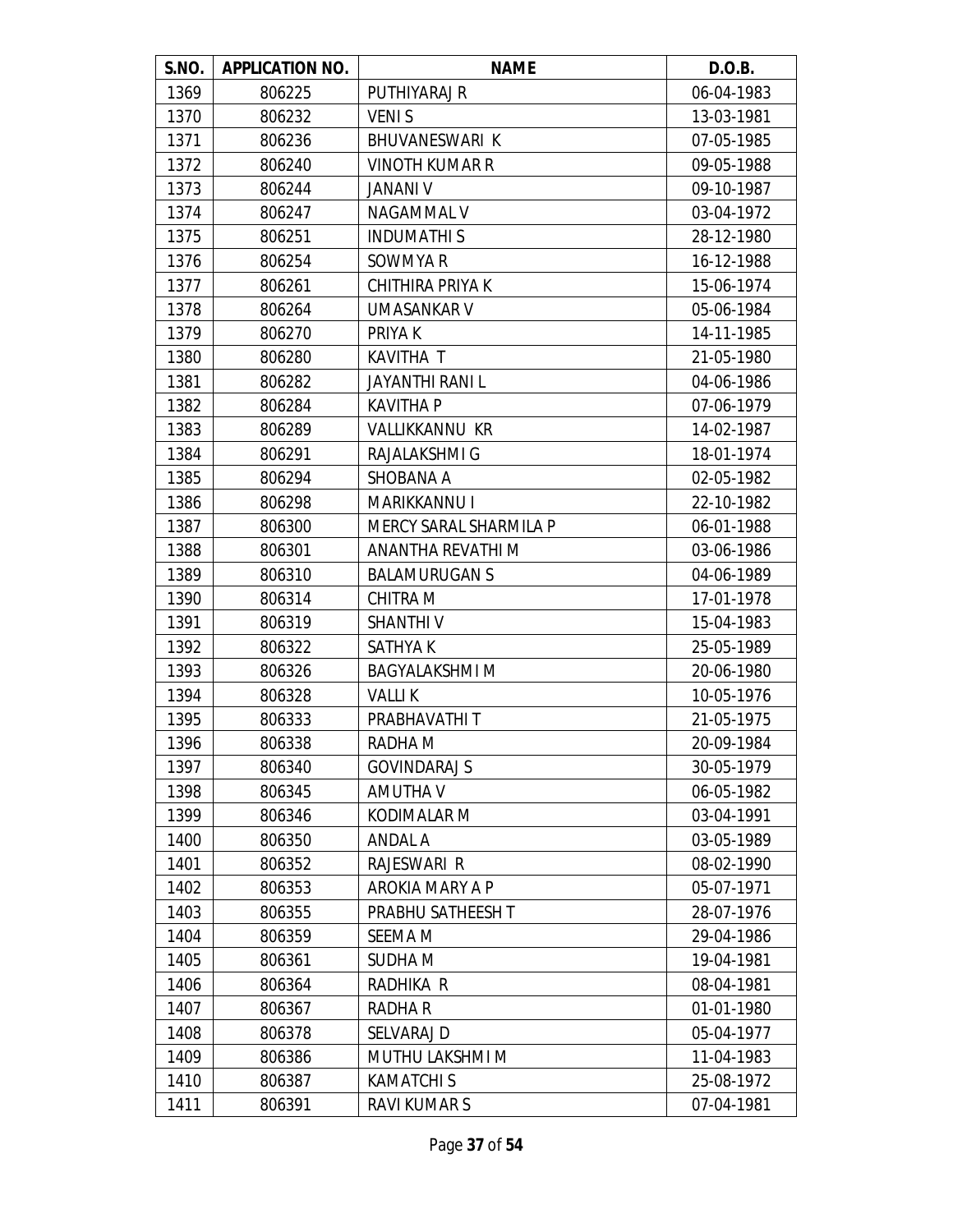| S.NO. | <b>APPLICATION NO.</b> | <b>NAME</b>                | D.O.B.     |
|-------|------------------------|----------------------------|------------|
| 1412  | 806392                 | RAJA R                     | 13-04-1976 |
| 1413  | 806394                 | UTHAYAKUMAR S              | 27-09-1983 |
| 1414  | 806396                 | <b>VASANTHAN R</b>         | 21-06-1982 |
| 1415  | 806398                 | SRIDHAR G                  | 11-06-1978 |
| 1416  | 806403                 | <b>BINDUA</b>              | 04-05-1979 |
| 1417  | 806405                 | <b>AMUTHADEVIS</b>         | 10-06-1980 |
| 1418  | 806424                 | <b>ELAVARASI S</b>         | 09-05-1985 |
| 1419  | 806425                 | <b>MALATHIR</b>            | 21-07-1980 |
| 1420  | 806427                 | <b>ARUNADEVIT</b>          | 30-05-1972 |
| 1421  | 806428                 | <b>DEVIB</b>               | 05-06-1981 |
| 1422  | 806433                 | <b>SUMATHIK</b>            | 02-02-1985 |
| 1423  | 806435                 | <b>GEETHA M</b>            | 27-05-1978 |
| 1424  | 806436                 | JEEVA N                    | 22-07-1982 |
| 1425  | 806446                 | <b>BIRUNDHAK</b>           | 26-06-1982 |
| 1426  | 806447                 | <b>KANJILA R</b>           | 14-03-1980 |
| 1427  | 806448                 | <b>VALARMATHI M</b>        | 13-07-1986 |
| 1428  | 806449                 | SAHAYA EDWIN RAJA J        | 22-05-1975 |
| 1429  | 806451                 | <b>MALATHIS</b>            | 27-02-1982 |
| 1430  | 806454                 | <b>VINOSILIN L</b>         | 20-07-1976 |
| 1431  | 806455                 | <b>SURESH S</b>            | 03-06-1975 |
| 1432  | 806456                 | PARVATHI P                 | 17-12-1985 |
| 1433  | 806460                 | SHEEBA ROSELIN V           | 14-06-1980 |
| 1434  | 806472                 | <b>KAVITHA S</b>           | 07-06-1982 |
| 1435  | 806474                 | THILAGAVATHY M             | 06-03-1989 |
| 1436  | 806481                 | DEEPA N                    | 10-04-1985 |
| 1437  | 806486                 | <b>JEYA V</b>              | 13-02-1986 |
| 1438  | 806487                 | RAJESWARI M                | 13-07-1982 |
| 1439  | 806492                 | THARANI R                  | 31-07-1975 |
| 1440  | 806499                 | <b>RAJKUMART</b>           | 18-08-1977 |
| 1441  | 806506                 | <b>BATSY RUTH BAGYAM E</b> | 20-10-1986 |
| 1442  | 806510                 | <b>BANUMATHIS</b>          | 31-12-1976 |
| 1443  | 806519                 | <b>MATHUMATHID</b>         | 30-05-1982 |
| 1444  | 806520                 | <b>VALARMATHI V</b>        | 18-04-1974 |
| 1445  | 806521                 | <b>DEVI V</b>              | 25-05-1974 |
| 1446  | 806523                 | <b>GEETHAS</b>             | 05-04-1981 |
| 1447  | 806526                 | SASIKALA DEVI R            | 13-06-1978 |
| 1448  | 806527                 | <b>GOVARADANT</b>          | 04-06-1976 |
| 1449  | 806535                 | <b>VIDHYALAKSHMIS</b>      | 22-04-1982 |
| 1450  | 806541                 | KESAVAMOORTHI K            | 12-05-1973 |
| 1451  | 806544                 | LENIN P S                  | 22-06-1980 |
| 1452  | 806545                 | <b>GOVINDARAJU P</b>       | 08-04-1970 |
| 1453  | 806548                 | RENUKADEVI V               | 02-06-1984 |
| 1454  | 806550                 | SANTHOSH KUMAR V           | 23-05-1978 |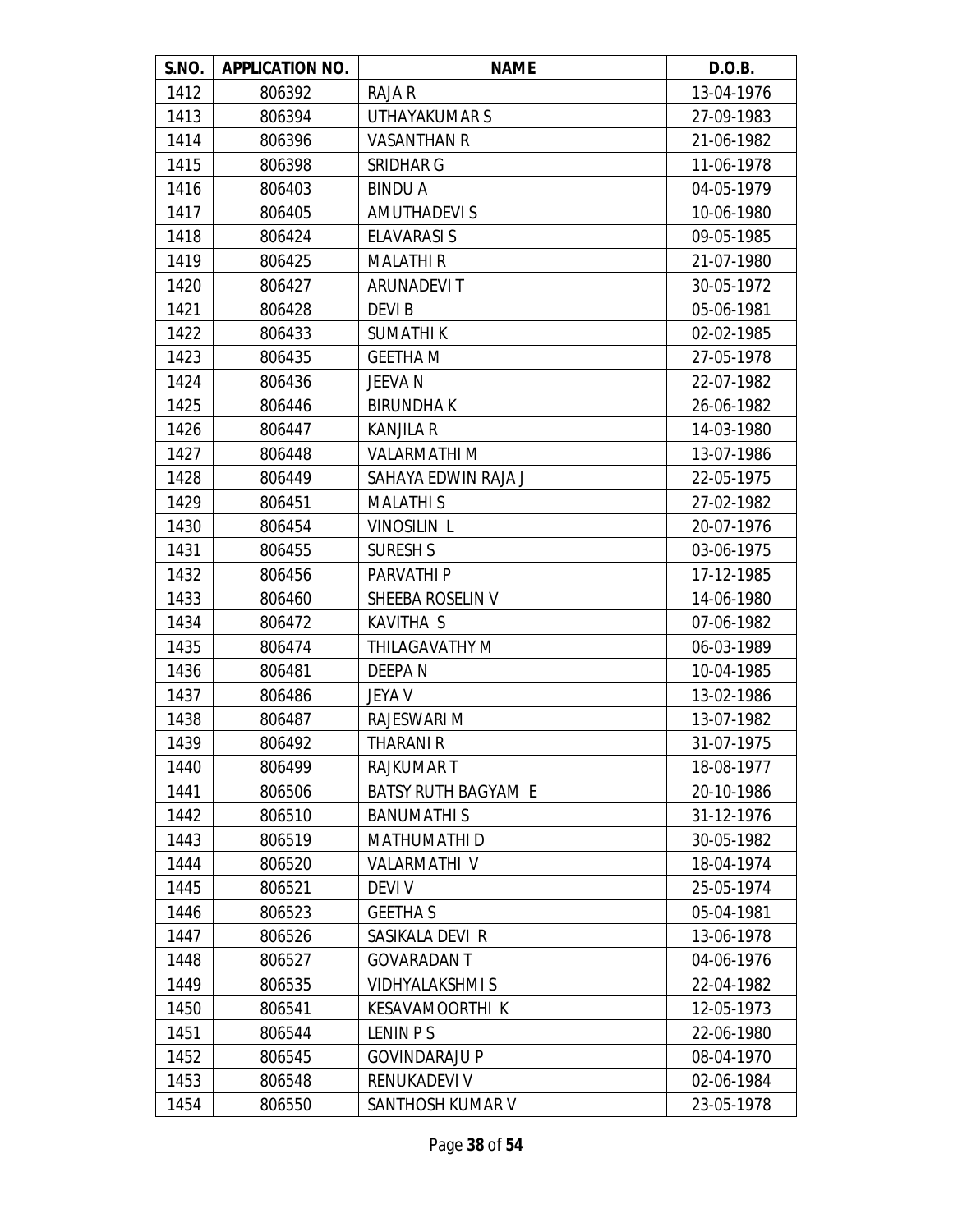| S.NO. | <b>APPLICATION NO.</b> | <b>NAME</b>           | D.O.B.     |
|-------|------------------------|-----------------------|------------|
| 1455  | 806553                 | <b>JEEVA S</b>        | 02-03-1981 |
| 1456  | 806554                 | RAVI E                | 24-05-1978 |
| 1457  | 806555                 | <b>ANBUSELVI D</b>    | 11-04-1980 |
| 1458  | 806556                 | SHIELA V              | 15-09-1980 |
| 1459  | 806559                 | THULKIBLI A           | 09-03-1977 |
| 1460  | 806571                 | <b>VINOTHKUMAR R</b>  | 02-06-1988 |
| 1461  | 806581                 | ENAMUTHU MOHAN M      | 10-08-1979 |
| 1462  | 806583                 | <b>DAISYKANI S</b>    | 15-05-1983 |
| 1463  | 806584                 | ESWARAN NADANAPATHY   | 04-03-1979 |
| 1464  | 806596                 | <b>RATHIDEVIT</b>     | 27-02-1978 |
| 1465  | 806598                 | SUBHA C               | 20-05-1987 |
| 1466  | 806618                 | <b>HELAN MARY D</b>   | 21-01-1986 |
| 1467  | 806638                 | KANCHANADEVI M        | 19-06-1977 |
| 1468  | 806669                 | <b>PAPPATHIS</b>      | 02-04-1983 |
| 1469  | 806671                 | <b>BABU C</b>         | 25-05-1982 |
| 1470  | 806699                 | <b>KRISHNAVENIT</b>   | 16-04-1984 |
| 1471  | 806700                 | <b>SURESHKUMAR S</b>  | 02-06-1979 |
| 1472  | 806707                 | SIVASANKARI T         | 10-07-1984 |
| 1473  | 806708                 | <b>SURESH BABU K</b>  | 13-05-1976 |
| 1474  | 806710                 | PARIMALA K            | 01-02-1982 |
| 1475  | 806714                 | ETHALVIZHI C          | 03-05-1980 |
| 1476  | 806718                 | SEETHALAKSHMI P       | 10-04-1992 |
| 1477  | 806720                 | DHANALAKSHMI M        | 06-06-1984 |
| 1478  | 806728                 | SYED ALI KISIRKHAN I  | 16-05-1975 |
| 1479  | 806733                 | PIRABA R              | 19-06-1981 |
| 1480  | 806734                 | ESWARI C              | 02-06-1987 |
| 1481  | 806735                 | JAYALAKSHMI R         | 05-03-1980 |
| 1482  | 806747                 | <b>MANGALASELVI M</b> | 05-10-1981 |
| 1483  | 806748                 | SASIKALA M            | 09-04-1983 |
| 1484  | 806749                 | KIRUBHA M             | 10-07-1980 |
| 1485  | 806759                 | <b>GUNAR</b>          | 10-05-1986 |
| 1486  | 806768                 | PADMAPRIYA M          | 21-09-1979 |
| 1487  | 806772                 | PARAMESWARI N         | 30-03-1980 |
| 1488  | 806773                 | <b>VELMURUGAN M</b>   | 19-03-1982 |
| 1489  | 806782                 | SUBHALAKSHMI T        | 13-06-1983 |
| 1490  | 806785                 | <b>MALARP</b>         | 26-07-1984 |
| 1491  | 806787                 | POOSALINGAM M         | 13-05-1977 |
| 1492  | 806791                 | THIRUPATHI S          | 25-05-1976 |
| 1493  | 806797                 | SUGANYA M             | 30-07-1983 |
| 1494  | 806801                 | RAJA KUMARI K         | 04-03-1987 |
| 1495  | 806816                 | VIJI C                | 12-06-1985 |
| 1496  | 806817                 | <b>KALAT</b>          | 31-05-1976 |
| 1497  | 806837                 | <b>HARINI R</b>       | 17-06-1982 |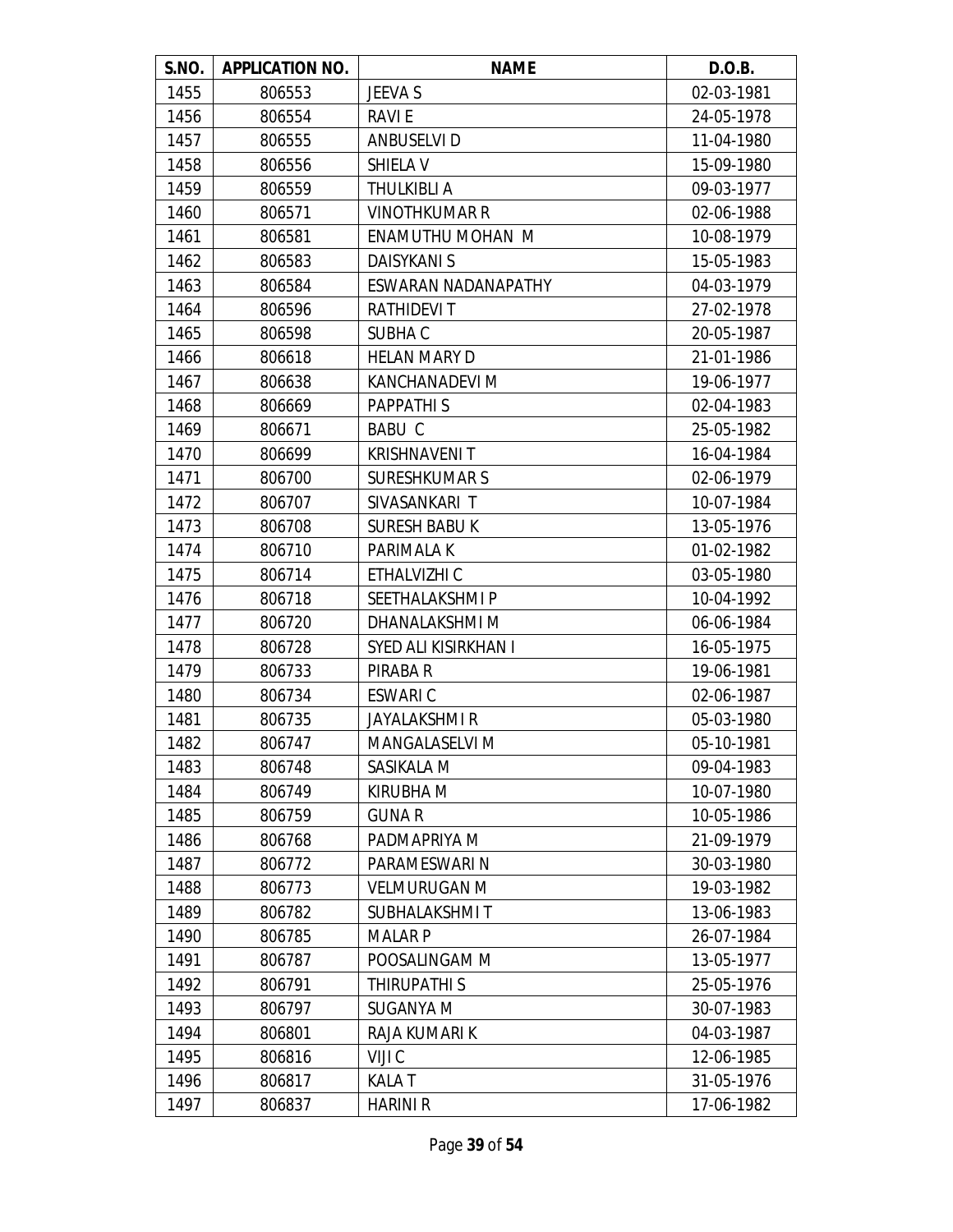| S.NO. | <b>APPLICATION NO.</b> | <b>NAME</b>               | D.O.B.     |
|-------|------------------------|---------------------------|------------|
| 1498  | 806839                 | SIYAMALA J                | 07-06-1989 |
| 1499  | 806841                 | <b>VENCY MARY L</b>       | 22-02-1978 |
| 1500  | 806855                 | <b>ZEALET ALEXANDER Y</b> | 22-07-1972 |
| 1501  | 806858                 | RABIYA BEEVI M            | 12-02-1982 |
| 1502  | 806861                 | SAKUNTHALA P              | 10-06-1976 |
| 1503  | 806862                 | <b>RAJESWARI P</b>        | 05-07-1982 |
| 1504  | 806868                 | <b>GEETHA M</b>           | 25-06-1981 |
| 1505  | 806877                 | <b>SUDHAR</b>             | 05-05-1984 |
| 1506  | 806880                 | JAYALAKSHMI B             | 06-07-1987 |
| 1507  | 806893                 | CHINNA PAPPA P            | 25-05-1977 |
| 1508  | 806894                 | MEENALOCHANI M            | 21-05-1979 |
| 1509  | 806899                 | SARANYA R                 | 10-04-1989 |
| 1510  | 806905                 | KALAIYARASI B             | 03-04-1976 |
| 1511  | 806914                 | <b>DURGADEVIR</b>         | 02-05-1982 |
| 1512  | 806916                 | PERUMAL E                 | 05-07-1983 |
| 1513  | 806917                 | SASIKALA A                | 17-05-1981 |
| 1514  | 806920                 | <b>SATHYAP</b>            | 12-05-1982 |
| 1515  | 806921                 | <b>VENKATKUMARS</b>       | 10-05-1977 |
| 1516  | 806922                 | <b>RAJA DHAS I</b>        | 10-04-1984 |
| 1517  | 806925                 | ANNAPOORANI K             | 04-05-1980 |
| 1518  | 806928                 | <b>REVATHIN</b>           | 30-05-1977 |
| 1519  | 806930                 | <b>MURUGESWARIS</b>       | 30-05-1989 |
| 1520  | 806931                 | <b>ARUN P</b>             | 10-06-1984 |
| 1521  | 806935                 | <b>MURUGAIYAN S</b>       | 05-04-1990 |
| 1522  | 806936                 | <b>CHITRA B</b>           | 05-07-1977 |
| 1523  | 806942                 | JENIBA M                  | 20-05-1991 |
| 1524  | 806949                 | MEENAKSHI SUNDARI V       | 02-03-1982 |
| 1525  | 806952                 | SONIA M                   | 06-05-1991 |
| 1526  | 806955                 | <b>ARUN M</b>             | 07-06-1988 |
| 1527  | 806964                 | <b>LATHAP</b>             | 07-06-1983 |
| 1528  | 806968                 | <b>EASWARAN C</b>         | 13-05-1975 |
| 1529  | 806970                 | <b>GOKILAM M</b>          | 27-06-1983 |
| 1530  | 806971                 | ABARNA M                  | 14-09-1986 |
| 1531  | 806974                 | <b>RAM KUMAR K</b>        | 02-06-1981 |
| 1532  | 806986                 | <b>MERCY SHARMILA D</b>   | 23-05-1979 |
| 1533  | 806989                 | <b>GIFTLIN W</b>          | 14-04-1986 |
| 1534  | 806995                 | AMSALAKSHMI R             | 15-10-1988 |
| 1535  | 806999                 | SENTHIL KUMAR C           | 18-07-1978 |
| 1536  | 807003                 | SIVAKUMAR C               | 31-05-1986 |
| 1537  | 807004                 | SHEELA R                  | 10-05-1985 |
| 1538  | 807006                 | SASIKUMARI A              | 07-01-1983 |
| 1539  | 807010                 | <b>MOOVENDANS</b>         | 26-04-1976 |
| 1540  | 807014                 | DEVAKI P                  | 05-05-1983 |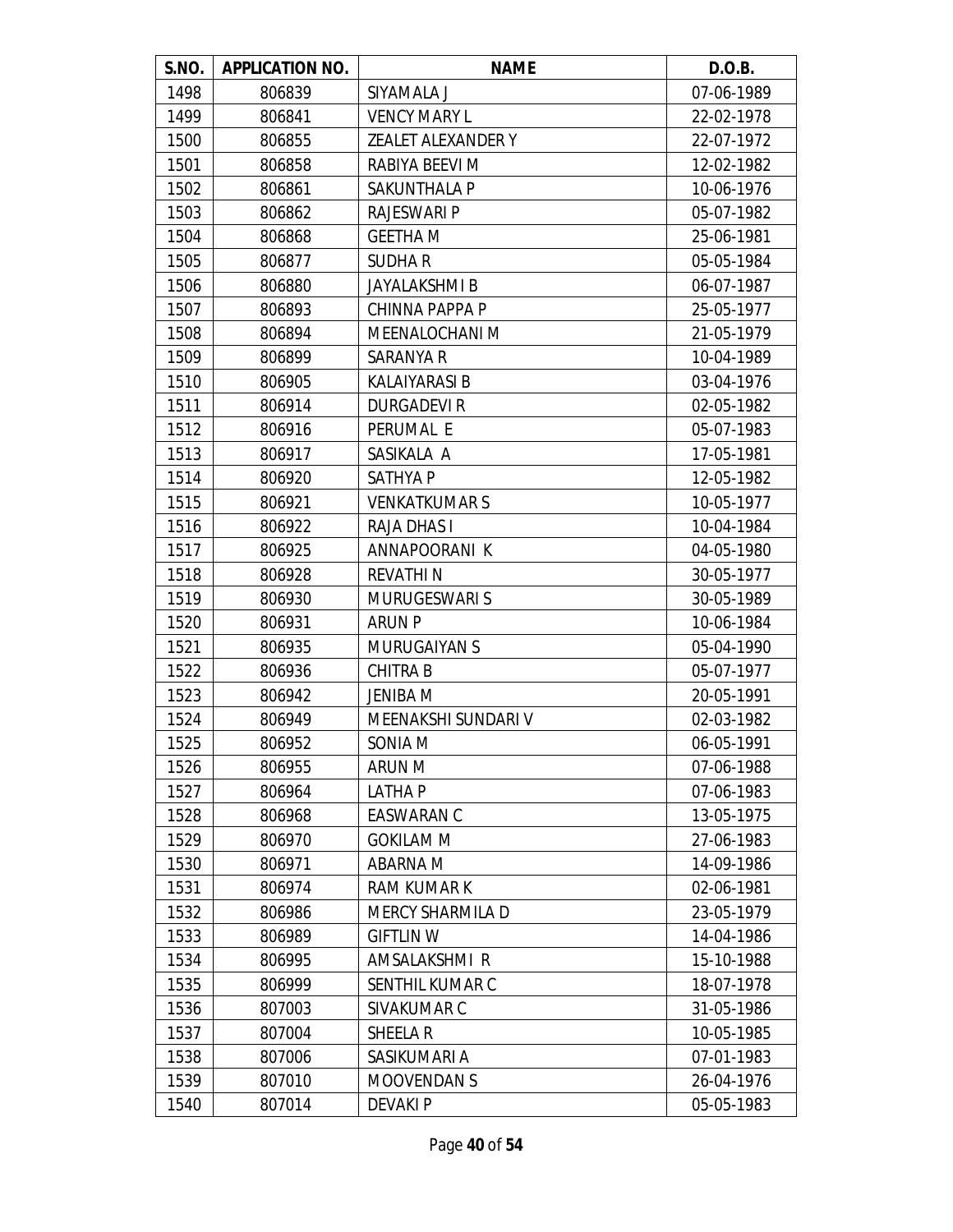| S.NO. | <b>APPLICATION NO.</b> | <b>NAME</b>               | D.O.B.     |
|-------|------------------------|---------------------------|------------|
| 1541  | 807021                 | STELLA W                  | 19-03-1982 |
| 1542  | 807023                 | SANGEETHA G               | 03-05-1978 |
| 1543  | 807026                 | <b>JAYANTHI V</b>         | 22-11-1977 |
| 1544  | 807033                 | <b>JANET C</b>            | 19-05-1973 |
| 1545  | 807052                 | MANJULA A                 | 29-06-1988 |
| 1546  | 807059                 | <b>MENAGAS</b>            | 17-07-1983 |
| 1547  | 807076                 | SARASWATHY P              | 03-06-1980 |
| 1548  | 807089                 | <b>SELVID</b>             | 01-06-1984 |
| 1549  | 807098                 | SARAVANAN T               | 23-06-1976 |
| 1550  | 807104                 | SARAVANAKUMAR P           | 26-11-1977 |
| 1551  | 807109                 | CHANDRAKUMAR R            | 12-04-1983 |
| 1552  | 807123                 | <b>ANBARASIS</b>          | 12-06-1981 |
| 1553  | 807130                 | RAJESWARI M               | 16-04-1982 |
| 1554  | 807134                 | <b>BHUVANESWARI R</b>     | 04-06-1987 |
| 1555  | 807139                 | RAJESWARI A               | 05-04-1982 |
| 1556  | 807147                 | <b>INDHUMATHIC</b>        | 24-04-1974 |
| 1557  | 807149                 | ADLIN JEBA SHALINI T      | 06-06-1986 |
| 1558  | 807150                 | PRAMEELA S                | 16-05-1987 |
| 1559  | 807160                 | <b>HEMALATHA P</b>        | 29-05-1979 |
| 1560  | 807161                 | PARIMALA P                | 13-04-1989 |
| 1561  | 807172                 | <b>JEMILA R</b>           | 26-06-1988 |
| 1562  | 807173                 | <b>SHEEBAR</b>            | 15-05-1978 |
| 1563  | 807176                 | <b>KAMAL K</b>            | 14-06-1980 |
| 1564  | 807179                 | <b>DELSIM</b>             | 15-08-1981 |
| 1565  | 807185                 | <b>VENKATESULU D</b>      | 12-06-1973 |
| 1566  | 807199                 | PARVEEN BEGAM A           | 10-05-1983 |
| 1567  | 807205                 | <b>JOSELIN VEDHABEL J</b> | 09-11-1985 |
| 1568  | 807212                 | JAYAKUMARI P              | 27-03-1978 |
| 1569  | 807213                 | SANGEETHA S               | 16-09-1986 |
| 1570  | 807216                 | <b>KOLANDAI G</b>         | 04-05-1973 |
| 1571  | 807219                 | THAMARAI SELVI MOOKKAN    | 23-04-1974 |
| 1572  | 807226                 | LITHIYAL B                | 05-02-1984 |
| 1573  | 807231                 | <b>MADHAIYAN I</b>        | 10-05-1979 |
| 1574  | 807233                 | PERUNDEVI K               | 23-05-1985 |
| 1575  | 807235                 | <b>MENAGA M</b>           | 02-02-1984 |
| 1576  | 807238                 | NAGA VIDHYA C             | 10-11-1984 |
| 1577  | 807243                 | ANBARASAN M               | 17-05-1988 |
| 1578  | 807255                 | RAMYA S                   | 25-02-1989 |
| 1579  | 807257                 | SHAKILLA N                | 24-02-1984 |
| 1580  | 807269                 | <b>REKHAK</b>             | 02-03-1991 |
| 1581  | 807271                 | JEYAKUMAR D               | 02-05-1979 |
| 1582  | 807274                 | JOAN EVANGLINE S C        | 11-11-1980 |
| 1583  | 807282                 | <b>BHARATHIN</b>          | 22-07-1985 |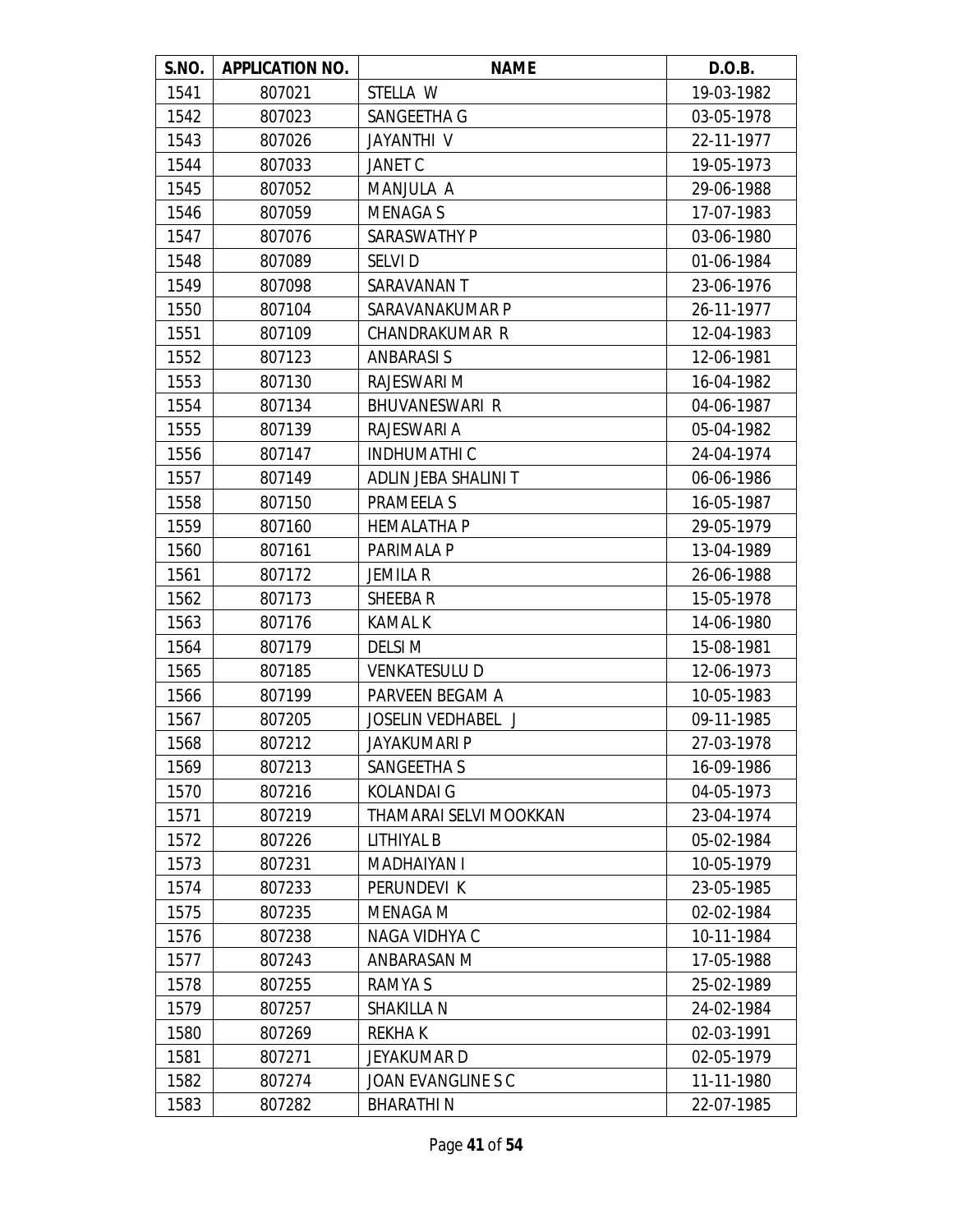| S.NO. | <b>APPLICATION NO.</b> | <b>NAME</b>                | D.O.B.     |
|-------|------------------------|----------------------------|------------|
| 1584  | 807288                 | KAMAL ABDUL NAZAR K        | 01-02-1972 |
| 1585  | 807294                 | <b>BHUVANESWARIT</b>       | 02-02-1985 |
| 1586  | 807304                 | TAMIL ELAKKIYA N           | 15-06-1987 |
| 1587  | 807308                 | NIRMALA S                  | 27-07-1982 |
| 1588  | 807314                 | <b>MADHESWARAN P</b>       | 15-06-1977 |
| 1589  | 807334                 | <b>KRISHNAMONIT</b>        | 04-07-1975 |
| 1590  | 807336                 | SELVARAJ C                 | 31-01-1976 |
| 1591  | 807343                 | <b>SUDHAP</b>              | 30-07-1979 |
| 1592  | 807347                 | <b>MANONMANIS</b>          | 15-06-1977 |
| 1593  | 807364                 | <b>VIJAYA RAMP</b>         | 04-02-1985 |
| 1594  | 807369                 | <b>JASLIN J</b>            | 05-06-1977 |
| 1595  | 807370                 | <b>MATHIK</b>              | 06-05-1982 |
| 1596  | 807380                 | <b>HEMA C</b>              | 27-06-1978 |
| 1597  | 807381                 | <b>SUKUMAR B</b>           | 15-06-1979 |
| 1598  | 807382                 | <b>MATHAMMAL K</b>         | 11-06-1981 |
| 1599  | 807385                 | <b>LOGAMBAL R</b>          | 15-05-1988 |
| 1600  | 807389                 | RAMALAKSHMI K              | 13-01-1977 |
| 1601  | 807390                 | SETHURAMALINGAM G          | 27-01-1975 |
| 1602  | 807404                 | <b>MALLIKA P</b>           | 21-05-1981 |
| 1603  | 807405                 | <b>KALAIVANI B</b>         | 18-08-1984 |
| 1604  | 807409                 | <b>SATHIS</b>              | 10-06-1973 |
| 1605  | 807422                 | <b>SUJA S</b>              | 06-05-1973 |
| 1606  | 807426                 | POONGODI M                 | 06-11-1990 |
| 1607  | 807429                 | CHINNAIAH                  | 28-04-1978 |
| 1608  | 807433                 | SURIYA KUMARI V            | 26-09-1979 |
| 1609  | 807437                 | <b>GNANAPARAMESHWARI G</b> | 09-07-1987 |
| 1610  | 807442                 | SIVA KALAI T               | 02-08-1987 |
| 1611  | 807444                 | T AJANTHA                  | 05-05-1977 |
| 1612  | 807450                 | NAGARATHINAM C             | 04-07-1976 |
| 1613  | 807458                 | <b>SURESH R</b>            | 03-05-1984 |
| 1614  | 807461                 | <b>VEMBUM</b>              | 05-06-1985 |
| 1615  | 807462                 | <b>SARGUNAM P</b>          | 17-09-1985 |
| 1616  | 807470                 | <b>VIJAYAKUMARD</b>        | 02-06-1980 |
| 1617  | 807471                 | THARABAI A                 | 15-08-1978 |
| 1618  | 807473                 | <b>SAKTHIP</b>             | 30-03-1982 |
| 1619  | 807474                 | <b>KAVITHAN</b>            | 27-06-1976 |
| 1620  | 807490                 | ARUL ESWARI U              | 01-06-1985 |
| 1621  | 807495                 | <b>KANAGARAJ K</b>         | 20-05-1973 |
| 1622  | 807498                 | <b>BALAKUMARIS</b>         | 16-01-1982 |
| 1623  | 807499                 | RANI J                     | 07-06-1987 |
| 1624  | 807501                 | MOHAMED ABUBAKAR M         | 07-07-1982 |
| 1625  | 807507                 | <b>DEVI M</b>              | 07-04-1988 |
| 1626  | 807515                 | JOTHI ELIZABETH D          | 15-04-1970 |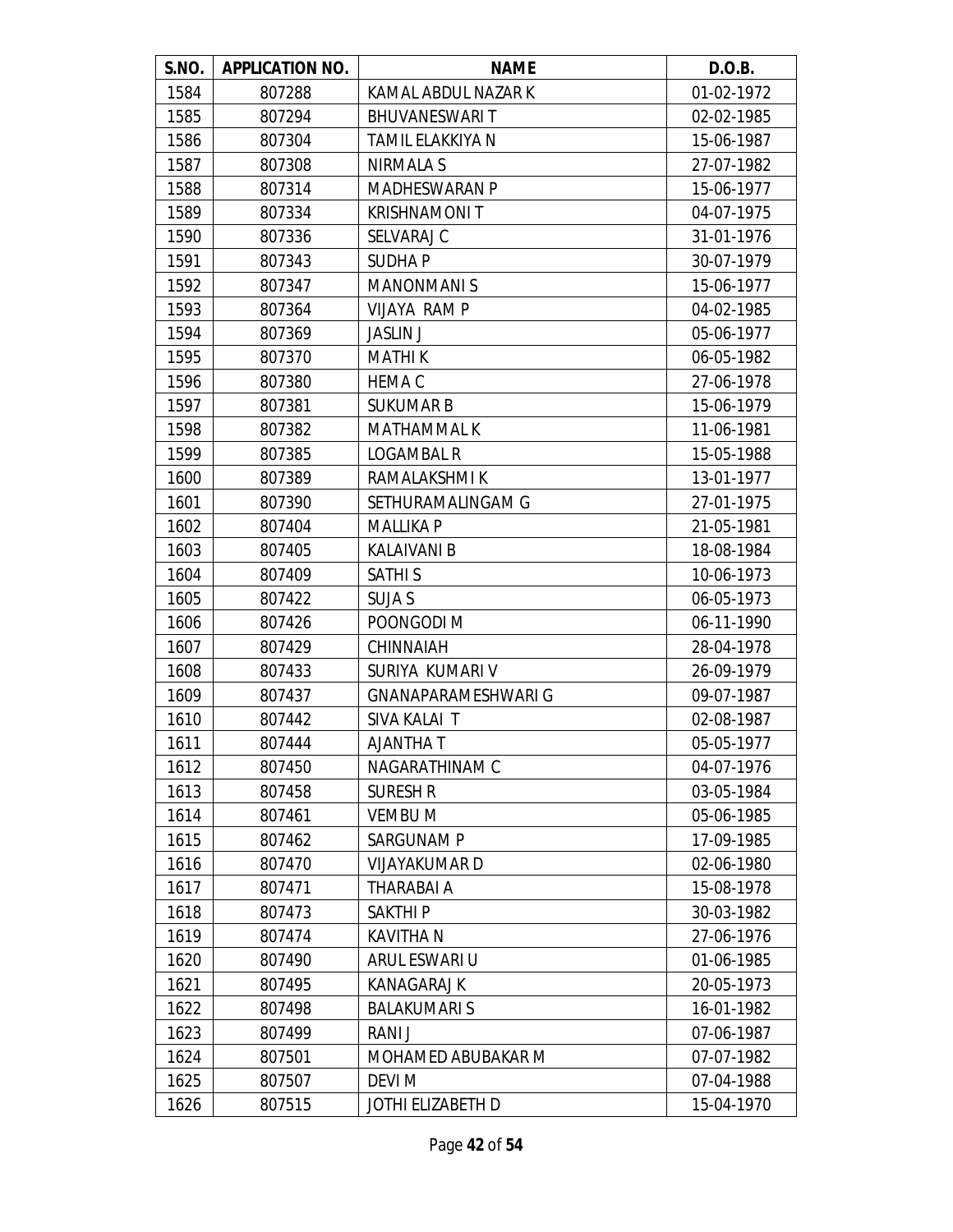| S.NO. | <b>APPLICATION NO.</b> | <b>NAME</b>               | D.O.B.     |
|-------|------------------------|---------------------------|------------|
| 1627  | 807519                 | <b>BHUVANESWARIS</b>      | 05-06-1986 |
| 1628  | 807523                 | <b>HEMALATHA S</b>        | 02-02-1982 |
| 1629  | 807524                 | RAJESWARI A               | 09-05-1987 |
| 1630  | 807529                 | <b>GAYATHRIK</b>          | 03-01-1988 |
| 1631  | 807543                 | VANITHA A                 | 04-10-1986 |
| 1632  | 807553                 | <b>KAVITHA D</b>          | 05-06-1975 |
| 1633  | 807566                 | <b>SUJILA PR</b>          | 20-05-1990 |
| 1634  | 807571                 | PRABU P                   | 19-08-1979 |
| 1635  | 807580                 | JAHABAR AHMED HUSSAIN A   | 03-06-1974 |
| 1636  | 807584                 | <b>CYNTHIA P</b>          | 21-04-1981 |
| 1637  | 807610                 | ANBALAGAN P               | 10-06-1975 |
| 1638  | 807612                 | <b>SUDHAK</b>             | 02-03-1984 |
| 1639  | 807615                 | <b>ILANCHEZHIYAN K</b>    | 15-01-1977 |
| 1640  | 807631                 | <b>DEVENDIRAN A</b>       | 14-03-1975 |
| 1641  | 807639                 | ALEX JEYAKUMAR M P        | 12-04-1977 |
| 1642  | 807644                 | ABIRAMI A                 | 03-05-1984 |
| 1643  | 807647                 | <b>BAILAJA MARY N</b>     | 02-06-1987 |
| 1644  | 807650                 | <b>JAYAB HARATHI V</b>    | 16-04-1985 |
| 1645  | 807651                 | <b>JAYALALITHA N</b>      | 12-05-1985 |
| 1646  | 807652                 | <b>MANIVANNAN B</b>       | 04-06-1976 |
| 1647  | 807653                 | <b>PANDICHELVIS</b>       | 07-04-1983 |
| 1648  | 807654                 | <b>KALPANA K</b>          | 20-05-1987 |
| 1649  | 807678                 | LILLY ANAND M             | 24-02-1977 |
| 1650  | 807683                 | <b>HEMALATHA P</b>        | 08-02-1981 |
| 1651  | 807685                 | PERIYASAMY S              | 25-07-1976 |
| 1652  | 807689                 | <b>GANESH PP</b>          | 18-07-1979 |
| 1653  | 807697                 | JAYANTHI S                | 20-01-1985 |
| 1654  | 807698                 | <b>SUREKHAS</b>           | 03-02-1990 |
| 1655  | 807702                 | SADIG BASHA P             | 14-01-1979 |
| 1656  | 807707                 | <b>BABIB</b>              | 16-05-1985 |
| 1657  | 807708                 | SUGANYA M                 | 19-06-1982 |
| 1658  | 807715                 | UMARANI K                 | 12-05-1976 |
| 1659  | 807720                 | UMA MAHESWARI J           | 16-09-1978 |
| 1660  | 807724                 | <b>JOTHI A</b>            | 05-03-1978 |
| 1661  | 807725                 | NAGARANI C                | 25-06-1981 |
| 1662  | 807726                 | <b>ANITHA G</b>           | 06-11-1983 |
| 1663  | 807736                 | <b>MAHALAKSHMI R</b>      | 19-06-1980 |
| 1664  | 807738                 | <b>GANESH SARAVANAN A</b> | 03-11-1975 |
| 1665  | 807745                 | ANANDHI J                 | 21-03-1977 |
| 1666  | 807746                 | <b>VIJAYA S</b>           | 15-12-1985 |
| 1667  | 807758                 | SIVASAKTHI V G            | 29-05-1987 |
| 1668  | 807766                 | <b>ALVIN R</b>            | 02-05-1975 |
| 1669  | 807775                 | <b>JANSIRANI M</b>        | 21-04-1985 |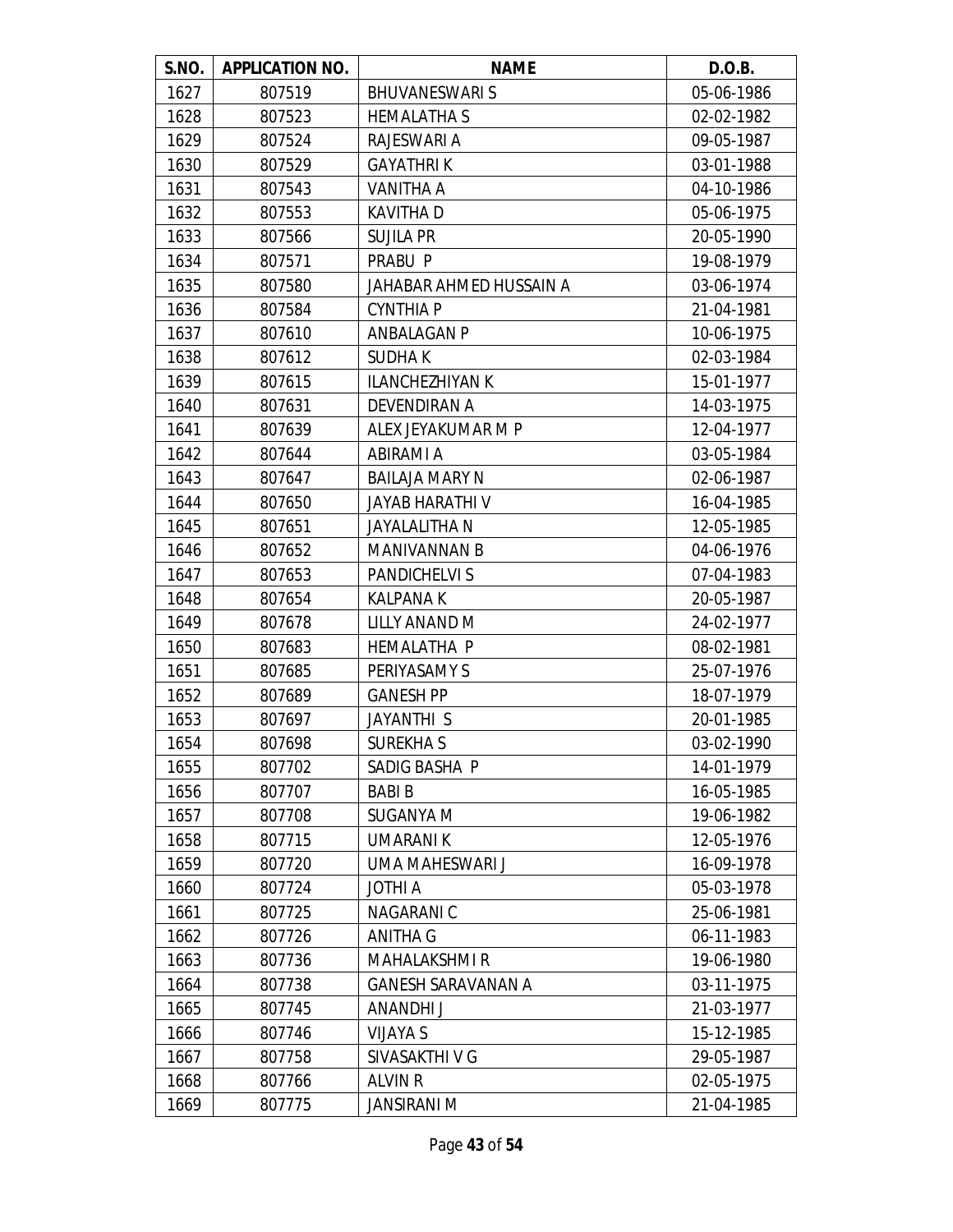| S.NO. | <b>APPLICATION NO.</b> | <b>NAME</b>               | D.O.B.     |
|-------|------------------------|---------------------------|------------|
| 1670  | 807778                 | <b>INDIRAGANDHI E</b>     | 20-03-1982 |
| 1671  | 807782                 | NAGARAJAN P               | 15-12-1978 |
| 1672  | 807784                 | <b>GOPINATH A</b>         | 06-06-1979 |
| 1673  | 807791                 | <b>KAVITHA M K</b>        | 23-02-1977 |
| 1674  | 807793                 | <b>MARYSHEEJA S</b>       | 15-03-1981 |
| 1675  | 807794                 | RETHINAPRIYA K            | 01-05-1981 |
| 1676  | 807806                 | <b>ELMOSATHIADHAS C</b>   | 20-06-1978 |
| 1677  | 807807                 | SUBBULAKSHMI L            | 06-04-1983 |
| 1678  | 807809                 | <b>VENGATESH M G</b>      | 10-07-1984 |
| 1679  | 807815                 | <b>BENITA B</b>           | 08-11-1983 |
| 1680  | 807817                 | <b>GANESH T</b>           | 23-05-1970 |
| 1681  | 807818                 | <b>BLESSING RAJKUMARS</b> | 25-05-1976 |
| 1682  | 807827                 | <b>BHARATHIRAJA T</b>     | 22-12-1984 |
| 1683  | 807832                 | SATHIYA A                 | 26-05-1984 |
| 1684  | 807836                 | <b>REKHAD</b>             | 01-03-1986 |
| 1685  | 807840                 | MUNIYAMMAL S              | 10-03-1983 |
| 1686  | 807848                 | <b>GAJENDRAN G</b>        | 09-03-1975 |
| 1687  | 807856                 | SANKAR K                  | 03-03-1975 |
| 1688  | 807857                 | <b>THULASI S</b>          | 05-12-1984 |
| 1689  | 807860                 | SANGEETHA S               | 11-03-1986 |
| 1690  | 807861                 | RATHIKA D                 | 14-02-1982 |
| 1691  | 807863                 | SANKARESWARI V            | 12-11-1981 |
| 1692  | 807865                 | DEEBA LAKSHIMI D          | 15-05-1978 |
| 1693  | 807870                 | <b>ARULDOSS S</b>         | 26-05-1985 |
| 1694  | 807874                 | <b>GOBUVANESWARI M</b>    | 05-06-1981 |
| 1695  | 807877                 | <b>ESTHER G SHARALI D</b> | 10-03-1976 |
| 1696  | 807881                 | <b>MANGALAM R</b>         | 23-05-1972 |
| 1697  | 807883                 | <b>SHANTHIP</b>           | 18-06-1977 |
| 1698  | 807889                 | ANBUMANI V                | 25-05-1983 |
| 1699  | 807893                 | SENTHAMARAI D             | 30-07-1977 |
| 1700  | 807900                 | <b>NALINIP</b>            | 17-09-1987 |
| 1701  | 807901                 | MADESH C                  | 25-05-1985 |
| 1702  | 807903                 | <b>MANICKAVELU G</b>      | 25-07-1977 |
| 1703  | 807909                 | <b>MURUGAN P</b>          | 10-05-1984 |
| 1704  | 807913                 | RADHIKA J                 | 03-05-1982 |
| 1705  | 807914                 | <b>VASANTHIK</b>          | 06-12-1982 |
| 1706  | 807916                 | <b>ARTHIR</b>             | 23-05-1980 |
| 1707  | 807918                 | LAVANYA T                 | 23-02-1989 |
| 1708  | 807919                 | <b>BHARATHI RAJA N</b>    | 20-05-1984 |
| 1709  | 807924                 | <b>MUKILARASIT</b>        | 04-05-1982 |
| 1710  | 807925                 | NIRMALA J                 | 02-04-1980 |
| 1711  | 807927                 | <b>SELVIN</b>             | 12-05-1978 |
| 1712  | 807929                 | <b>BHARATHIT</b>          | 09-05-1980 |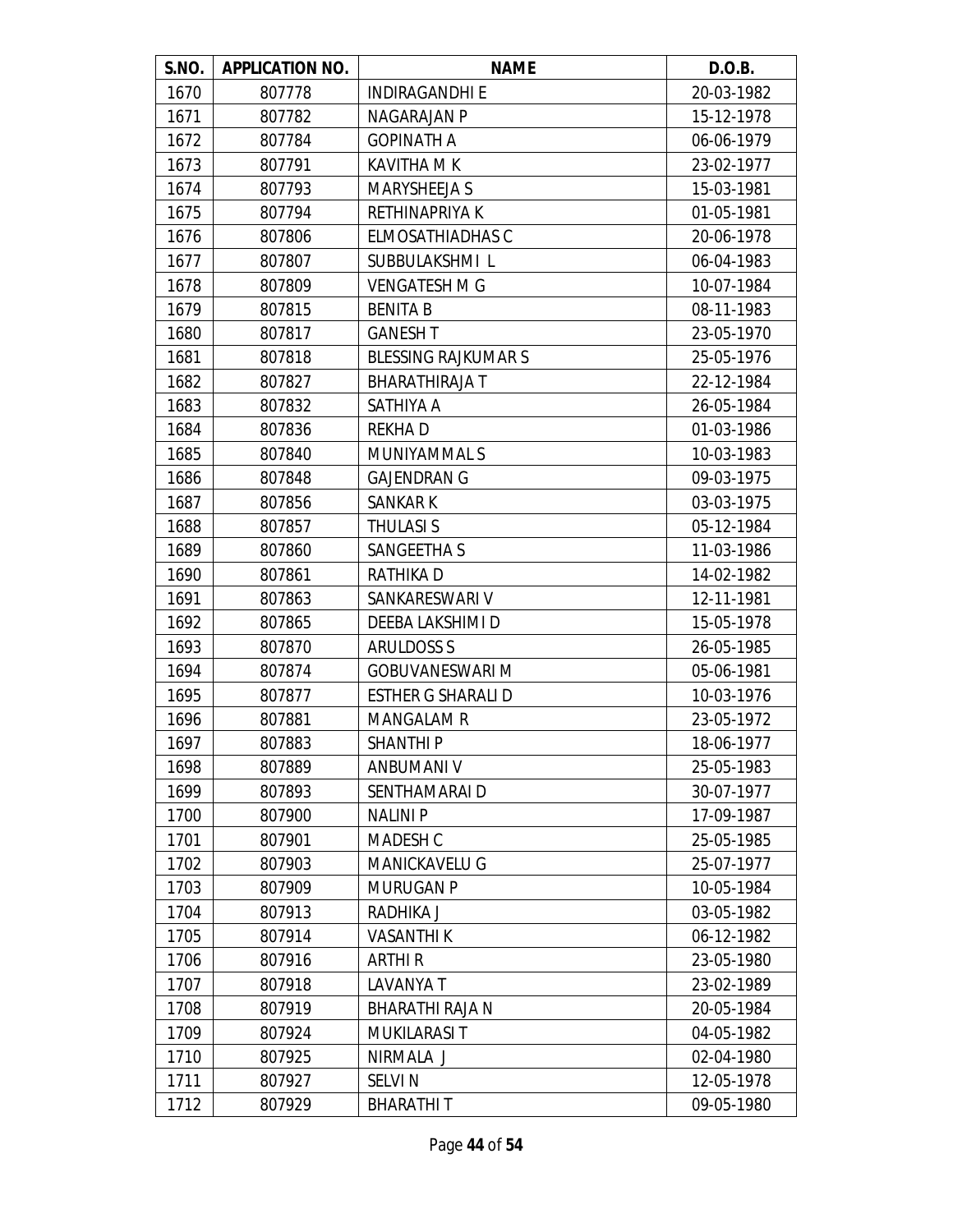| S.NO. | <b>APPLICATION NO.</b> | <b>NAME</b>             | D.O.B.     |
|-------|------------------------|-------------------------|------------|
| 1713  | 807937                 | ELUMALAI R              | 20-06-1981 |
| 1714  | 807941                 | SRINIVASAN B            | 21-02-1977 |
| 1715  | 807946                 | SARAVANAN M             | 26-10-1984 |
| 1716  | 807947                 | <b>GEETHA S</b>         | 26-06-1973 |
| 1717  | 807951                 | NITHYA V                | 11-06-1979 |
| 1718  | 807957                 | MANIMOZHI T             | 30-07-1983 |
| 1719  | 807958                 | <b>VENIV</b>            | 05-02-1981 |
| 1720  | 807963                 | <b>NAGAJOTHI BOSS R</b> | 25-05-1979 |
| 1721  | 807964                 | KALAIVANI S             | 25-05-1973 |
| 1722  | 807967                 | <b>HEMA LATHA B</b>     | 15-05-1986 |
| 1723  | 807969                 | CHITRA DEVI R           | 07-07-1980 |
| 1724  | 807981                 | <b>MATHIMARAN V</b>     | 08-01-1978 |
| 1725  | 807983                 | NIRMALA S               | 21-05-1978 |
| 1726  | 807984                 | <b>GOPINATH R</b>       | 25-06-1978 |
| 1727  | 807989                 | <b>MANIMALA A</b>       | 09-12-1986 |
| 1728  | 807990                 | PACHAIAMMAL N           | 07-01-1986 |
| 1729  | 807994                 | PERUMAL N               | 08-01-1976 |
| 1730  | 807995                 | SUMATHI A               | 12-05-1976 |
| 1731  | 807997                 | <b>RAJESHWARI G</b>     | 24-05-1985 |
| 1732  | 807999                 | SATHYA M K              | 05-02-1986 |
| 1733  | 808012                 | MARIA SORNAM I          | 11-04-1985 |
| 1734  | 808015                 | PRABA A                 | 28-06-1985 |
| 1735  | 808020                 | POOVIZHI PRIYA P        | 13-06-1989 |
| 1736  | 808041                 | <b>MAREESWARI M</b>     | 28-04-1986 |
| 1737  | 808048                 | <b>VELLAIYAN P</b>      | 04-04-1984 |
| 1738  | 808051                 | LATHA KUTTY D           | 19-04-1980 |
| 1739  | 808055                 | JAGATHA R               | 05-05-1976 |
| 1740  | 808056                 | ANUSUYA S               | 12-06-1981 |
| 1741  | 808069                 | <b>SULTHANA BEGUM I</b> | 10-02-1980 |
| 1742  | 808070                 | ANNALAKSHMI K           | 10-06-1983 |
| 1743  | 808074                 | RAMA KRISHNAN S         | 03-07-1976 |
| 1744  | 808078                 | <b>ARUNS</b>            | 19-01-1983 |
| 1745  | 808079                 | TAMIL SELVI N           | 05-06-1986 |
| 1746  | 808084                 | PADHMAVATHI V           | 01-06-1986 |
| 1747  | 808086                 | <b>HELEN NIRMALA M</b>  | 06-10-1977 |
| 1748  | 808088                 | <b>ANUSUYA R</b>        | 10-04-1985 |
| 1749  | 808109                 | <b>SELVAM V</b>         | 25-07-1977 |
| 1750  | 808113                 | ANITHA A                | 20-03-1986 |
| 1751  | 808116                 | SWATHY J                | 19-05-1977 |
| 1752  | 808118                 | <b>HEMALATHA S</b>      | 04-06-1989 |
| 1753  | 808125                 | <b>VIJAYALAKSHMI K</b>  | 29-05-1979 |
| 1754  | 808130                 | THEENULHUTHA M          | 20-05-1977 |
| 1755  | 808135                 | PREMA M                 | 13-07-1991 |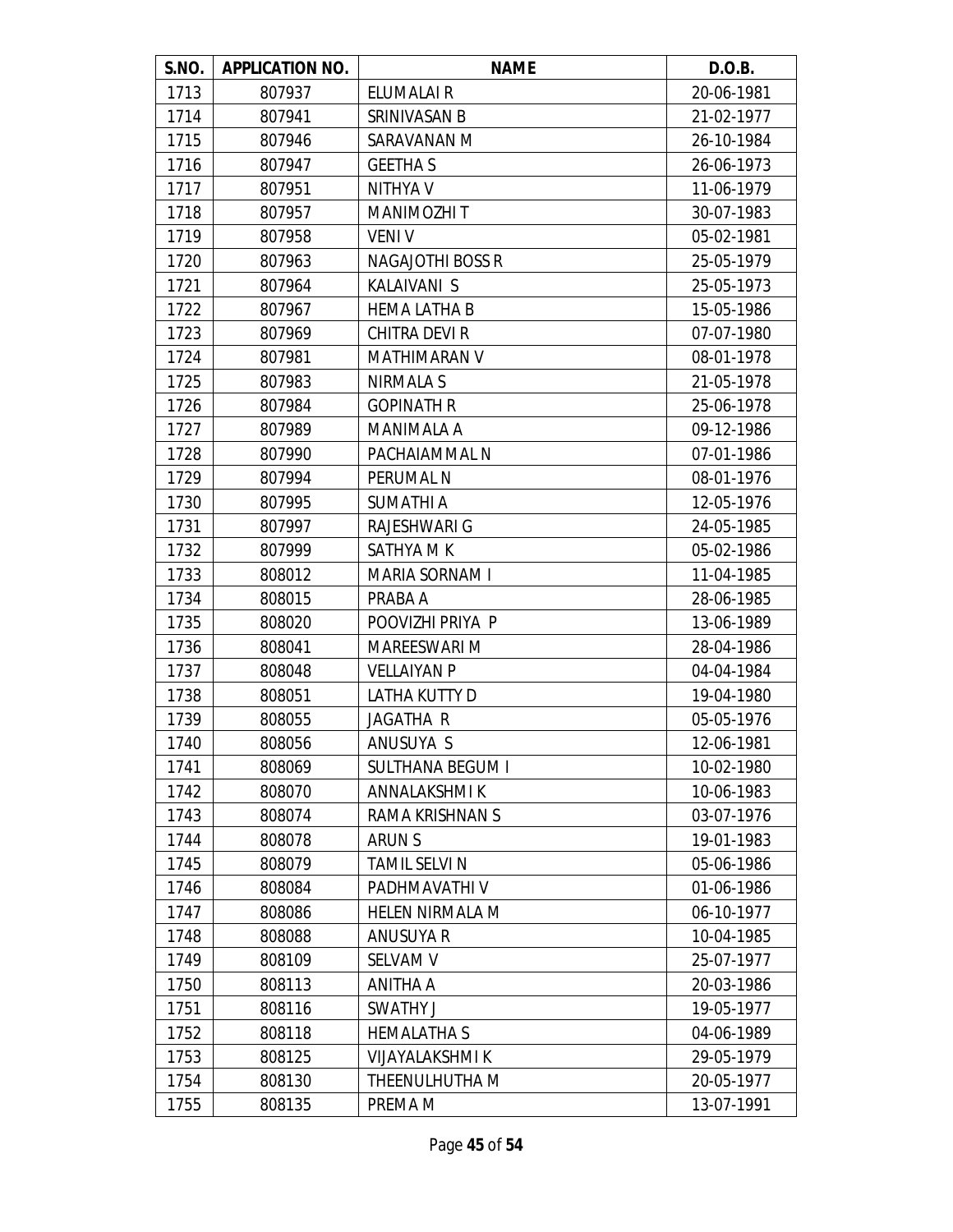| <b>S.NO.</b> | <b>APPLICATION NO.</b> | <b>NAME</b>                 | D.O.B.     |
|--------------|------------------------|-----------------------------|------------|
| 1756         | 808137                 | SURIYALAKSHMI R             | 06-02-1988 |
| 1757         | 808145                 | <b>KAVITHA M</b>            | 05-06-1982 |
| 1758         | 808147                 | R SUJITHA                   | 18-05-1988 |
| 1759         | 808154                 | <b>JOICE KALA M</b>         | 05-06-1978 |
| 1760         | 808155                 | SAMUNDEESWARI S             | 22-05-1976 |
| 1761         | 808181                 | <b>ANJALI DEVI P</b>        | 10-05-1983 |
| 1762         | 808187                 | <b>JAYACHITRA K</b>         | 12-07-1978 |
| 1763         | 808189                 | NITHYA B                    | 01-07-1990 |
| 1764         | 808190                 | <b>VASUKIS</b>              | 30-05-1983 |
| 1765         | 808191                 | <b>NAGALAKSHMIR</b>         | 11-03-1979 |
| 1766         | 808193                 | RANKAKUMARI C               | 21-05-1985 |
| 1767         | 808194                 | <b>KALAISELVI J</b>         | 05-05-1987 |
| 1768         | 808196                 | SIVANENDRAN G               | 20-12-1974 |
| 1769         | 808197                 | <b>JAYANTHIS</b>            | 27-03-1978 |
| 1770         | 808201                 | <b>GOPIKRISHNAN S</b>       | 21-05-1981 |
| 1771         | 808216                 | SILAMBARASI S               | 21-07-1986 |
| 1772         | 808217                 | <b>JULIET ANTONY MARY S</b> | 12-06-1986 |
| 1773         | 808219                 | PAMEELA GNANA KUMARI B      | 12-09-1975 |
| 1774         | 808228                 | SARAVANAKUMAR P             | 17-02-1983 |
| 1775         | 808232                 | DEVI S                      | 10-12-1985 |
| 1776         | 808233                 | SELVAKUMARI K               | 20-06-1978 |
| 1777         | 808234                 | <b>MURTHY S</b>             | 18-07-1987 |
| 1778         | 808239                 | <b>G AZHAGUMURTHY</b>       | 22-04-1982 |
| 1779         | 808246                 | PANDIAN P                   | 15-05-1982 |
| 1780         | 808247                 | <b>PALANI R</b>             | 10-07-1975 |
| 1781         | 808248                 | THAMIZHSELVI E              | 07-11-1980 |
| 1782         | 808253                 | <b>KUPPAMMAL R</b>          | 27-07-1988 |
| 1783         | 808256                 | SANGEETHA P                 | 30-05-1980 |
| 1784         | 808259                 | <b>MURUGESWARIS</b>         | 10-08-1981 |
| 1785         | 808262                 | <b>MALATHIP</b>             | 03-06-1982 |
| 1786         | 808269                 | MAHALAKSHMI A               | 24-05-1986 |
| 1787         | 808273                 | <b>VATHSALA S</b>           | 31-05-1976 |
| 1788         | 808274                 | <b>GANESAN V</b>            | 20-04-1972 |
| 1789         | 808275                 | PARAMESWARI S               | 03-04-1977 |
| 1790         | 808276                 | ANANDHA KUMAR T             | 26-05-1975 |
| 1791         | 808290                 | ALBERT DANIEL RAMALRAJ T    | 02-06-1975 |
| 1792         | 808292                 | VIJAYARAJA T                | 04-08-1978 |
| 1793         | 808295                 | <b>REVATHI R</b>            | 01-06-1985 |
| 1794         | 808296                 | LOGESWARI N                 | 12-02-1989 |
| 1795         | 808302                 | DEVI K                      | 16-06-1979 |
| 1796         | 808304                 | SARAVANAN M                 | 09-07-1981 |
| 1797         | 808305                 | PRIYA K                     | 01-05-1987 |
| 1798         | 808313                 | SANGILIMURUGAN K            | 05-06-1985 |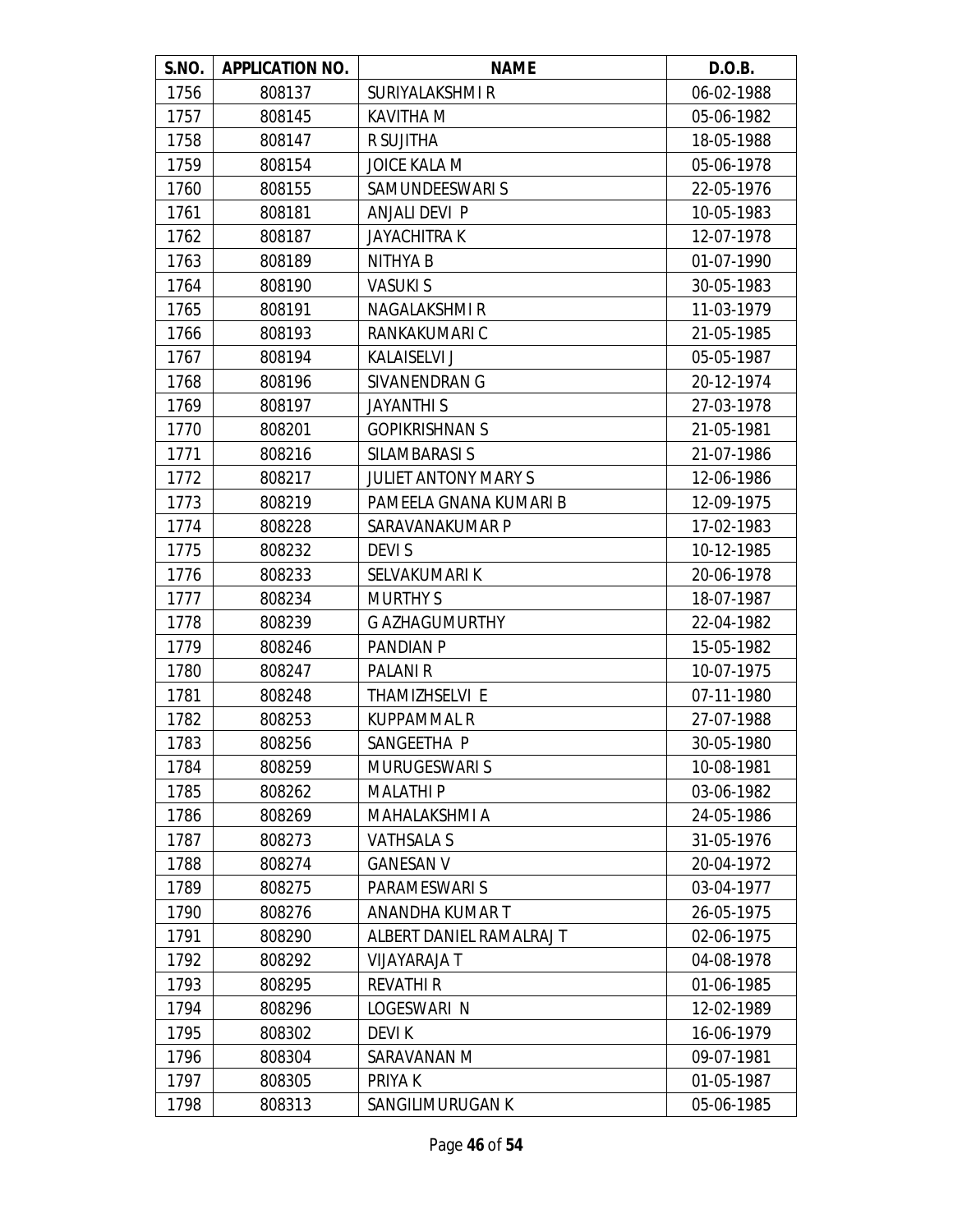| S.NO. | <b>APPLICATION NO.</b> | <b>NAME</b>                   | D.O.B.     |
|-------|------------------------|-------------------------------|------------|
| 1799  | 808314                 | ANTONY SAHAYA MARY A          | 11-04-1982 |
| 1800  | 808315                 | ANAND M                       | 20-08-1984 |
| 1801  | 808324                 | <b>MARY E</b>                 | 05-06-1975 |
| 1802  | 808330                 | RAMASAMY G                    | 04-05-1979 |
| 1803  | 808333                 | <b>HEMALATHA V</b>            | 21-01-1981 |
| 1804  | 808334                 | <b>CHITRADEVI R</b>           | 20-04-1978 |
| 1805  | 808342                 | MAGESHWARI V                  | 21-09-1985 |
| 1806  | 808345                 | <b>VIDHYA G</b>               | 22-05-1988 |
| 1807  | 808349                 | SATHIYA J                     | 22-04-1979 |
| 1808  | 808350                 | <b>SANTHIP</b>                | 23-05-1973 |
| 1809  | 808352                 | SANGEETHA L                   | 01-06-1986 |
| 1810  | 808358                 | RAJASEKARAN K                 | 07-06-1982 |
| 1811  | 808365                 | SAROJA K                      | 09-03-1985 |
| 1812  | 808377                 | <b>PALANI P</b>               | 17-07-1974 |
| 1813  | 808381                 | <b>VEERHAMANIKANDHAN A</b>    | 24-05-1977 |
| 1814  | 808384                 | SANTHANA MARY S               | 26-01-1976 |
| 1815  | 808385                 | PARVATHAVARTHINI V            | 27-03-1977 |
| 1816  | 808398                 | <b>VICTOR FERNANDEZ A</b>     | 29-05-1976 |
| 1817  | 808399                 | MOHIDEENSHEIKSULAIMANSARDAR M | 01-06-1984 |
| 1818  | 808403                 | SHANTHI K M                   | 25-01-1976 |
| 1819  | 808404                 | ARUMUGAM P                    | 17-06-1982 |
| 1820  | 808413                 | <b>CHANDRA V</b>              | 30-05-1983 |
| 1821  | 808415                 | <b>ISRAVEL T</b>              | 25-03-1985 |
| 1822  | 808432                 | <b>SELVI M</b>                | 27-05-1990 |
| 1823  | 808433                 | PUSHPARAJ P                   | 12-06-1985 |
| 1824  | 808435                 | RAJALAKSHMI B                 | 06-02-1980 |
| 1825  | 808438                 | <b>ESWARI V</b>               | 29-04-1978 |
| 1826  | 808439                 | <b>SURESH A</b>               | 21-01-1986 |
| 1827  | 808443                 | PORSELVI G                    | 28-03-1985 |
| 1828  | 808444                 | <b>KALPANA M</b>              | 13-05-1987 |
| 1829  | 808447                 | PRATHA K                      | 31-07-1981 |
| 1830  | 808451                 | MUTHULAKSHMI M                | 31-05-1986 |
| 1831  | 808454                 | <b>DEVIS</b>                  | 15-07-1982 |
| 1832  | 808459                 | <b>KUMARIK</b>                | 07-02-1984 |
| 1833  | 808461                 | LAKSHMI S                     | 24-09-1987 |
| 1834  | 808463                 | <b>VIJAYAKUMARD</b>           | 07-12-1972 |
| 1835  | 808471                 | VIJAYALAKSHMI G               | 01-05-1979 |
| 1836  | 808482                 | <b>MERLIN SHEELA T</b>        | 16-05-1974 |
| 1837  | 808483                 | MEENA P                       | 03-06-1979 |
| 1838  | 808492                 | <b>BALAMURUGAN M</b>          | 01-06-1983 |
| 1839  | 808495                 | <b>RAJESWARI J</b>            | 02-07-1976 |
| 1840  | 808497                 | <b>VIMALADEVI U</b>           | 02-03-1981 |
| 1841  | 808499                 | <b>BHUVANAD</b>               | 07-09-1979 |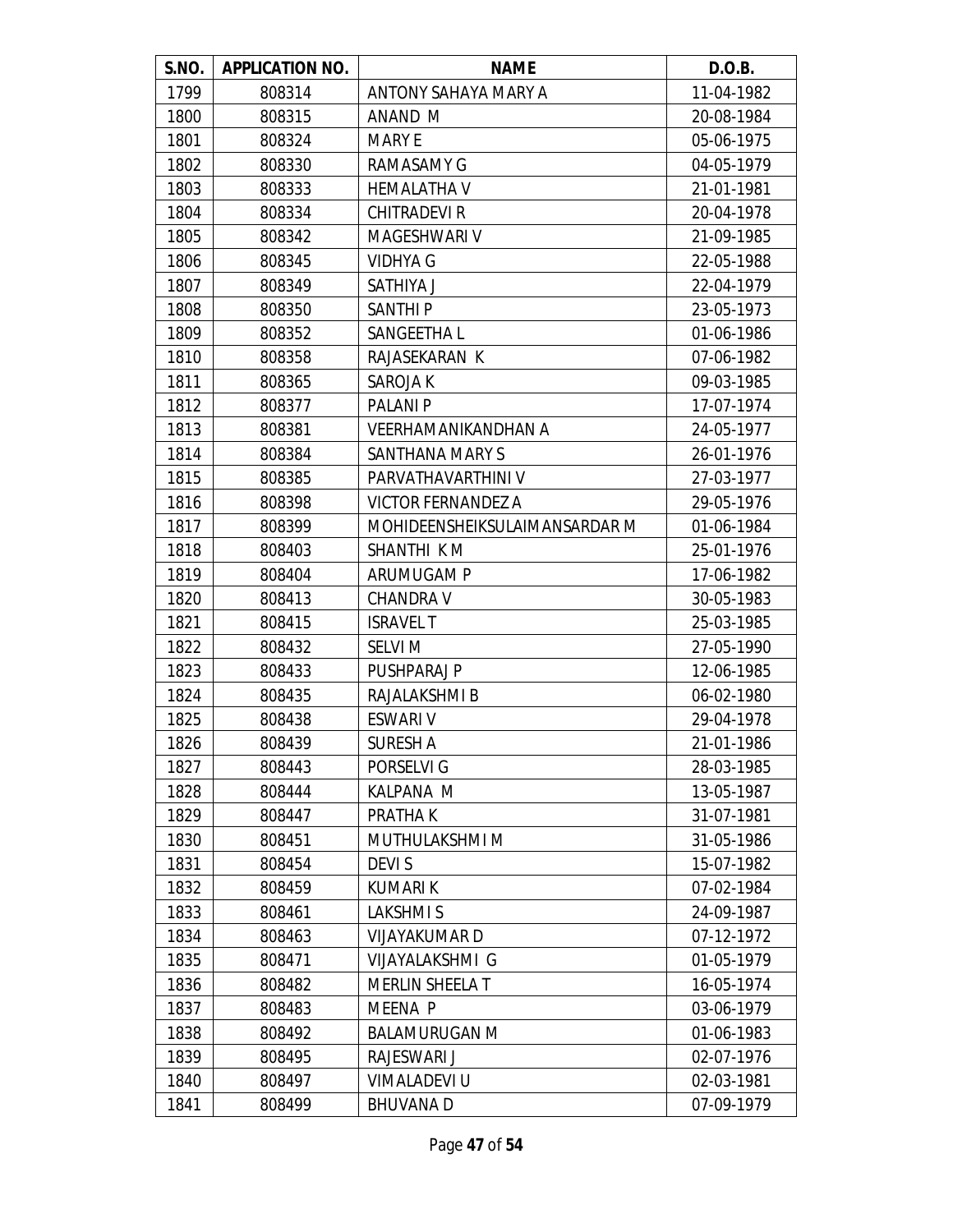| S.NO. | <b>APPLICATION NO.</b> | <b>NAME</b>                    | D.O.B.     |
|-------|------------------------|--------------------------------|------------|
| 1842  | 808500                 | <b>GUGAPRIYA G</b>             | 20-02-1981 |
| 1843  | 808503                 | <b>RAMESH K</b>                | 05-06-1980 |
| 1844  | 808507                 | PRIYA G                        | 01-06-1978 |
| 1845  | 808518                 | <b>SANKAR P</b>                | 07-02-1983 |
| 1846  | 808519                 | <b>RAJATHIN</b>                | 04-11-1982 |
| 1847  | 808522                 | <b>GUNASEKARAN C</b>           | 05-06-1980 |
| 1848  | 808527                 | AMUTHA C                       | 08-07-1980 |
| 1849  | 808530                 | <b>CHANDRAT</b>                | 15-06-1976 |
| 1850  | 808535                 | SHEEBA A                       | 03-03-1981 |
| 1851  | 808539                 | MAHESWARI S                    | 07-05-1978 |
| 1852  | 808545                 | <b>RAGUVARAN S</b>             | 05-06-1984 |
| 1853  | 808550                 | <b>BABY KAVITHA I</b>          | 01-05-1977 |
| 1854  | 808553                 | <b>MERCY A</b>                 | 04-04-1981 |
| 1855  | 808560                 | <b>JANAKI P</b>                | 15-03-1977 |
| 1856  | 808563                 | <b>BASKARAN D</b>              | 14-05-1974 |
| 1857  | 808565                 | <b>TAMILARASAN K</b>           | 04-04-1977 |
| 1858  | 808568                 | <b>GANESAN R</b>               | 06-04-1978 |
| 1859  | 808570                 | <b>VIMALA S</b>                | 12-02-1984 |
| 1860  | 808571                 | <b>SAKTHIVEL P</b>             | 01-06-1971 |
| 1861  | 808578                 | <b>MATHIVATHANAN P</b>         | 28-01-1975 |
| 1862  | 808587                 | <b>JEEVITHA S</b>              | 25-06-1987 |
| 1863  | 808594                 | <b>RENUKA V</b>                | 29-01-1981 |
| 1864  | 808599                 | PUSHPA P                       | 05-05-1986 |
| 1865  | 808607                 | <b>LAKSHMIP</b>                | 05-06-1979 |
| 1866  | 808620                 | <b>CHRISTOBER SAHAYA RAJ R</b> | 01-04-1976 |
| 1867  | 808629                 | <b>THIRUMAL R</b>              | 24-05-1976 |
| 1868  | 808644                 | <b>ESWARI R</b>                | 15-06-1988 |
| 1869  | 808645                 | <b>SUMITHRAP</b>               | 25-03-1981 |
| 1870  | 808650                 | <b>GANESAN V</b>               | 03-06-1976 |
| 1871  | 808651                 | <b>BALASRIV</b>                | 15-06-1978 |
| 1872  | 808652                 | SHERIYA M                      | 06-10-1981 |
| 1873  | 808658                 | <b>SELVARAJU A</b>             | 28-02-1983 |
| 1874  | 808660                 | RAJARATHINAM G                 | 30-09-1975 |
| 1875  | 808662                 | <b>MAHESWARI V</b>             | 07-04-1977 |
| 1876  | 808665                 | THIRUNAVUKKARASU K             | 02-04-1984 |
| 1877  | 808666                 | SELVAM SEERALAN M              | 02-05-1972 |
| 1878  | 808677                 | ULAGANATHAN B                  | 13-05-1981 |
| 1879  | 808678                 | DHAMODHARAN S                  | 30-06-1976 |
| 1880  | 808688                 | <b>ILAVARASIM</b>              | 06-03-1985 |
| 1881  | 808689                 | <b>MAHESWARI K</b>             | 19-05-1976 |
| 1882  | 808692                 | KANNIAMMAL M                   | 28-04-1990 |
| 1883  | 808693                 | <b>SHANTHI S</b>               | 04-05-1975 |
| 1884  | 808694                 | <b>REVATHIK</b>                | 10-06-1985 |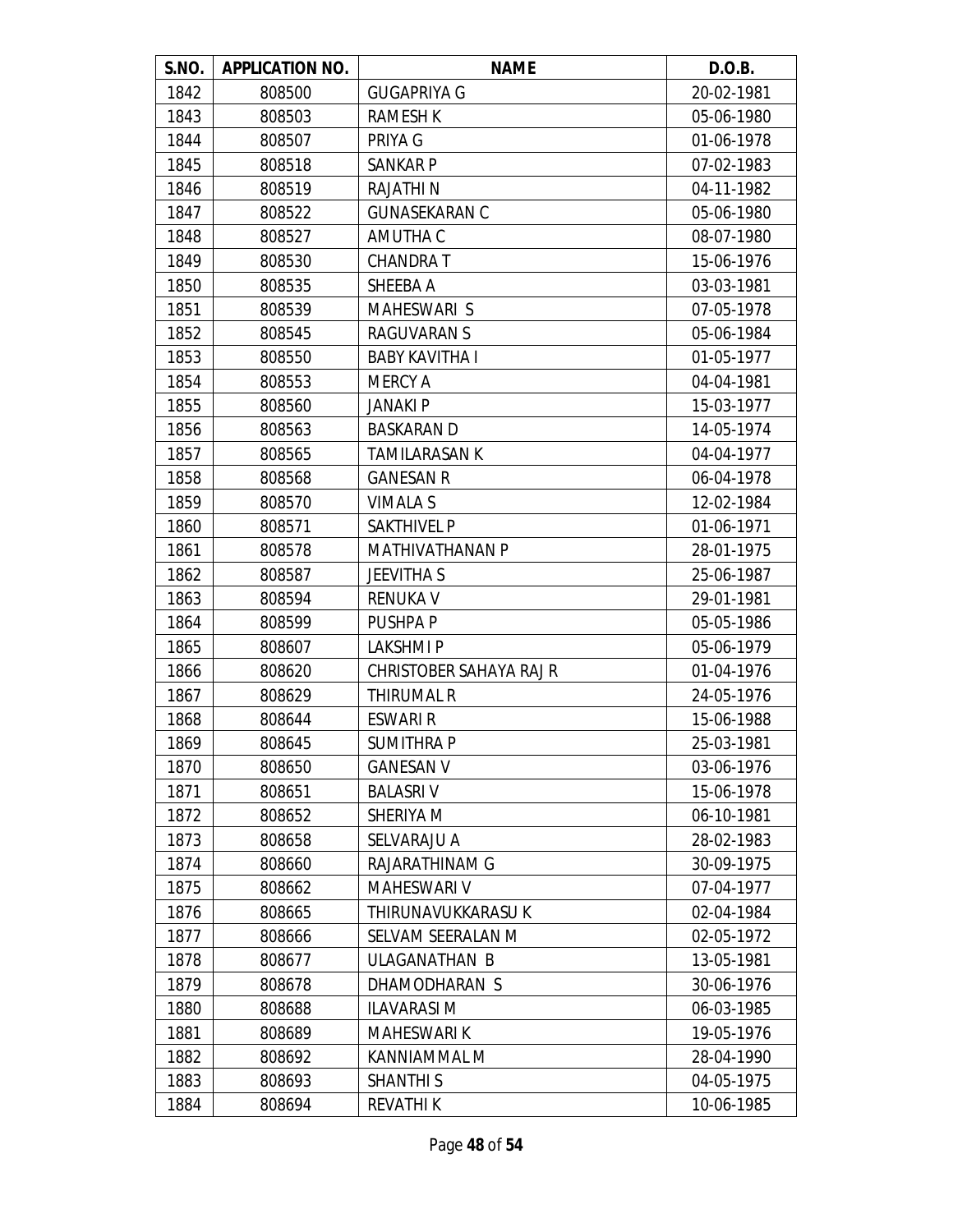| S.NO. | <b>APPLICATION NO.</b> | <b>NAME</b>              | D.O.B.     |
|-------|------------------------|--------------------------|------------|
| 1885  | 808695                 | <b>VETRISELVI L</b>      | 19-07-1979 |
| 1886  | 808697                 | <b>TAMILARASI P</b>      | 05-04-1986 |
| 1887  | 808705                 | SENTHILNATHAN K          | 27-10-1977 |
| 1888  | 808707                 | SUGANTHI J               | 24-05-1985 |
| 1889  | 808708                 | <b>VEDHANAYAKI R</b>     | 25-06-1977 |
| 1890  | 808720                 | PANDEESHWARI P           | 10-06-1987 |
| 1891  | 808727                 | ANITHA A                 | 18-02-1987 |
| 1892  | 808738                 | JEEVA C                  | 02-06-1990 |
| 1893  | 808743                 | ALAGURAJA SEKAR A        | 29-05-1980 |
| 1894  | 808746                 | NIRMALADEVI M            | 03-01-1985 |
| 1895  | 808768                 | <b>BHUVANESWARI A</b>    | 22-05-1988 |
| 1896  | 808776                 | <b>M RUBINA</b>          | 22-07-1982 |
| 1897  | 808779                 | MATHIAZHAGAN A           | 06-06-1978 |
| 1898  | 808781                 | <b>GOPALAKRISHNAN M</b>  | 04-06-1976 |
| 1899  | 808794                 | <b>KAVITHA P B</b>       | 15-06-1976 |
| 1900  | 808811                 | <b>KANDASAMY R</b>       | 20-05-1986 |
| 1901  | 808821                 | <b>JUSTUS MARY C</b>     | 27-04-1984 |
| 1902  | 808822                 | <b>JOSHUA IMMANVEL A</b> | 29-05-1980 |
| 1903  | 808829                 | <b>MATHAMMAL K</b>       | 11-06-1981 |
| 1904  | 808833                 | PANDIMEENA R             | 13-02-1985 |
| 1905  | 808838                 | <b>MERCILIN T</b>        | 06-06-1985 |
| 1906  | 808845                 | ANBALAGAN G              | 23-05-1981 |
| 1907  | 808847                 | RATHNAMANI T             | 04-03-1981 |
| 1908  | 808859                 | <b>DEVIKA S</b>          | 20-07-1980 |
| 1909  | 808867                 | ALEXANDER A              | 29-06-1983 |
| 1910  | 808869                 | S LOGANAYAGI             | 01-05-1984 |
| 1911  | 808871                 | SANKARESWARI R           | 08-02-1973 |
| 1912  | 808874                 | MANJU SO                 | 11-04-1976 |
| 1913  | 808882                 | <b>JOTHILAKSHMI B</b>    | 29-06-1974 |
| 1914  | 808890                 | SUGANYA R                | 05-09-1988 |
| 1915  | 808891                 | <b>SUBRAMANIP</b>        | 05-06-1980 |
| 1916  | 808893                 | PRABHU J                 | 06-07-1978 |
| 1917  | 808905                 | JEYANTHI M               | 09-07-1982 |
| 1918  | 808906                 | <b>MAHESWARI C</b>       | 10-07-1984 |
| 1919  | 808913                 | <b>VENNILA B</b>         | 19-01-1989 |
| 1920  | 808917                 | <b>NAGARAJ K</b>         | 05-02-1973 |
| 1921  | 808922                 | <b>VIJAYALAKSHMI P</b>   | 21-03-1975 |
| 1922  | 808927                 | <b>GOMATHIP</b>          | 28-06-1985 |
| 1923  | 808931                 | YUVARANI S               | 24-09-1982 |
| 1924  | 808934                 | <b>MURALI A</b>          | 17-05-1977 |
| 1925  | 808936                 | <b>KARTHIKEYAN K M</b>   | 12-05-1982 |
| 1926  | 808943                 | <b>BALAKRISHNAN S</b>    | 04-06-1979 |
| 1927  | 808947                 | <b>KAVITHA K</b>         | 16-06-1986 |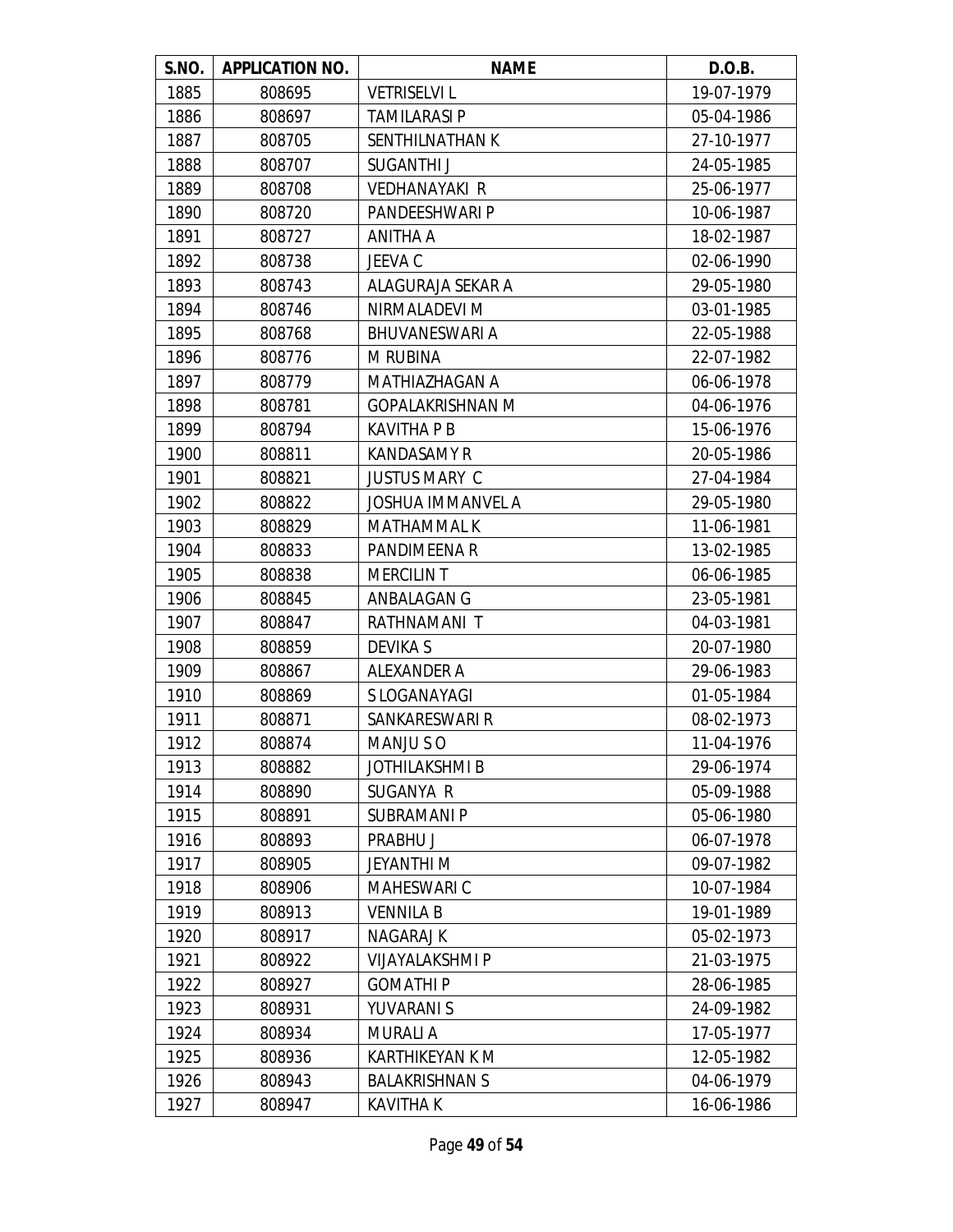| S.NO. | <b>APPLICATION NO.</b> | <b>NAME</b>              | D.O.B.     |
|-------|------------------------|--------------------------|------------|
| 1928  | 808956                 | <b>MARGARET D</b>        | 25-08-1980 |
| 1929  | 808960                 | PONRAJ R                 | 26-05-1983 |
| 1930  | 808963                 | <b>VETRISELVI K</b>      | 24-05-1982 |
| 1931  | 808965                 | <b>SUNITHA S</b>         | 06-05-1976 |
| 1932  | 808970                 | SEETHALAKSHMI M          | 21-07-1978 |
| 1933  | 808987                 | <b>RAJKUMAR SK</b>       | 08-05-1975 |
| 1934  | 808990                 | <b>VASANTHI M</b>        | 03-06-1980 |
| 1935  | 808994                 | <b>SELVAN S</b>          | 05-03-1977 |
| 1936  | 808999                 | RAMALAKSHMI A            | 31-05-1976 |
| 1937  | 809004                 | <b>GOBIT</b>             | 01-05-1979 |
| 1938  | 809007                 | RAVISANKAR S             | 01-05-1978 |
| 1939  | 809009                 | KUMARAGURUPARAN T        | 30-05-1975 |
| 1940  | 809012                 | MANIVANNAN M             | 29-05-1982 |
| 1941  | 809020                 | AMUDHA J                 | 01-07-1978 |
| 1942  | 809026                 | DHANALAKSHMI V           | 02-02-1987 |
| 1943  | 809027                 | NATARAJAN D              | 14-07-1972 |
| 1944  | 809030                 | <b>RAJESWARI S</b>       | 16-09-1978 |
| 1945  | 809031                 | <b>DHINAKARAN P</b>      | 15-07-1980 |
| 1946  | 809038                 | <b>KRISHNAJAYANTHI R</b> | 23-02-1977 |
| 1947  | 809052                 | RATHINAMALA G            | 10-04-1981 |
| 1948  | 809054                 | PRIYADHARSHINI A         | 03-06-1988 |
| 1949  | 809055                 | <b>GOMATHIN</b>          | 07-07-1977 |
| 1950  | 809056                 | LEEMA RANI A             | 26-05-1978 |
| 1951  | 809061                 | SANTHIGANAPATHY M        | 28-06-1980 |
| 1952  | 809065                 | KAMARUNISHA I            | 24-04-1985 |
| 1953  | 809067                 | <b>VIJAYALAKSHMI P</b>   | 10-06-1978 |
| 1954  | 809068                 | DHANDAYUDHAPANI S        | 24-05-1979 |
| 1955  | 809070                 | SATHIYASEELAN M          | 10-11-1984 |
| 1956  | 809074                 | <b>VINOTHAS</b>          | 08-09-1985 |
| 1957  | 809090                 | <b>BANUMATHIT</b>        | 03-05-1984 |
| 1958  | 809095                 | <b>VASUMATHI S</b>       | 11-01-1988 |
| 1959  | 809096                 | RUBA PARAMESWARI S       | 19-05-1985 |
| 1960  | 809104                 | JASLIN SHEEBA S          | 30-05-1972 |
| 1961  | 809116                 | MOHAMED SIDDIQUE M       | 25-09-1975 |
| 1962  | 809120                 | <b>RAJESH G</b>          | 23-06-1986 |
| 1963  | 809122                 | SHEKDHAVOOTHALI A        | 23-11-1986 |
| 1964  | 809130                 | SALAMMAL N               | 20-03-1983 |
| 1965  | 809142                 | <b>KAMATCHIRAJ S</b>     | 26-05-1980 |
| 1966  | 809152                 | <b>VENMATHINATHAN R</b>  | 04-05-1978 |
| 1967  | 809155                 | THENMOZHI K              | 15-04-1985 |
| 1968  | 809173                 | <b>KAMATCHI R</b>        | 03-05-1983 |
| 1969  | 809177                 | MENAKA T                 | 06-05-1987 |
| 1970  | 809178                 | JAYADEVI E               | 20-03-1979 |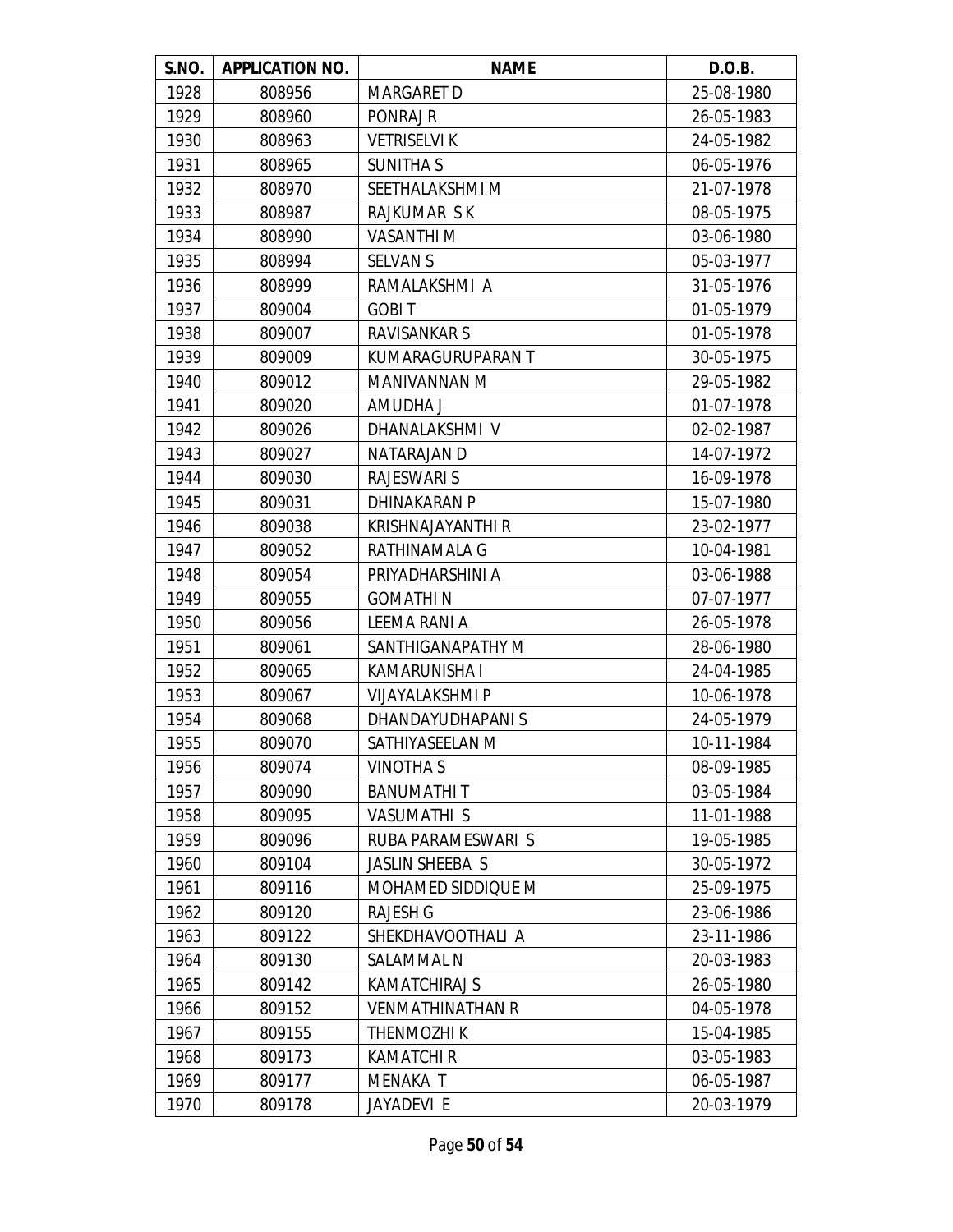| S.NO. | <b>APPLICATION NO.</b> | <b>NAME</b>                 | D.O.B.     |
|-------|------------------------|-----------------------------|------------|
| 1971  | 809182                 | STELLA ROSY F               | 22-06-1984 |
| 1972  | 809191                 | <b>GIRIJA S</b>             | 03-06-1981 |
| 1973  | 809193                 | NIRMALA S                   | 19-07-1986 |
| 1974  | 809195                 | <b>ASHOKKUMAR M</b>         | 25-05-1972 |
| 1975  | 809204                 | <b>THANGARAJU K</b>         | 26-04-1977 |
| 1976  | 809214                 | ARUL JOSELIN RAJ F          | 23-05-1968 |
| 1977  | 809221                 | <b>ESWARIS</b>              | 31-05-1979 |
| 1978  | 809223                 | <b>MAHENDRAN G</b>          | 16-07-1972 |
| 1979  | 809227                 | <b>KAVIKUMAR N</b>          | 03-04-1988 |
| 1980  | 809256                 | <b>JAYALAKSHMI J</b>        | 12-06-1976 |
| 1981  | 809270                 | <b>JEBAROSE PANDIAN G S</b> | 30-06-1983 |
| 1982  | 809278                 | <b>SUDHAR</b>               | 10-06-1988 |
| 1983  | 809282                 | RAJ THILAK J                | 29-09-1984 |
| 1984  | 809283                 | <b>CHRISTOBHER S</b>        | 07-02-1984 |
| 1985  | 809298                 | SARAVANAN S                 | 18-05-1976 |
| 1986  | 809303                 | JAYANTHI V                  | 29-05-1978 |
| 1987  | 809304                 | RAMAN S                     | 06-11-1984 |
| 1988  | 809308                 | <b>ANTHONYAMMAL M</b>       | 06-04-1980 |
| 1989  | 809318                 | SENTHIL KUMAR O             | 06-05-1984 |
| 1990  | 809324                 | SUBHASHINI M                | 07-09-1985 |
| 1991  | 809331                 | <b>MANIKANDAN R</b>         | 31-08-1982 |
| 1992  | 809333                 | <b>BALAMURUGAN G</b>        | 19-05-1979 |
| 1993  | 809342                 | RAJKUMAR C M                | 24-11-1980 |
| 1994  | 809344                 | ANBALAGAN D                 | 30-05-1976 |
| 1995  | 809350                 | <b>MADHANKUMAR M</b>        | 03-04-1982 |
| 1996  | 809354                 | <b>SUGITHA M</b>            | 30-10-1989 |
| 1997  | 809359                 | <b>VISWANATHAN M</b>        | 30-05-1974 |
| 1998  | 809374                 | RADHIKA M                   | 20-06-1989 |
| 1999  | 809392                 | <b>JAYAGANTHI M</b>         | 30-04-1985 |
| 2000  | 809407                 | PADMAVATHI K                | 25-05-1976 |
| 2001  | 809441                 | <b>KUMARESAN S</b>          | 10-06-1985 |
| 2002  | 809457                 | SRIPRIYA J                  | 12-05-1985 |
| 2003  | 809475                 | THAMILARASI M               | 01-02-1980 |
| 2004  | 809486                 | <b>PRABUS</b>               | 05-03-1979 |
| 2005  | 809493                 | RANJANI M                   | 03-11-1983 |
| 2006  | 809496                 | UMAMAKESHWARAN V            | 08-03-1974 |
| 2007  | 809497                 | <b>JAKULIN G</b>            | 17-04-1984 |
| 2008  | 809498                 | <b>MURUGAN K</b>            | 07-04-1983 |
| 2009  | 809499                 | ASAITHAMBI R                | 05-07-1983 |
| 2010  | 809500                 | <b>ALAGESAN K</b>           | 20-10-1983 |
| 2011  | 809504                 | <b>SENTHAMILSELVI B</b>     | 02-06-1985 |
| 2012  | 809511                 | <b>VINO MARTIN G</b>        | 05-05-1975 |
| 2013  | 809514                 | RAVI A R                    | 08-05-1976 |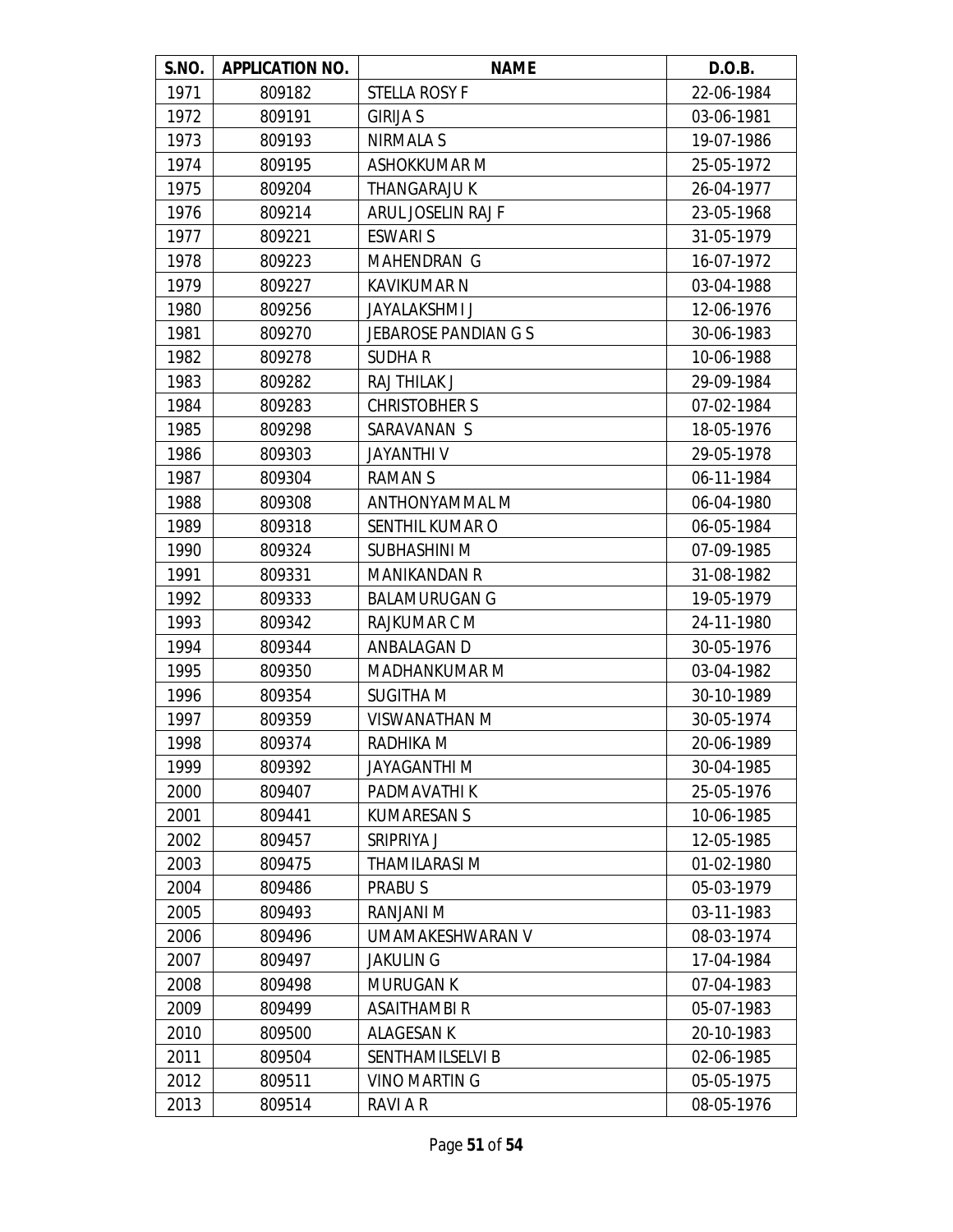| S.NO. | <b>APPLICATION NO.</b> | <b>NAME</b>            | D.O.B.     |
|-------|------------------------|------------------------|------------|
| 2014  | 809521                 | <b>T SUBHIN T</b>      | 29-12-1975 |
| 2015  | 809540                 | SAJITHA S M            | 07-06-1991 |
| 2016  | 809545                 | KALAIVANI A            | 14-07-1985 |
| 2017  | 809558                 | SENTAMIL SELVI V       | 05-07-1981 |
| 2018  | 809574                 | <b>JAYACHITRA S</b>    | 15-07-1981 |
| 2019  | 809577                 | <b>SATHEES KUMAR S</b> | 16-05-1979 |
| 2020  | 809578                 | SARANYA K              | 25-06-1988 |
| 2021  | 809592                 | <b>PRAKASH N</b>       | 17-06-1984 |
| 2022  | 809596                 | JAYACHANDRAN M         | 23-06-1969 |
| 2023  | 809602                 | <b>HEMALATHAT</b>      | 01-03-1985 |
| 2024  | 809605                 | JEYARANI P             | 14-05-1970 |
| 2025  | 809608                 | <b>VANITHA V</b>       | 17-03-1981 |
| 2026  | 809611                 | POUNAMMAL S            | 23-06-1984 |
| 2027  | 809630                 | PALANI KUMAR T         | 05-05-1982 |
| 2028  | 809631                 | PRIYA K                | 07-01-1985 |
| 2029  | 809639                 | <b>MALATHY M</b>       | 18-06-1981 |
| 2030  | 809643                 | <b>KAVITHA C</b>       | 12-07-1975 |
| 2031  | 809650                 | <b>GAYATHRIL</b>       | 05-01-1982 |
| 2032  | 809655                 | <b>STELLA G</b>        | 01-05-1974 |
| 2033  | 809656                 | SALAMMAL K             | 13-05-1978 |
| 2034  | 809663                 | UMA V R A              | 02-06-1973 |
| 2035  | 809666                 | KAVITHA M              | 16-05-1991 |
| 2036  | 809680                 | <b>ATHILAKSHMI R</b>   | 03-04-1984 |
| 2037  | 809681                 | <b>MALA S</b>          | 04-07-1985 |
| 2038  | 809696                 | POORANA SANGEETHA N    | 14-01-1991 |
| 2039  | 809702                 | <b>BHARANIDHARAN S</b> | 26-06-1984 |
| 2040  | 809708                 | THIYAGARAJ T           | 27-03-1978 |
| 2041  | 809712                 | <b>CHRISTAL RAJ T</b>  | 05-01-1985 |
| 2042  | 809747                 | MARTHA MADHALAI MARY J | 05-03-1980 |
| 2043  | 809754                 | A SAROJA               | 04-07-1978 |
| 2044  | 809756                 | <b>KIRUTHIKA P</b>     | 25-06-1977 |
| 2045  | 809758                 | MUTHUBHARATHI V        | 05-05-1986 |
| 2046  | 809760                 | UMAYAVEL K             | 22-05-1982 |
| 2047  | 809764                 | <b>MARIMUTHU K</b>     | 11-02-1978 |
| 2048  | 809768                 | SELVANAYAKI N          | 25-05-1986 |
| 2049  | 809770                 | PONNAMMAL M            | 12-07-1979 |
| 2050  | 809777                 | <b>GUNASUNDARY P</b>   | 02-06-1978 |
| 2051  | 809778                 | <b>GANESAN K</b>       | 10-06-1979 |
| 2052  | 809782                 | <b>SHANTHI R D</b>     | 12-02-1979 |
| 2053  | 809783                 | JOSEPH BASKAR D        | 14-04-1973 |
| 2054  | 809789                 | SATHIS BABU M          | 20-05-1983 |
| 2055  | 809801                 | PETER PAUL J           | 19-07-1987 |
| 2056  | 809809                 | NATHIYA A              | 14-03-1989 |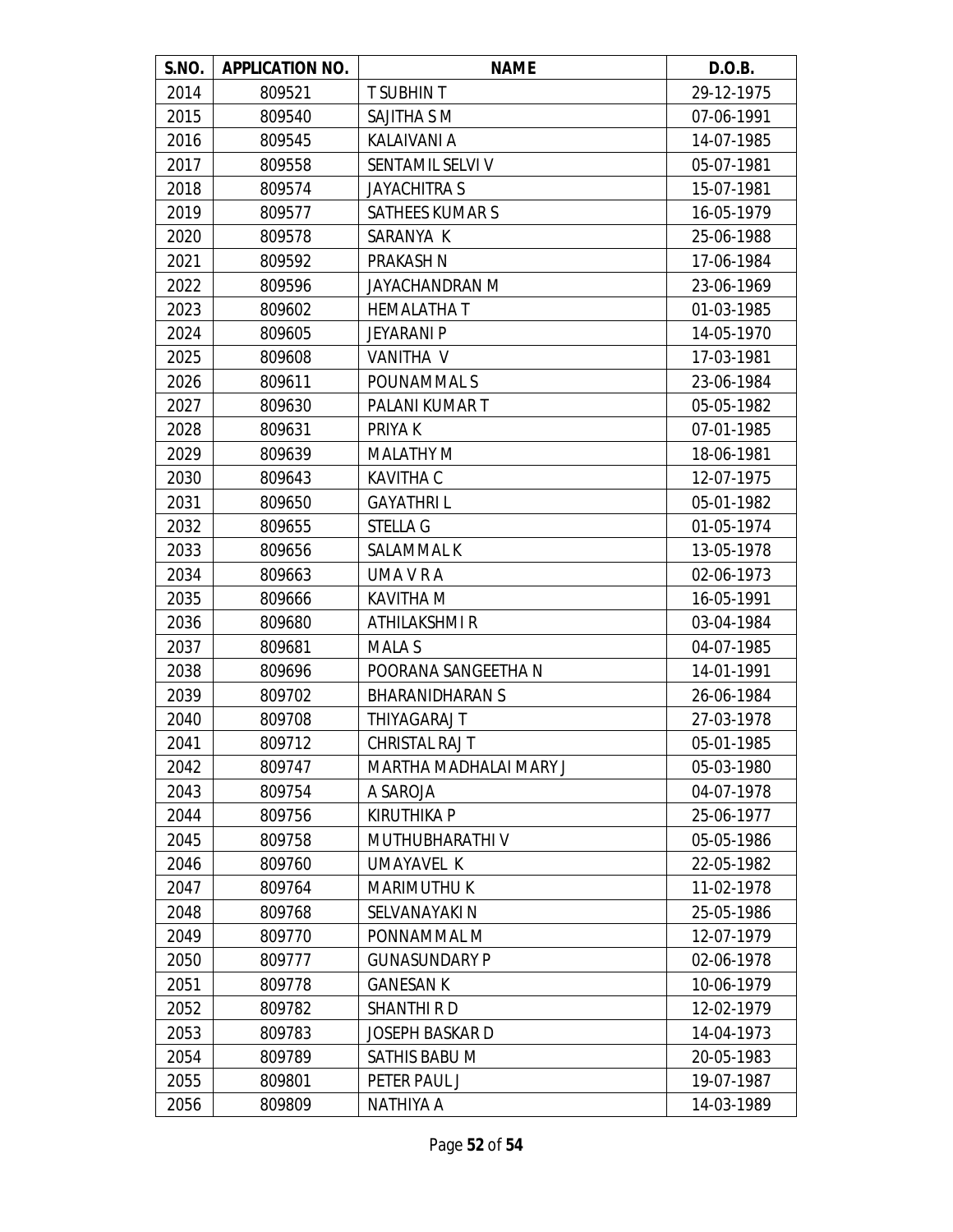| S.NO. | <b>APPLICATION NO.</b> | <b>NAME</b>              | D.O.B.     |
|-------|------------------------|--------------------------|------------|
| 2057  | 809810                 | SANKAR GANESAN T         | 25-04-1983 |
| 2058  | 809813                 | UMA V                    | 21-05-1988 |
| 2059  | 809817                 | <b>JAYANTHI K</b>        | 01-05-1978 |
| 2060  | 809820                 | <b>JUSTIN A</b>          | 27-06-1987 |
| 2061  | 809830                 | <b>CHRISTILADHA S</b>    | 30-05-1973 |
| 2062  | 809845                 | <b>RUTHIRAN U</b>        | 21-05-1983 |
| 2063  | 809849                 | PRAVEEN KUMAR G          | 25-05-1982 |
| 2064  | 809850                 | <b>AGILA N</b>           | 07-04-1977 |
| 2065  | 809852                 | RAJA PRABHU K            | 08-03-1982 |
| 2066  | 809854                 | <b>RUBY S</b>            | 06-04-1979 |
| 2067  | 809858                 | <b>AMBIKA S</b>          | 05-05-1984 |
| 2068  | 809864                 | <b>BABUM</b>             | 21-02-1986 |
| 2069  | 809867                 | PACHAIYAMMAL R           | 06-01-1978 |
| 2070  | 809878                 | LAKSHMIKANTHAN K         | 01-02-1980 |
| 2071  | 809880                 | RAJESWARI KRISHNAMOORTHY | 12-04-1983 |
| 2072  | 809881                 | RENUGADEVI M             | 04-06-1982 |
| 2073  | 809888                 | PRIYADHARSINI K          | 30-10-1986 |
| 2074  | 809891                 | PRABA THILAGAVATHI N     | 27-03-1974 |
| 2075  | 809894                 | <b>KOKILA S</b>          | 30-05-1984 |
| 2076  | 809895                 | SANKARESWARI A           | 04-05-1984 |
| 2077  | 809899                 | SARANYA J                | 18-03-1989 |
| 2078  | 809908                 | <b>DEEPAS</b>            | 01-08-1984 |
| 2079  | 809909                 | <b>ANANTHIM</b>          | 02-06-1983 |
| 2080  | 809911                 | <b>BUVANESWARIK</b>      | 23-03-1976 |
| 2081  | 809917                 | <b>RAMESH M</b>          | 01-07-1983 |
| 2082  | 809922                 | SENTHIL NATHAN S         | 02-06-1983 |
| 2083  | 809943                 | <b>GANESAN A</b>         | 11-06-1976 |
| 2084  | 809951                 | PARAMASIVAM M            | 20-06-1982 |
| 2085  | 809971                 | <b>SUCHITHRA R</b>       | 07-10-1979 |
| 2086  | 809973                 | <b>LEEMA ROSE V</b>      | 08-05-1991 |
| 2087  | 809977                 | THILLAI ARASU C          | 07-06-1982 |
| 2088  | 809978                 | SELVARANI V              | 21-05-1987 |
| 2089  | 809979                 | <b>SURESH KUMAR P</b>    | 03-07-1986 |
| 2090  | 809981                 | <b>CHANDRA G</b>         | 20-04-1974 |
| 2091  | 809982                 | <b>MALLAN N</b>          | 09-09-1983 |
| 2092  | 809989                 | <b>HARIRAMUD</b>         | 15-06-1976 |
| 2093  | 809993                 | SULOCHANA R              | 29-05-1975 |
| 2094  | 809994                 | SHAHUL HAMEED M          | 30-05-1983 |
| 2095  | 810002                 | NANTHAKUMARI V           | 24-12-1981 |
| 2096  | 810005                 | <b>KRISHNAKUMARI T</b>   | 16-06-1976 |
| 2097  | 810012                 | DHANALAKSHMIS            | 14-05-1984 |
| 2098  | 810020                 | <b>BABUL</b>             | 21-05-1982 |
| 2099  | 810028                 | <b>HEERAN</b>            | 05-06-1987 |